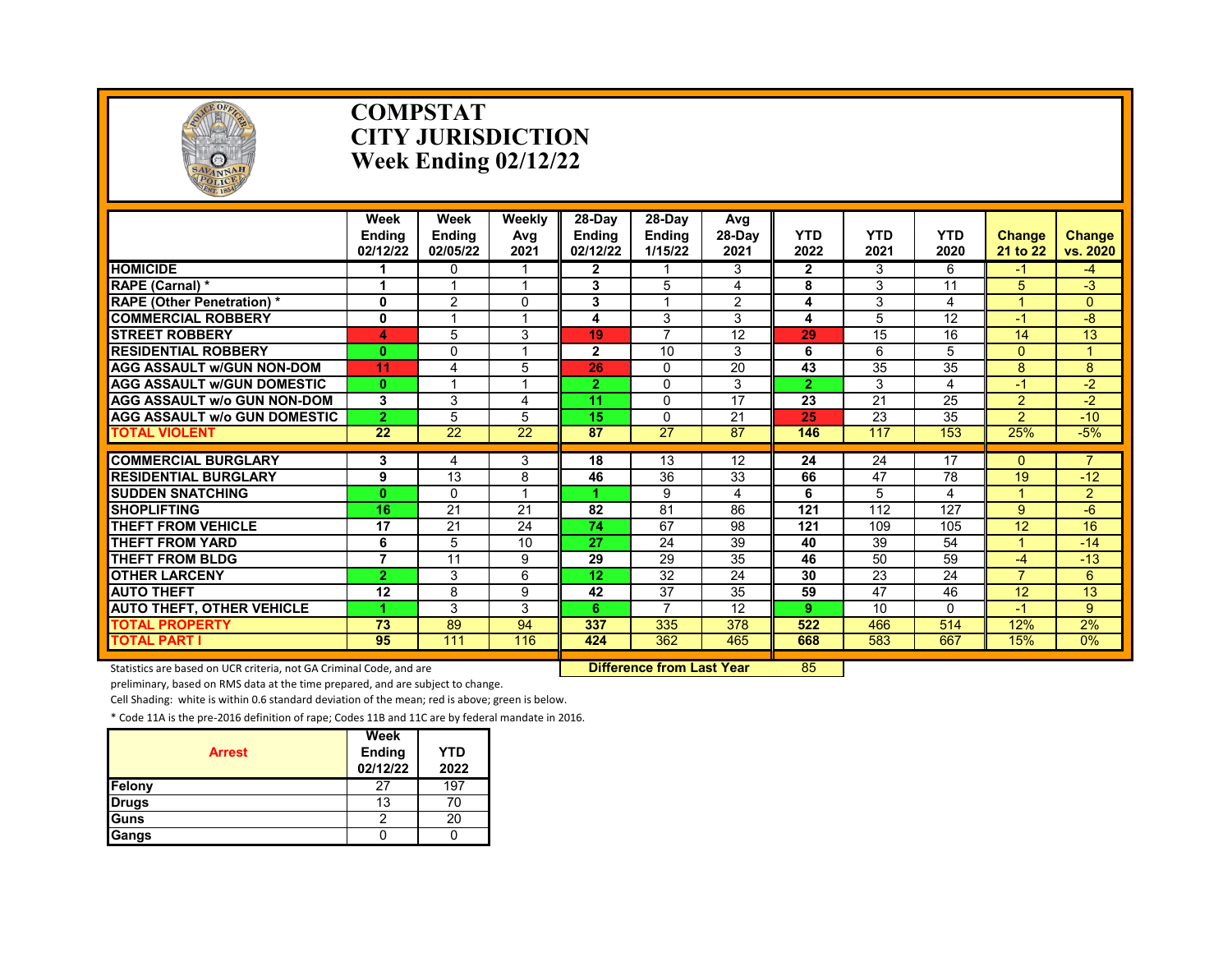

#### **COMPSTAT PRECINCT COMMANDER: NORTH PRECINCT CAPT. SHAMONICA BADIE Week Ending 02/12/22**



|                                     | Week           | Week           | Weekly   | 28-Day          | 28-Day          | Avg             |                 |                 |                         |                |                |
|-------------------------------------|----------------|----------------|----------|-----------------|-----------------|-----------------|-----------------|-----------------|-------------------------|----------------|----------------|
|                                     | <b>Ending</b>  | <b>Ending</b>  | Avg      | <b>Endina</b>   | <b>Ending</b>   | 28-Day          | <b>YTD</b>      | <b>YTD</b>      | <b>YTD</b>              | <b>Change</b>  | Change         |
|                                     | 02/12/22       | 02/05/22       | 2021     | 02/12/22        | 1/15/22         | 2021            | 2022            | 2021            | 2021                    | 21 to 22       | vs. 2020       |
| <b>HOMICIDE</b>                     |                | $\Omega$       | 0        |                 | 0               |                 |                 |                 | 0                       | $\Omega$       |                |
| RAPE (Carnal) *                     | 0              | $\Omega$       | $\Omega$ |                 | $\Omega$        |                 |                 |                 | 4                       | $\Omega$       | $-3$           |
| <b>RAPE (Other Penetration) *</b>   | $\bf{0}$       | $\Omega$       | $\Omega$ | 4               | 0               | 1               | 1               | $\Omega$        | $\Omega$                |                | 4              |
| <b>COMMERCIAL ROBBERY</b>           | 0              | $\Omega$       | $\Omega$ | 0               | 2               | $\overline{ }$  | 0               | $\Omega$        | $\overline{\mathbf{A}}$ | $\Omega$       | $-1$           |
| <b>STREET ROBBERY</b>               | $\bf{0}$       | 4              |          | 9               | 0               | 5               | 12              | 4               | 5                       | 8              | $\overline{7}$ |
| <b>RESIDENTIAL ROBBERY</b>          | 0              | $\mathbf{0}$   | 0        | 0               | $\overline{7}$  |                 |                 |                 |                         | $\Omega$       | $\Omega$       |
| <b>AGG ASSAULT w/GUN NON-DOM</b>    | 3              |                |          | 8               | $\Omega$        | 5               | $\overline{13}$ | $\overline{7}$  | 10                      | 6              | 3              |
| <b>AGG ASSAULT w/GUN DOMESTIC</b>   | $\bf{0}$       | $\Omega$       | $\Omega$ | $\mathbf{0}$    | $\Omega$        | $\overline{ }$  | $\bf{0}$        | $\mathfrak{p}$  | $\Omega$                | $-2$           | $\Omega$       |
| <b>AGG ASSAULT w/o GUN NON-DOM</b>  | $\mathbf{2}$   |                |          | 5               | $\Omega$        | 6               | 10              | 7               | 10                      | 3              | $\Omega$       |
| <b>AGG ASSAULT w/o GUN DOMESTIC</b> | $\bf{0}$       |                |          | $\mathbf{2}$    | $\Omega$        | 4               | 3               | $\overline{7}$  | 8                       | $-4$           | $-5$           |
| <b>TOTAL VIOLENT</b>                | 6              | $\overline{7}$ | 6        | $\overline{27}$ | $9^{\circ}$     | $\overline{23}$ | 42              | $\overline{30}$ | $\overline{39}$         | 40%            | 8%             |
| <b>COMMERCIAL BURGLARY</b>          | $\mathbf{2}$   | $\mathbf{0}$   |          | 5               | 2               | 3               | 5               | 6               | 5                       | -1             | $\mathbf{0}$   |
| <b>RESIDENTIAL BURGLARY</b>         | 0              |                | 2        | 6               | $\overline{10}$ | $\overline{7}$  | $\overline{12}$ | 9               | 14                      | 3              | $-2$           |
| <b>SUDDEN SNATCHING</b>             | $\bf{0}$       | $\Omega$       |          | $\mathbf{0}$    | $\overline{2}$  | 2               | $\mathbf{2}$    | 2               | $\overline{\mathbf{A}}$ | $\Omega$       | $\mathbf{1}$   |
| <b>SHOPLIFTING</b>                  |                | 2              | 3        | 9               | $\overline{7}$  | 11              | 11              | 9               | 14                      | $\overline{2}$ | $-3$           |
| <b>THEFT FROM VEHICLE</b>           | 4              | 4              | 8        | 18              | 19              | 31              | 33              | $\overline{31}$ | 21                      | $\overline{2}$ | 12             |
| <b>THEFT FROM YARD</b>              | $\bf{0}$       |                | 3        | 5               | 9               | 11              | $\overline{11}$ | 13              | $\overline{12}$         | $\overline{2}$ | $-1$           |
| <b>THEFT FROM BLDG</b>              | $\overline{2}$ | и              | 3        | 7               | 4               | 10              | 10              | 12              | 14                      | $-2$           | $-4$           |
| <b>OTHER LARCENY</b>                | $\bf{0}$       |                |          | 3.              | 8               | 5               | 5               | 3               | 5.                      | $\overline{2}$ | $\overline{0}$ |
| <b>AUTO THEFT</b>                   | $\mathbf{3}$   | 3              | 2        | 10              | 5               | 10              | 14              | 13              | 10                      |                | $\overline{4}$ |
| <b>AUTO THEFT, OTHER VEHICLE</b>    | $\bf{0}$       | $\Omega$       |          | $\mathbf{0}$    | $\overline{2}$  | 3               | $\mathbf{0}$    | 3               | $\Omega$                | $-3$           | $\Omega$       |
| <b>TOTAL PROPERTY</b>               | 12             | 13             | 23       | 63              | 68              | 93              | 103             | 101             | 96                      | 2%             | 7%             |
| <b>TOTAL PART I</b>                 | 18             | 20             | 29       | 90              | $\overline{77}$ | 116             | 145             | 131             | 135                     | 11%            | 7%             |

Statistics are based on UCR criteria, not GA Criminal Code, and are **Difference from Last Year** 14

preliminary, based on RMS data at the time prepared, and are subject to change.

Cell Shading: white is within 0.6 standard deviation of the mean; red is above; green is below.

| <b>Arrests</b> | Week<br>Ending<br>02/12/22 | <b>YTD</b><br>2021 |
|----------------|----------------------------|--------------------|
| Felony         |                            | 27                 |
| <b>Drugs</b>   |                            |                    |
| Guns           |                            |                    |
| Gangs          |                            |                    |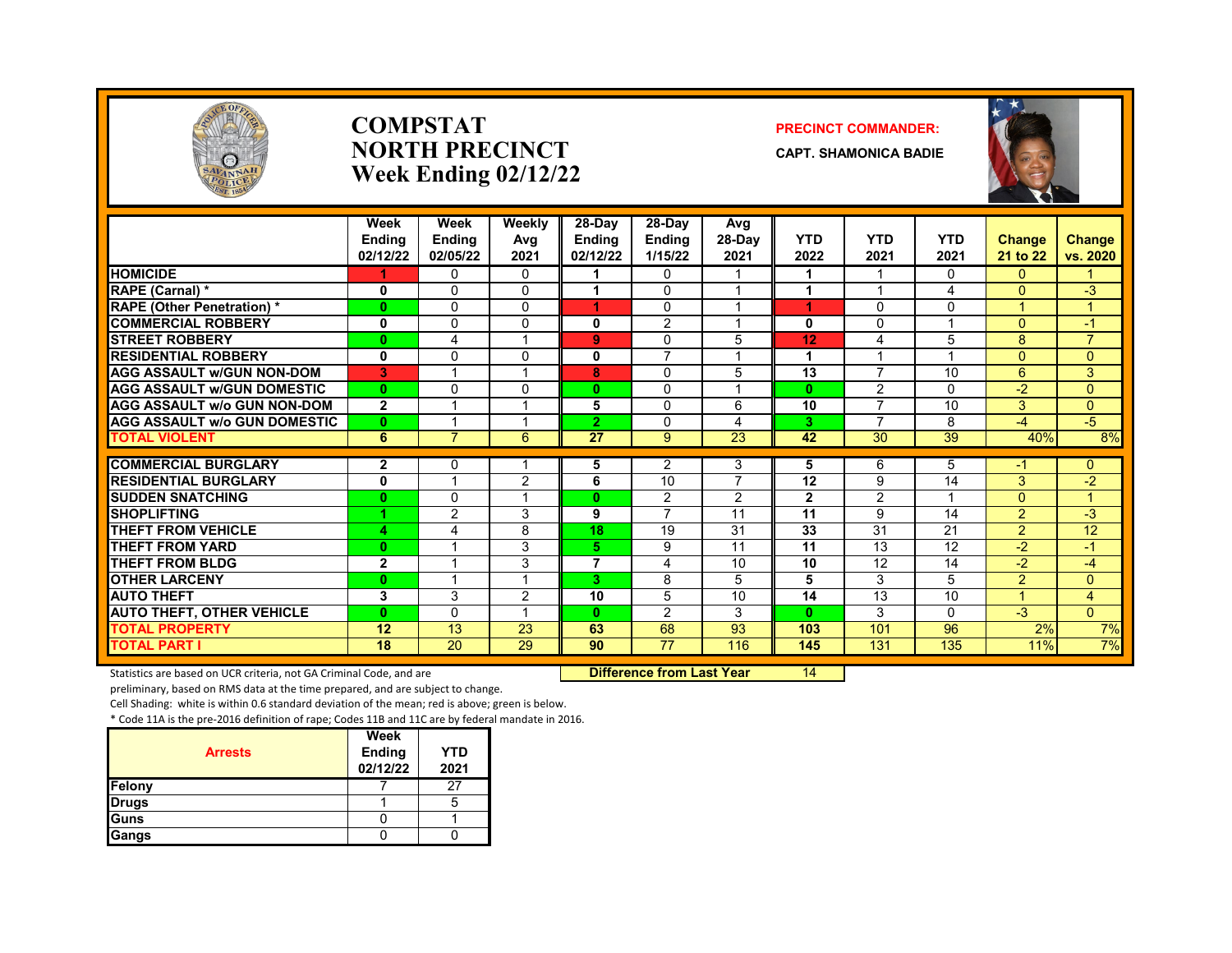

#### **COMPSTAT PRECINCT COMMANDER: CENTRAL PRECINCT** CAPT. TONYA REID **Week Ending 02/12/22**





|                                     | Week<br><b>Endina</b><br>02/12/22 | Week<br><b>Endina</b><br>02/05/22 | Weeklv<br>Avg<br>2021 | 28-Day<br><b>Endina</b><br>02/12/22 | 28-Day<br><b>Endina</b><br>1/15/22 | Avg<br>$28-Dav$<br>2021  | <b>YTD</b><br>2022 | <b>YTD</b><br>2021 | <b>YTD</b><br>2020 | <b>Change</b><br>21 to 22 | <b>Change</b><br>vs. 2020 |
|-------------------------------------|-----------------------------------|-----------------------------------|-----------------------|-------------------------------------|------------------------------------|--------------------------|--------------------|--------------------|--------------------|---------------------------|---------------------------|
| <b>HOMICIDE</b>                     | 0                                 | 0                                 | 0                     | 0                                   | 0                                  |                          | 0                  | 1                  | 5                  | $-1$                      | $-5$                      |
| RAPE (Carnal) *                     |                                   | 0                                 | $\Omega$              |                                     |                                    |                          | $\overline{2}$     | $\Omega$           | 5                  | $\overline{2}$            | $-3$                      |
| <b>RAPE (Other Penetration) *</b>   | 0                                 | $\Omega$                          | 0                     | $\mathbf{0}$                        |                                    | $\Omega$                 |                    |                    |                    | $\Omega$                  | $\mathbf{0}$              |
| <b>COMMERCIAL ROBBERY</b>           | $\mathbf 0$                       | $\Omega$                          | 0                     | 0                                   | 0                                  |                          | 0                  | 2                  | 2                  | $-2$                      | $-2$                      |
| <b>STREET ROBBERY</b>               | $\bf{0}$                          |                                   |                       | 3                                   | 3                                  | 3                        | 6                  | 5                  | 3                  |                           | 3                         |
| <b>RESIDENTIAL ROBBERY</b>          | 0                                 | $\Omega$                          | 0                     | $\overline{2}$                      | 3                                  | $\Omega$                 | 5                  | $\Omega$           |                    | 5                         | $\overline{4}$            |
| <b>AGG ASSAULT w/GUN NON-DOM</b>    | 4                                 | 2                                 | 2                     | $\overline{7}$                      | $\Omega$                           | $\overline{ }$           | 11                 | 12                 | 11                 | -1                        | $\Omega$                  |
| <b>AGG ASSAULT W/GUN DOMESTIC</b>   | $\mathbf{0}$                      |                                   | 0                     | $\overline{2}$                      | $\mathbf{0}$                       |                          | $\overline{2}$     | $\Omega$           | 3                  | $\overline{2}$            | $-1$                      |
| <b>AGG ASSAULT w/o GUN NON-DOM</b>  | $\mathbf{0}$                      | 2                                 |                       | 5                                   | 0                                  | 4                        | 8                  | 2                  | 6                  | 6                         | 2                         |
| <b>AGG ASSAULT W/o GUN DOMESTIC</b> | $\mathbf{0}$                      |                                   |                       | 4                                   | 0                                  | 5                        | 7                  | 3                  | 7                  | 4                         | $\Omega$                  |
| <b>TOTAL VIOLENT</b>                | 5                                 | $\overline{7}$                    | 6                     | 24                                  | 8                                  | $\overline{24}$          | 42                 | $\overline{26}$    | 44                 | 62%                       | $-5%$                     |
| <b>COMMERCIAL BURGLARY</b>          | 1                                 | 2                                 |                       | 10                                  | 3                                  | 4                        | 12                 | 10                 | 6                  | 2                         | 6                         |
| <b>RESIDENTIAL BURGLARY</b>         | 4                                 | 4                                 | 3                     | 18                                  | 10                                 | 10                       | 24                 | 13                 | 28                 | 11                        | -4                        |
| <b>SUDDEN SNATCHING</b>             | $\bf{0}$                          | $\Omega$                          | $\Omega$              | $\mathbf{0}$                        | 1                                  | $\overline{\phantom{a}}$ | $\bf{0}$           |                    |                    | $-1$                      | $-1$                      |
| <b>SHOPLIFTING</b>                  | $\bf{0}$                          | 3                                 | 3                     | 11                                  | 7                                  | 13                       | 16                 | 20                 | 21                 | $-4$                      | -5                        |
| <b>THEFT FROM VEHICLE</b>           | 3                                 |                                   | 5                     | 7                                   | 12                                 | 21                       | 15                 | 29                 | 19                 | $-14$                     | -4                        |
| <b>THEFT FROM YARD</b>              | 4                                 | 3                                 | 3                     | 13                                  | 7                                  | 11                       | 18                 | 11                 | 20                 | $\overline{7}$            | $-2$                      |
| <b>THEFT FROM BLDG</b>              |                                   | 7                                 | 2                     | 10                                  | 6                                  | $\overline{7}$           | 13                 | 9                  | 10                 | $\overline{4}$            | 3                         |
| <b>OTHER LARCENY</b>                | и                                 | $\overline{\mathbf{A}}$           | 2                     | 3                                   | 4                                  | $\overline{7}$           | 6                  | 6                  | 6                  | $\Omega$                  | $\Omega$                  |
| <b>AUTO THEFT</b>                   | $\mathbf{0}$                      | 2                                 | 2                     | 8                                   | 11                                 | 9                        | 13                 | 12                 | 20                 |                           | $-7$                      |
| <b>AUTO THEFT, OTHER VEHICLE</b>    | 1                                 |                                   |                       | $\overline{2}$                      |                                    | 3                        | 3                  | 2                  | 0                  |                           | 3                         |
| <b>TOTAL PROPERTY</b>               | 15                                | 24                                | $\overline{22}$       | 82                                  | 62                                 | $\overline{87}$          | 120                | 113                | 131                | 6%                        | $-8%$                     |
| <b>TOTAL PART I</b>                 | 20                                | 31                                | 28                    | 106                                 | 70                                 | 111                      | 162                | 139                | 175                | 17%                       | $-7%$                     |

Statistics are based on UCR criteria, not GA Criminal Code, and are **Difference from Last Year** 23

preliminary, based on RMS data at the time prepared, and are subject to change.

Cell Shading: white is within 0.6 standard deviation of the mean; red is above; green is below.

| <b>Arrests</b> | Week<br><b>Ending</b><br>02/12/22 | <b>YTD</b><br>2021 |
|----------------|-----------------------------------|--------------------|
| Felony         |                                   | 66                 |
| <b>Drugs</b>   |                                   |                    |
| Guns           |                                   | 1C                 |
| Gangs          |                                   |                    |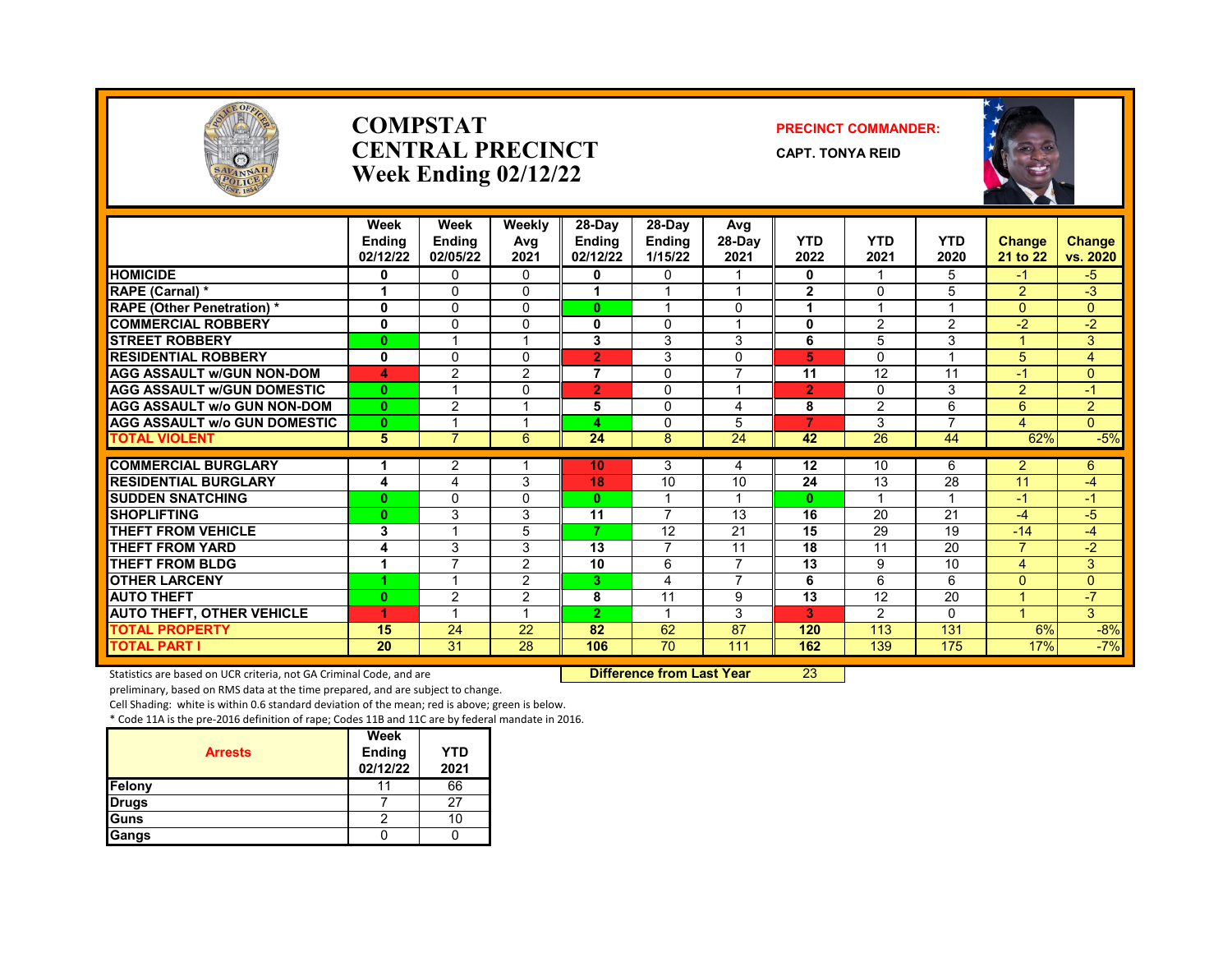

#### **COMPSTAT PRECINCT COMMANDER: SOUTH PRECINCT** CAPT. DAVID GAY **Week Ending 02/12/22**



|                                     | Week<br><b>Endina</b><br>02/12/22 | Week<br><b>Ending</b><br>02/05/22 | Weekly<br>Avg<br>2021 | 28-Day<br><b>Ending</b><br>02/12/22 | 28-Day<br><b>Ending</b><br>1/15/22 | Avg<br>28-Day<br>2021   | <b>YTD</b><br>2022 | <b>YTD</b><br>2021 | <b>YTD</b><br>2020       | <b>Change</b><br>21 to 22 | <b>Change</b><br>vs. 2020 |
|-------------------------------------|-----------------------------------|-----------------------------------|-----------------------|-------------------------------------|------------------------------------|-------------------------|--------------------|--------------------|--------------------------|---------------------------|---------------------------|
| <b>HOMICIDE</b>                     | 0                                 | $\Omega$                          | 0                     | 0                                   | $\Omega$                           |                         | $\bf{0}$           | $\Omega$           |                          | 0                         | $-1$                      |
| RAPE (Carnal) *                     | 0                                 | $\Omega$                          | 0                     | $\mathbf{0}$                        | 3                                  |                         | 3                  |                    | $\overline{2}$           | $\overline{2}$            |                           |
| <b>RAPE (Other Penetration) *</b>   | $\mathbf{0}$                      | 2                                 | 0                     | $\overline{2}$                      | $\Omega$                           | $\Omega$                | $\overline{2}$     |                    | 3                        | A                         | $-1$                      |
| <b>COMMERCIAL ROBBERY</b>           | $\mathbf{0}$                      | $\Omega$                          | 0                     | 0                                   | $\overline{\mathbf{A}}$            | $\overline{\mathbf{A}}$ | 0                  | 2                  | 6                        | $-2$                      | $-6$                      |
| <b>STREET ROBBERY</b>               | 4                                 | $\Omega$                          | 0                     | 4                                   | 2                                  | $\overline{2}$          | 6                  | 4                  | 4                        | $\overline{2}$            | $\overline{2}$            |
| <b>RESIDENTIAL ROBBERY</b>          | $\bf{0}$                          | $\Omega$                          | 0                     | $\bf{0}$                            | $\mathbf{0}$                       | $\overline{ }$          | $\mathbf{0}$       | 2                  | $\overline{2}$           | $-2$                      | $-2$                      |
| <b>AGG ASSAULT w/GUN NON-DOM</b>    | 1                                 |                                   |                       | 4                                   | $\Omega$                           | 3                       | 5                  | $\overline{7}$     | $\overline{ }$           | $-2$                      | $-2$                      |
| <b>AGG ASSAULT w/GUN DOMESTIC</b>   | $\bf{0}$                          | $\Omega$                          | 0                     | $\bf{0}$                            | $\mathbf{0}$                       | $\overline{ }$          | 0                  | $\Omega$           | $\Omega$                 | $\Omega$                  | 0                         |
| <b>AGG ASSAULT w/o GUN NON-DOM</b>  | 1                                 | $\Omega$                          |                       |                                     | $\Omega$                           | 3                       | 5                  | 5                  | $\overline{2}$           | $\Omega$                  | 3                         |
| <b>AGG ASSAULT w/o GUN DOMESTIC</b> | $\mathbf{0}$                      | $\overline{2}$                    | 2                     | З.                                  | 0                                  | 6                       | 7                  | 8                  | $\overline{\phantom{a}}$ | $-1$                      | $\Omega$                  |
| <b>TOTAL VIOLENT</b>                | 3                                 | 5                                 | 5                     | 14                                  | 6                                  | $\overline{20}$         | $\overline{28}$    | $\overline{30}$    | $\overline{34}$          | $-7%$                     | $-18%$                    |
| <b>COMMERCIAL BURGLARY</b>          |                                   |                                   |                       |                                     | 3                                  |                         |                    | 6                  |                          | $-3$                      | $\overline{2}$            |
| <b>RESIDENTIAL BURGLARY</b>         | 0<br>$\overline{2}$               | 3                                 |                       | 8                                   | 3                                  | 3<br>5                  | 3<br>9             | 8                  | 16                       |                           | -7                        |
| <b>SUDDEN SNATCHING</b>             | $\mathbf{0}$                      | $\Omega$                          | 0                     | 1                                   | 4                                  | $\overline{ }$          | 3                  | 2                  | $\overline{\mathbf{A}}$  | $\blacktriangleleft$      | $\overline{2}$            |
| <b>SHOPLIFTING</b>                  | 10                                | 11                                | 9                     | 40                                  | 41                                 | 37                      | 62                 | 64                 | 51                       | $-2$                      | 11                        |
| <b>THEFT FROM VEHICLE</b>           | 5                                 | 7                                 | 6                     | 23                                  | 27                                 | 23                      | 43                 | 30                 | 28                       | 13                        | 15                        |
| <b>THEFT FROM YARD</b>              | 1                                 |                                   | 2                     | 3.                                  | 5                                  | 9                       | 4                  | $\overline{7}$     | $\overline{7}$           | $-3$                      | $-3$                      |
| <b>THEFT FROM BLDG</b>              | 1                                 | 2                                 | $\overline{2}$        | 5                                   | 10                                 | 9                       | 9                  | 18                 | 11                       | -9                        | $-2$                      |
| <b>OTHER LARCENY</b>                |                                   | $\Omega$                          | $\overline{2}$        |                                     | 13                                 | $\overline{7}$          | 9                  | $\overline{7}$     | 4                        | $\overline{2}$            | 5                         |
| <b>AUTO THEFT</b>                   | 4                                 |                                   | $\overline{2}$        | 12                                  | $\overline{7}$                     | 8                       | 15                 | 12                 | 8                        | 3                         | $\overline{7}$            |
| <b>AUTO THEFT, OTHER VEHICLE</b>    | $\bf{0}$                          | $\overline{ }$                    |                       |                                     | 2                                  | $\mathfrak{p}$          | $\mathbf{2}$       | 2                  | $\Omega$                 | $\Omega$                  | $\overline{2}$            |
| <b>TOTAL PROPERTY</b>               | 24                                | 27                                | 26                    | 95                                  | 115                                | 104                     | 159                | 156                | 127                      | 2%                        | 25%                       |
| <b>TOTAL PART I</b>                 | 27                                | $\overline{32}$                   | 31                    | 109                                 | 121                                | 123                     | 187                | 186                | 161                      | 1%                        | 16%                       |

Statistics are based on UCR criteria, not GA Criminal Code, and are **Difference from Last Year** 1

preliminary, based on RMS data at the time prepared, and are subject to change.

Cell Shading: white is within 0.6 standard deviation of the mean; red is above; green is below. \* Code 11A is the pre-2016 definition of rape; Codes 11B and 11C are by federal mandate in 2016.

| <b>Arrests</b> | Week<br><b>Ending</b><br>02/12/22 | YTD<br>2021 |
|----------------|-----------------------------------|-------------|
| Felony         | b                                 | 51          |
| <b>Drugs</b>   | 3                                 | 25          |
| <b>Guns</b>    |                                   |             |
| Gangs          |                                   |             |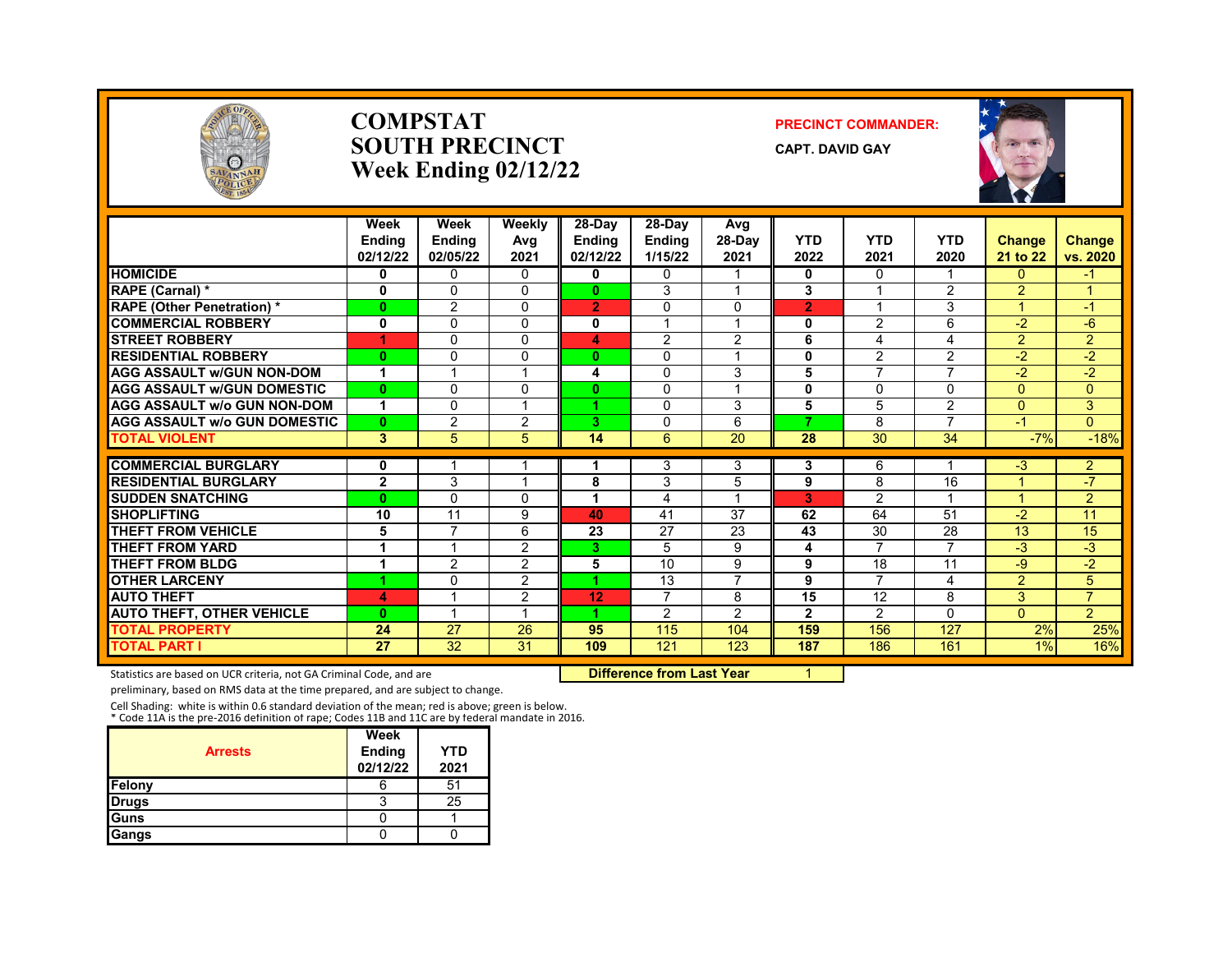

#### **COMPSTAT PRECINCT COMMANDER: EAST PRECINCT CAPT.** SHINITA YOUNG **Week Ending 02/12/22**



|                                     | Week<br><b>Endina</b><br>02/12/22 | Week<br><b>Endina</b><br>02/05/22 | Weekly<br>Avg<br>2021 | 28-Day<br><b>Endina</b><br>02/12/22 | 28-Day<br><b>Endina</b><br>1/15/22 | Avg<br>28-Day<br>2021   | <b>YTD</b><br>2022 | <b>YTD</b><br>2021 | <b>YTD</b><br>2020       | <b>Change</b><br>21 to 22 | <b>Change</b><br>vs. 2020 |
|-------------------------------------|-----------------------------------|-----------------------------------|-----------------------|-------------------------------------|------------------------------------|-------------------------|--------------------|--------------------|--------------------------|---------------------------|---------------------------|
| <b>HOMICIDE</b>                     | 0                                 | $\Omega$                          | $\Omega$              |                                     |                                    |                         |                    |                    | $\Omega$                 | $\overline{0}$            |                           |
| RAPE (Carnal) *                     | 0                                 |                                   | $\Omega$              |                                     | $\overline{ }$                     | $\overline{\mathbf{A}}$ | $\mathbf{2}$       |                    | 0                        |                           | 2                         |
| <b>RAPE (Other Penetration) *</b>   | $\bf{0}$                          | $\Omega$                          | $\Omega$              | O.                                  | 0                                  | 0                       | 0                  |                    | $\Omega$                 | -1                        | $\Omega$                  |
| <b>COMMERCIAL ROBBERY</b>           | $\mathbf{0}$                      |                                   | $\Omega$              | 4                                   | 0                                  | $\overline{\mathbf{A}}$ | 4                  |                    | 3                        | 3                         |                           |
| <b>STREET ROBBERY</b>               | 3                                 | $\Omega$                          |                       | 3                                   | $\overline{2}$                     | $\overline{2}$          | 5                  | $\overline{2}$     | 4                        | 3                         |                           |
| <b>RESIDENTIAL ROBBERY</b>          | 0                                 | $\Omega$                          | $\Omega$              | $\mathbf{0}$                        | 0                                  | 1                       | $\mathbf{0}$       | 3                  | 1                        | $-3$                      | -1                        |
| <b>AGG ASSAULT w/GUN NON-DOM</b>    | 3                                 | $\Omega$                          |                       | 7                                   | $\Omega$                           | 5                       | 14                 | 9                  | $\overline{\phantom{a}}$ | 5                         | $\overline{7}$            |
| <b>AGG ASSAULT w/GUN DOMESTIC</b>   | $\mathbf{0}$                      | $\Omega$                          | $\Omega$              | 0                                   | 0                                  | 1                       | $\bf{0}$           |                    | 1                        | -1                        | $\cdot$                   |
| <b>AGG ASSAULT w/o GUN NON-DOM</b>  | $\mathbf{0}$                      | $\Omega$                          | $\overline{ }$        | 0                                   | 0                                  | 4                       | $\bf{0}$           | $\overline{7}$     | $\overline{\phantom{a}}$ | -7                        | $-7$                      |
| <b>AGG ASSAULT w/o GUN DOMESTIC</b> | $\overline{2}$                    |                                   |                       | 6                                   | 0                                  | 5                       | 8                  | 5                  | 13                       | 3                         | $-5$                      |
| <b>TOTAL VIOLENT</b>                | 8                                 | 3                                 | 5                     | 22                                  | 4                                  | 20                      | 34                 | 31                 | 36                       | 10%                       | $-6%$                     |
| <b>COMMERCIAL BURGLARY</b>          | 0                                 |                                   | $\Omega$              | $\mathbf{2}$                        | 5                                  | $\overline{2}$          | 4                  | 2                  | 5                        | $\overline{2}$            | -1                        |
| <b>RESIDENTIAL BURGLARY</b>         | 3                                 | 5                                 | 3                     | 14                                  | 13                                 | 11                      | 21                 | 17                 | 20                       | 4                         |                           |
| <b>SUDDEN SNATCHING</b>             | $\bf{0}$                          | $\Omega$                          | $\Omega$              | $\mathbf{0}$                        | $\overline{2}$                     | 1                       | 1                  | $\Omega$           | 1                        |                           | $\Omega$                  |
| <b>SHOPLIFTING</b>                  | 5                                 | 5                                 | 6                     | 22                                  | 26                                 | 25                      | 32                 | 19                 | 41                       | 13                        | -9                        |
| <b>THEFT FROM VEHICLE</b>           | 5                                 | 9                                 | 6                     | 26                                  | 9                                  | 23                      | 30                 | 19                 | 37                       | 11                        | $-7$                      |
| <b>THEFT FROM YARD</b>              | 1                                 | $\Omega$                          | 2                     | 6                                   | 3                                  | 8                       | $\overline{7}$     | 8                  | 15                       | -1                        | -8                        |
| <b>THEFT FROM BLDG</b>              | 3                                 |                                   | 2                     | 7                                   | 9                                  | 8                       | 14                 | 11                 | 24                       | 3                         | $-10$                     |
| <b>OTHER LARCENY</b>                | $\mathbf{0}$                      |                                   | 1                     | 5                                   | 7                                  | 5                       | 10                 | $\overline{7}$     | 9                        | 3                         | 4                         |
| <b>AUTO THEFT</b>                   | 5                                 | 2                                 | 2                     | 12                                  | 14                                 | 9                       | 17                 | 10                 | 8                        | $\overline{ }$            | 9                         |
| <b>AUTO THEFT, OTHER VEHICLE</b>    | $\mathbf{0}$                      |                                   |                       | 3                                   | $\overline{2}$                     | 3                       | 4                  | 3                  | $\Omega$                 |                           | $\overline{4}$            |
| <b>TOTAL PROPERTY</b>               | 22                                | 25                                | 24                    | 97                                  | 90                                 | 94                      | 140                | 96                 | 160                      | 46%                       | $-13%$                    |
| <b>TOTAL PART I</b>                 | 30                                | $\overline{28}$                   | 29                    | 119                                 | 94                                 | 115                     | 174                | 127                | 196                      | 37%                       | $-11%$                    |

Statistics are based on UCR criteria, not GA Criminal Code, and are **Difference from Last Year** 47

preliminary, based on RMS data at the time prepared, and are subject to change.

Cell Shading: white is within 0.6 standard deviation of the mean; red is above; green is below.

| <b>Arrests</b> | Week<br><b>Ending</b><br>02/12/22 | <b>YTD</b><br>2021 |
|----------------|-----------------------------------|--------------------|
| Felony         |                                   | 53                 |
| <b>Drugs</b>   |                                   | 13                 |
| <b>I</b> Guns  |                                   |                    |
| Gangs          |                                   |                    |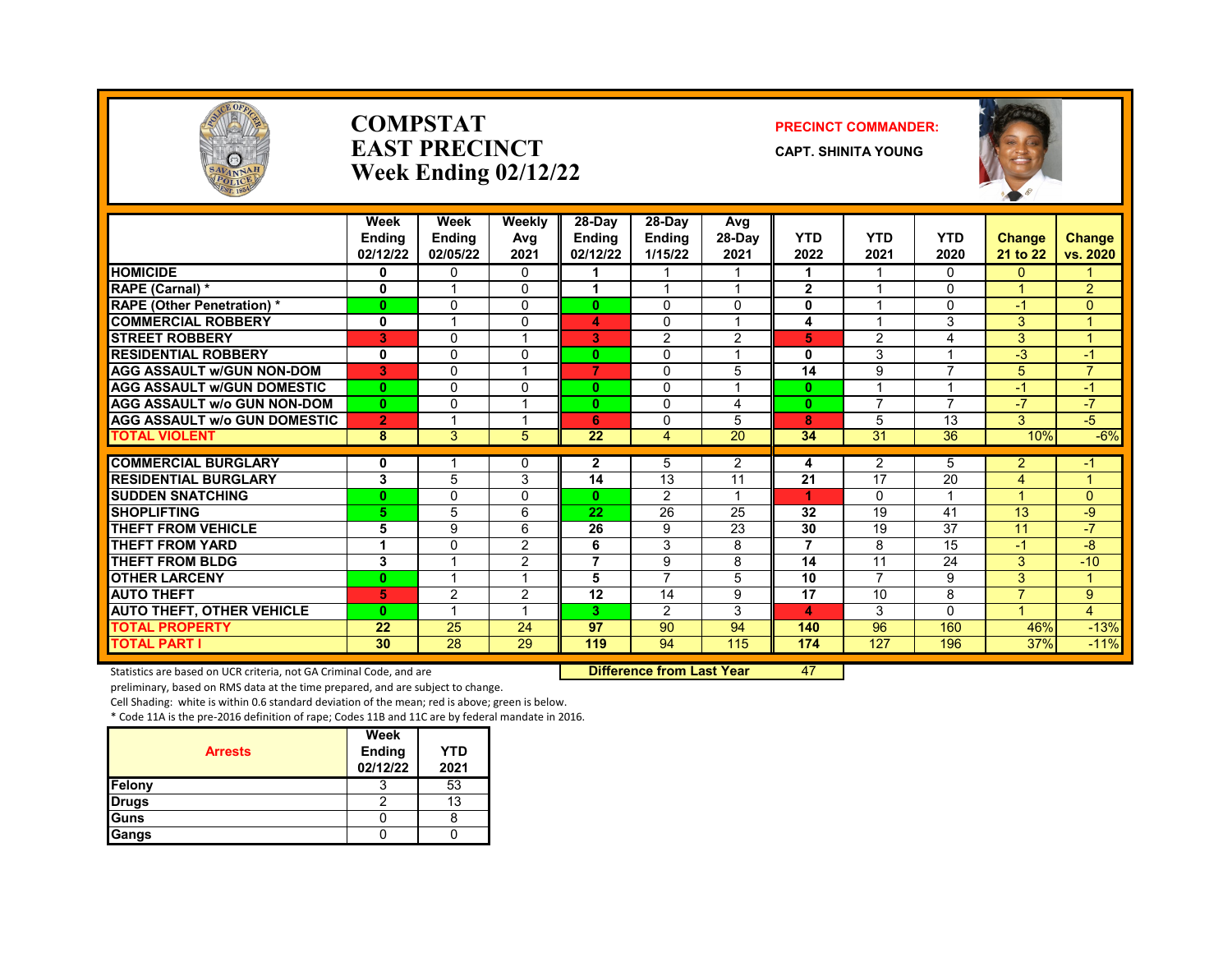# **BEAT 21 North Precinct Week Ending 02/12/22**

|                                     |               | <b>Last 4 Weeks</b>               |                |              | 28 Days        | 28 Day  |                |                |              |                |                |
|-------------------------------------|---------------|-----------------------------------|----------------|--------------|----------------|---------|----------------|----------------|--------------|----------------|----------------|
|                                     | <b>Endina</b> | <b>Ending</b>                     | Ending         | Ending       | Ending         | Average | <b>YTD</b>     | <b>YTD</b>     | <b>YTD</b>   | Change         | <b>Change</b>  |
|                                     | 01/22/22      | 01/29/22                          | 02/05/22       | 02/12/22     | 02/12/22       | 2021    | 2022           | 2021           | 2020         | 21 to 22       | vs. 2020       |
| <b>HOMICIDE</b>                     | 0             | 0                                 | $\mathbf{0}$   | 0            | 0              | 0.0     | $\mathbf{0}$   | $\Omega$       | 0            | $\Omega$       | $\overline{0}$ |
| RAPE (Carnal) *                     | 0             | 0                                 | $\Omega$       | $\Omega$     | 0              | 0.2     | $\Omega$       | $\mathbf{1}$   | $\mathbf{1}$ | $-1$           | $-1$           |
| <b>RAPE (Other Penetration) *</b>   | $\Omega$      | $\Omega$                          | $\Omega$       | $\Omega$     | $\Omega$       | 0.1     | $\Omega$       | $\Omega$       | $\Omega$     | $\Omega$       | $\Omega$       |
| <b>COMMERCIAL ROBBERY</b>           | $\mathbf{0}$  | 0                                 | $\Omega$       | 0            | $\Omega$       | 0.0     | $\Omega$       | $\Omega$       | $\Omega$     | $\Omega$       | $\overline{0}$ |
| <b>STREET ROBBERY</b>               | $\mathbf{0}$  | $\Omega$                          | $\Omega$       | $\Omega$     | $\Omega$       | 0.2     | $\Omega$       | $\Omega$       | $\mathbf{1}$ | $\Omega$       | $-1$           |
| <b>RESIDENTIAL ROBBERY</b>          | $\Omega$      | $\Omega$                          | $\Omega$       | $\Omega$     | $\Omega$       | 0.0     | $\Omega$       | $\Omega$       | $\Omega$     | $\Omega$       | $\mathbf{0}$   |
| <b>AGG ASSAULT w/GUN NON-DOM</b>    | 0             | 0                                 | 0              | 0            | 0              | 0.1     | $\mathbf{1}$   | 0              | $\Omega$     | $\mathbf{1}$   | $\mathbf{1}$   |
| <b>AGG ASSAULT W/GUN DOMESTIC</b>   | $\mathbf{0}$  | $\mathbf 0$                       | $\Omega$       | 0            | $\Omega$       | 0.1     | $\Omega$       | $\Omega$       | $\Omega$     | $\Omega$       | $\Omega$       |
| <b>AGG ASSAULT w/o GUN NON-DOM</b>  | $\Omega$      | $\Omega$                          | $\mathbf{0}$   | $\Omega$     | $\Omega$       | 0.2     | $\Omega$       | $\Omega$       | $\Omega$     | $\Omega$       | $\Omega$       |
| <b>AGG ASSAULT w/o GUN DOMESTIC</b> | $\mathbf{0}$  | 0                                 | $\mathbf{1}$   | 0            | $\mathbf{1}$   | 0.5     | $\overline{2}$ | $\Omega$       | 4            | $\overline{2}$ | $-2$           |
| <b>TOTAL VIOLENT</b>                | $\Omega$      | $\mathbf{0}$                      | $\mathbf{1}$   | $\mathbf{0}$ | $\mathbf{1}$   | 1.4     | $\overline{3}$ | $\mathbf{1}$   | 6            | 200%           | $-50%$         |
|                                     |               |                                   |                |              |                |         |                |                |              |                |                |
| <b>COMMERCIAL BURGLARY</b>          | 0             | 0                                 | 0              | $\mathbf{1}$ | $\mathbf{1}$   | 0.2     | $\mathbf{1}$   | 0              | $\mathbf{1}$ | 1              | $\mathbf{0}$   |
| <b>RESIDENTIAL BURGLARY</b>         | 0             | $\mathbf{1}$                      | 0              | 0            | 1              | 0.8     | $\overline{2}$ | $\overline{2}$ | 2            | $\overline{0}$ | $\overline{0}$ |
| <b>SUDDEN SNATCHING</b>             | $\Omega$      | $\Omega$                          | $\Omega$       | $\Omega$     | $\Omega$       | 0.1     | $\Omega$       | $\Omega$       | $\Omega$     | $\Omega$       | $\Omega$       |
| <b>SHOPLIFTING</b>                  | $\mathbf{0}$  | $\Omega$                          | $\Omega$       | $\Omega$     | 0              | 0.2     | $\Omega$       | $\mathbf{1}$   | $\Omega$     | $-1$           | $\Omega$       |
| <b>THEFT FROM VEHICLE</b>           | 0             | 0                                 | 0              | 0            | 0              | 3.5     | 3              | 6              | 1            | $-3$           | $\overline{2}$ |
| <b>THEFT FROM YARD</b>              | 0             | $\Omega$                          | $\Omega$       | $\Omega$     | 0              | 1.0     | $\mathbf{1}$   | $\mathbf{1}$   | $\Omega$     | $\Omega$       | $\mathbf{1}$   |
| <b>THEFT FROM BLDG</b>              | 0             | $\Omega$                          | $\Omega$       | $\Omega$     | 0              | 1.2     | $\mathbf{1}$   | 3              | $\mathbf{1}$ | $-2$           | $\overline{0}$ |
| <b>OTHER LARCENY</b>                | 0             | $\mathbf{1}$                      | $\mathbf{1}$   | 0            | $\overline{2}$ | 0.8     | 3              | $\mathbf 0$    | $\Omega$     | 3              | 3              |
| <b>AUTO THEFT</b>                   | $\Omega$      | 0                                 | $\mathbf{1}$   | $\Omega$     | $\mathbf{1}$   | 0.9     | $\mathbf{1}$   | $\mathbf{1}$   | $\Omega$     | $\Omega$       | $\mathbf{1}$   |
| <b>AUTO THEFT, OTHER VEHICLE</b>    | $\mathbf{0}$  | $\Omega$                          | $\Omega$       | 0            | 0              | 0.1     | $\Omega$       | $\Omega$       | $\Omega$     | $\Omega$       | $\Omega$       |
| <b>TOTAL PROPERTY</b>               | $\mathbf{0}$  | $\overline{2}$                    | $\overline{2}$ | $\mathbf{1}$ | 5              | 8.8     | 12             | 14             | 5            | $-14%$         | 140%           |
| <b>TOTAL PART I</b>                 | $\mathbf{0}$  | $\overline{2}$                    | 3              | $\mathbf{1}$ | 6              | 10.2    | 15             | 15             | 11           | 0%             | 36%            |
|                                     |               | <b>Difference from Least Vacc</b> |                | $\sim$       |                |         |                |                |              |                |                |

**Difference from Last Year** 0

Statistics are based on UCR criteria, not GA Criminal Code.

\* Rape Code 11A is the historical definition of rape (aka Legacy Rape); Rape Codes 11B and 11C are those moved from Part II to Part I in 2017.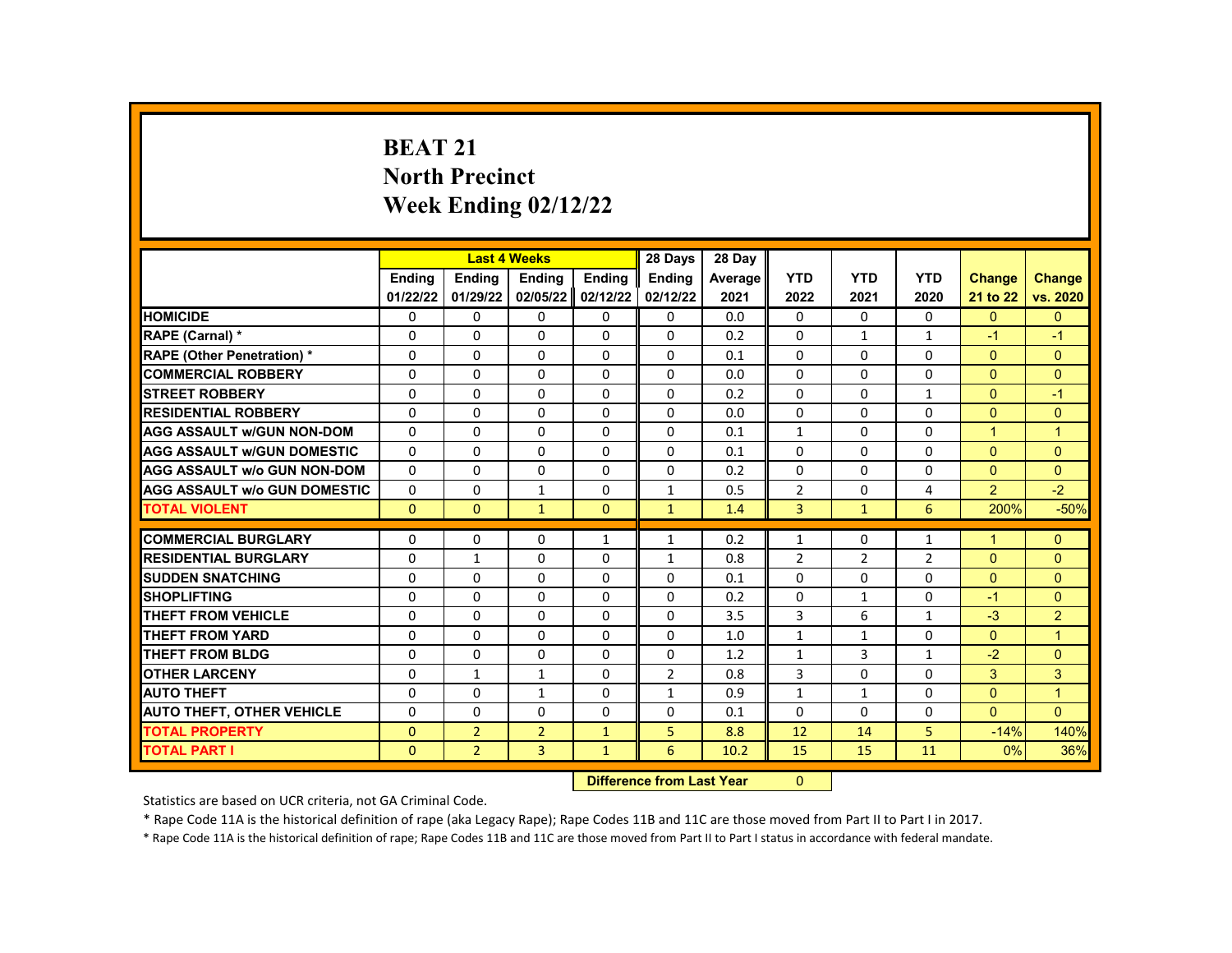# **BEAT 22 North Precinct Week Ending 02/12/22**

|                                     |                |                | <b>Last 4 Weeks</b> |                | 28 Days                   | 28 Day  |                |                |                |                |                |
|-------------------------------------|----------------|----------------|---------------------|----------------|---------------------------|---------|----------------|----------------|----------------|----------------|----------------|
|                                     | <b>Endina</b>  | <b>Ending</b>  | Ending              | Ending         | <b>Ending</b>             | Average | <b>YTD</b>     | <b>YTD</b>     | <b>YTD</b>     | <b>Change</b>  | <b>Change</b>  |
|                                     | 01/15/22       | 01/29/22       | 02/05/22            | 02/12/22       | 02/12/22                  | 2021    | 2022           | 2021           | 2020           | 21 to 22       | vs. 2020       |
| <b>HOMICIDE</b>                     | 0              | 0              | 0                   | 0              | 0                         | 0.1     | 0              | $\Omega$       | 0              | $\mathbf{0}$   | $\mathbf{0}$   |
| RAPE (Carnal) *                     | $\Omega$       | $\Omega$       | $\Omega$            | $\Omega$       | $\Omega$                  | 0.1     | $\Omega$       | $\Omega$       | $\Omega$       | $\Omega$       | $\Omega$       |
| RAPE (Other Penetration) *          | 0              | $\Omega$       | $\Omega$            | $\Omega$       | $\Omega$                  | 0.1     | $\Omega$       | $\Omega$       | $\Omega$       | $\Omega$       | $\Omega$       |
| <b>COMMERCIAL ROBBERY</b>           | $\Omega$       | $\Omega$       | $\Omega$            | $\Omega$       | $\Omega$                  | 0.1     | $\Omega$       | $\Omega$       | $\Omega$       | $\Omega$       | $\Omega$       |
| <b>STREET ROBBERY</b>               | $\mathbf{1}$   | $\mathbf{1}$   | $\mathbf{1}$        | $\Omega$       | 3                         | 0.3     | 3              | $\Omega$       | $\Omega$       | 3              | 3              |
| <b>RESIDENTIAL ROBBERY</b>          | $\Omega$       | $\Omega$       | $\Omega$            | $\Omega$       | $\Omega$                  | 0.1     | $\Omega$       | $\Omega$       | $\Omega$       | $\Omega$       | $\Omega$       |
| <b>AGG ASSAULT w/GUN NON-DOM</b>    | $\overline{2}$ | 1              | 0                   | 0              | 3                         | 1.8     | 4              | 4              | 5              | $\Omega$       | $-1$           |
| <b>AGG ASSAULT w/GUN DOMESTIC</b>   | $\Omega$       | 0              | 0                   | 0              | $\Omega$                  | 0.2     | $\Omega$       | $\overline{2}$ | $\Omega$       | $-2$           | $\mathbf{0}$   |
| <b>AGG ASSAULT w/o GUN NON-DOM</b>  | $\Omega$       | $\mathbf{1}$   | $\Omega$            | $\overline{2}$ | 3                         | 0.8     | 5              | $\mathbf{1}$   | $\mathbf{1}$   | $\overline{4}$ | $\overline{4}$ |
| <b>AGG ASSAULT w/o GUN DOMESTIC</b> | $\Omega$       | 0              | $\Omega$            | 0              | 0                         | 0.7     | $\Omega$       | $\overline{2}$ | $\Omega$       | $-2$           | $\Omega$       |
| <b>TOTAL VIOLENT</b>                | 3              | $\overline{3}$ | $\mathbf{1}$        | $\overline{2}$ | 9                         | 4.2     | 12             | 9              | 6              | 33%            | 100%           |
|                                     |                |                |                     |                |                           |         |                |                |                |                |                |
| <b>COMMERCIAL BURGLARY</b>          | 0              | 0              | 0                   | 1              | 1                         | 0.9     | $\mathbf{1}$   | 2              | 1              | $-1$           | $\mathbf{0}$   |
| <b>RESIDENTIAL BURGLARY</b>         | $\Omega$       | $\Omega$       | $\Omega$            | $\Omega$       | $\Omega$                  | 2.1     | $\Omega$       | $\overline{2}$ | 6              | $-2$           | $-6$           |
| <b>SUDDEN SNATCHING</b>             | $\Omega$       | 0              | $\Omega$            | 0              | $\Omega$                  | 0.0     | $\Omega$       | $\Omega$       | $\Omega$       | $\Omega$       | $\Omega$       |
| <b>SHOPLIFTING</b>                  | $\Omega$       | $\Omega$       | $\mathbf{1}$        | $\Omega$       | $\mathbf{1}$              | 1.0     | $\overline{2}$ | 0              | $\overline{2}$ | $\overline{2}$ | $\Omega$       |
| <b>THEFT FROM VEHICLE</b>           | $\mathbf{1}$   | $\Omega$       | $\Omega$            | $\mathbf{1}$   | $\overline{2}$            | 3.2     | 3              | 3              | $\overline{7}$ | $\Omega$       | $-4$           |
| <b>THEFT FROM YARD</b>              | $\Omega$       | $\Omega$       | $\Omega$            | $\Omega$       | $\Omega$                  | 1.5     | $\Omega$       | $\overline{2}$ | $\Omega$       | $-2$           | $\Omega$       |
| <b>THEFT FROM BLDG</b>              | $\Omega$       | $\Omega$       | $\Omega$            | 1              | $\mathbf{1}$              | 1.4     | $\mathbf{1}$   | 1              | $\mathbf{1}$   | $\Omega$       | $\Omega$       |
| <b>OTHER LARCENY</b>                | $\Omega$       | $\mathbf{1}$   | $\Omega$            | $\Omega$       | $\mathbf{1}$              | 0.3     | $\mathbf{1}$   | $\Omega$       | $\mathbf{1}$   | $\mathbf{1}$   | $\Omega$       |
| <b>AUTO THEFT</b>                   | 0              | 0              | $\Omega$            | $\mathbf{1}$   | $\mathbf{1}$              | 1.6     | $\overline{2}$ | $\overline{2}$ | 3              | $\Omega$       | $-1$           |
| <b>AUTO THEFT, OTHER VEHICLE</b>    | 0              | $\Omega$       | $\Omega$            | $\Omega$       | 0                         | 0.0     | $\Omega$       | $\Omega$       | $\Omega$       | $\Omega$       | $\Omega$       |
| <b>TOTAL PROPERTY</b>               | $\mathbf{1}$   | $\mathbf{1}$   | $\mathbf{1}$        | $\overline{4}$ | $\overline{7}$            | 12.0    | 10             | 12             | 21             | $-17%$         | $-52%$         |
| <b>TOTAL PART I</b>                 | 4              | $\overline{4}$ | $\overline{2}$      | 6              | 16                        | 16.3    | 22             | 21             | 27             | 5%             | $-19%$         |
|                                     |                |                |                     |                | Difference from Loot Voor |         |                |                |                |                |                |

**Difference from Last Year** 

Statistics are based on UCR criteria, not GA Criminal Code.

\* Rape Code 11A is the historical definition of rape (aka Legacy Rape); Rape Codes 11B and 11C are those moved from Part II to Part I in 2017.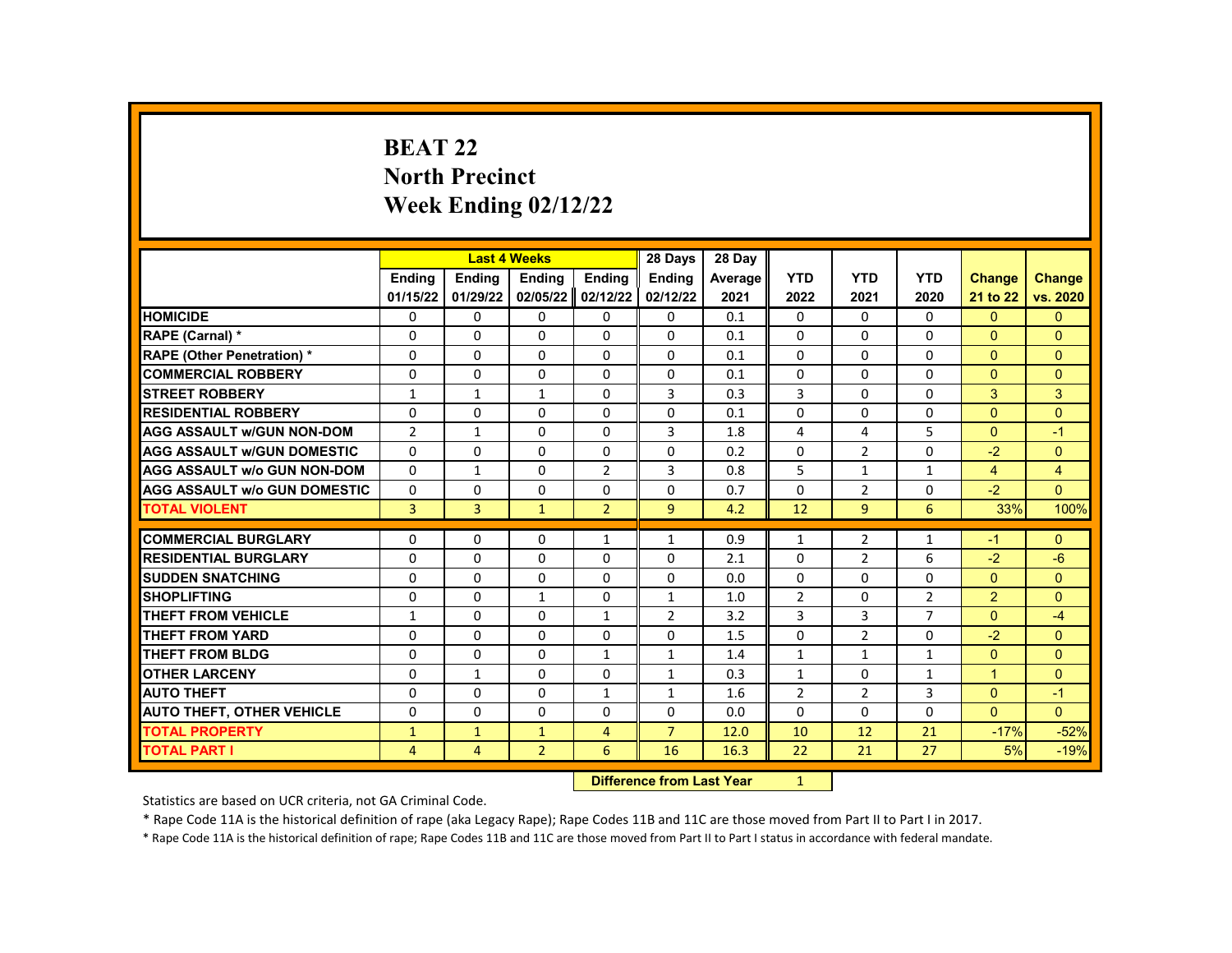# **BEAT 23 North Precinct Week Ending 02/12/22**

|                                     |                |                | <b>Last 4 Weeks</b> |                | 28 Days                   | 28 Day  |                |                |                |                |                |
|-------------------------------------|----------------|----------------|---------------------|----------------|---------------------------|---------|----------------|----------------|----------------|----------------|----------------|
|                                     | <b>Endina</b>  | <b>Ending</b>  | Ending              | Ending         | <b>Ending</b>             | Average | <b>YTD</b>     | <b>YTD</b>     | <b>YTD</b>     | <b>Change</b>  | <b>Change</b>  |
|                                     | 01/22/22       | 01/29/22       | 02/05/22            | 02/12/22       | 02/12/22                  | 2021    | 2022           | 2021           | 2020           | 21 to 22       | vs. 2020       |
| <b>HOMICIDE</b>                     | 0              | 0              | 0                   | 0              | 0                         | 0.2     | 0              | $\Omega$       | 0              | $\mathbf{0}$   | $\mathbf{0}$   |
| RAPE (Carnal) *                     | $\Omega$       | $\Omega$       | $\Omega$            | $\Omega$       | $\Omega$                  | 0.2     | $\Omega$       | $\Omega$       | $\Omega$       | $\Omega$       | $\Omega$       |
| RAPE (Other Penetration) *          | $\Omega$       | $\Omega$       | $\Omega$            | $\Omega$       | $\Omega$                  | 0.1     | $\Omega$       | $\Omega$       | $\Omega$       | $\Omega$       | $\Omega$       |
| <b>COMMERCIAL ROBBERY</b>           | $\Omega$       | $\Omega$       | $\Omega$            | $\Omega$       | $\Omega$                  | 0.0     | $\Omega$       | $\Omega$       | $\Omega$       | $\Omega$       | $\Omega$       |
| <b>STREET ROBBERY</b>               | $\Omega$       | $\Omega$       | $\mathbf{1}$        | $\Omega$       | $\mathbf{1}$              | 0.6     | $\mathbf{1}$   | $\overline{2}$ | $\mathbf{1}$   | $-1$           | $\Omega$       |
| <b>RESIDENTIAL ROBBERY</b>          | $\Omega$       | $\Omega$       | $\Omega$            | $\Omega$       | $\Omega$                  | 0.2     | $\Omega$       | $\Omega$       | $\mathbf{1}$   | $\Omega$       | $-1$           |
| <b>AGG ASSAULT w/GUN NON-DOM</b>    | $\Omega$       | 1              | $\mathbf{1}$        | 3              | 5                         | 1.2     | 5              | $\overline{2}$ | $\mathbf{1}$   | 3              | $\overline{4}$ |
| <b>AGG ASSAULT w/GUN DOMESTIC</b>   | 0              | 0              | 0                   | $\Omega$       | $\Omega$                  | 0.1     | $\Omega$       | $\Omega$       | $\Omega$       | $\Omega$       | $\mathbf{0}$   |
| <b>AGG ASSAULT w/o GUN NON-DOM</b>  | $\Omega$       | $\mathbf{1}$   | $\mathbf{1}$        | $\Omega$       | $\overline{2}$            | 0.9     | $\overline{2}$ | $\Omega$       | $\mathbf{1}$   | $\overline{2}$ | $\mathbf{1}$   |
| <b>AGG ASSAULT w/o GUN DOMESTIC</b> | $\mathbf{1}$   | 0              | $\Omega$            | 0              | 1                         | 1.0     | $\mathbf{1}$   | $\overline{2}$ | $\Omega$       | $-1$           | $\mathbf{1}$   |
| <b>TOTAL VIOLENT</b>                | $\mathbf{1}$   | $\overline{2}$ | $\overline{3}$      | 3              | 9                         | 4.3     | 9              | 6              | $\overline{4}$ | 50%            | 125%           |
|                                     |                |                |                     |                |                           |         |                |                |                |                |                |
| <b>COMMERCIAL BURGLARY</b>          | 0              | 0              | 0                   | 0              | 0                         | 0.8     | 0              | 1              | 0              | $-1$           | $\mathbf{0}$   |
| <b>RESIDENTIAL BURGLARY</b>         | $\overline{2}$ | $\mathbf{1}$   | $\Omega$            | $\Omega$       | 3                         | 1.2     | 3              | $\overline{2}$ | $\overline{2}$ | $\mathbf{1}$   | $\mathbf{1}$   |
| <b>SUDDEN SNATCHING</b>             | $\Omega$       | $\Omega$       | $\Omega$            | $\Omega$       | $\Omega$                  | 0.2     | $\Omega$       | $\mathbf{1}$   | $\Omega$       | $-1$           | $\Omega$       |
| <b>SHOPLIFTING</b>                  | $\Omega$       | $\Omega$       | $\Omega$            | $\Omega$       | $\Omega$                  | 1.2     | 0              | $\Omega$       | $\mathbf{1}$   | $\Omega$       | $-1$           |
| <b>THEFT FROM VEHICLE</b>           | $\mathbf{1}$   | $\Omega$       | $\mathbf{1}$        | $\Omega$       | 2                         | 3.3     | 4              | 5              | 5              | $-1$           | $-1$           |
| <b>THEFT FROM YARD</b>              | $\Omega$       | $\mathbf{1}$   | $\mathbf{1}$        | $\Omega$       | $\overline{2}$            | 1.4     | $\overline{2}$ | 3              | 4              | $-1$           | $-2$           |
| <b>THEFT FROM BLDG</b>              | $\Omega$       | $\mathbf{1}$   | $\Omega$            | $\Omega$       | $\mathbf{1}$              | 1.0     | $\mathbf{1}$   | $\mathbf{1}$   | $\overline{2}$ | $\Omega$       | $-1$           |
| <b>OTHER LARCENY</b>                | $\Omega$       | $\Omega$       | $\Omega$            | $\Omega$       | $\Omega$                  | 0.6     | $\Omega$       | $\mathbf{1}$   | $\Omega$       | $-1$           | $\overline{0}$ |
| <b>AUTO THEFT</b>                   | $\mathbf{1}$   | 0              | $\mathbf{1}$        | $\mathbf{1}$   | 3                         | 1.6     | 4              | $\mathbf{1}$   | $\overline{2}$ | 3              | 2              |
| <b>AUTO THEFT, OTHER VEHICLE</b>    | $\Omega$       | $\Omega$       | $\Omega$            | $\Omega$       | $\Omega$                  | 0.3     | $\Omega$       | $\mathbf{1}$   | 0              | $-1$           | $\Omega$       |
| <b>TOTAL PROPERTY</b>               | 4              | 3              | 3                   | $\mathbf{1}$   | 11                        | 11.5    | 14             | 16             | 16             | $-13%$         | $-13%$         |
| <b>TOTAL PART I</b>                 | 5              | 5              | 6                   | $\overline{4}$ | 20                        | 15.8    | 23             | 22             | 20             | 5%             | 15%            |
|                                     |                |                |                     |                | Difference from Loot Voor |         |                |                |                |                |                |

**Difference from Last Year** 

Statistics are based on UCR criteria, not GA Criminal Code.

\* Rape Code 11A is the historical definition of rape (aka Legacy Rape); Rape Codes 11B and 11C are those moved from Part II to Part I in 2017.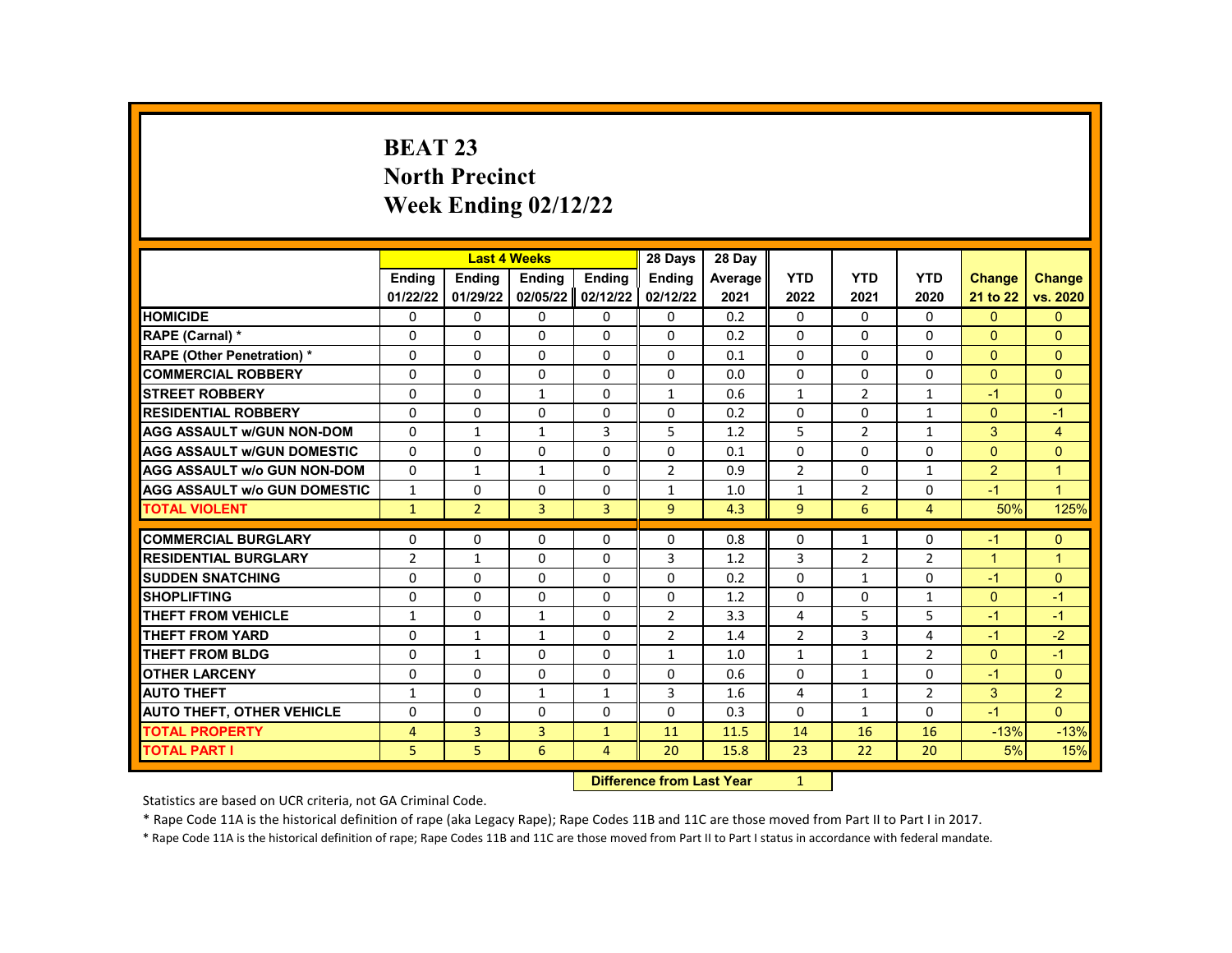# **BEAT 24 North Precinct Week Ending 02/12/22**

|                                     |               |                | <b>Last 4 Weeks</b> |                | 28 Days         | 28 Day                 |                |                |                |                |                |
|-------------------------------------|---------------|----------------|---------------------|----------------|-----------------|------------------------|----------------|----------------|----------------|----------------|----------------|
|                                     | <b>Endina</b> | <b>Ending</b>  | <b>Ending</b>       | <b>Endina</b>  | <b>Ending</b>   | Average                | <b>YTD</b>     | <b>YTD</b>     | <b>YTD</b>     | <b>Change</b>  | <b>Change</b>  |
|                                     | 01/22/22      | 01/29/22       | 02/05/22            | 02/12/22       | 02/12/22        | 2021                   | 2022           | 2021           | 2020           | 21 to 22       | vs. 2020       |
| <b>HOMICIDE</b>                     | 0             | $\Omega$       | 0                   | 0              | 0               | 0.1                    | 0              | $\Omega$       | 0              | $\mathbf{0}$   | $\mathbf{0}$   |
| RAPE (Carnal) *                     | 0             | $\Omega$       | $\Omega$            | $\Omega$       | $\Omega$        | 0.1                    | $\Omega$       | $\Omega$       | $\Omega$       | $\Omega$       | $\Omega$       |
| <b>RAPE (Other Penetration)*</b>    | $\Omega$      | $\Omega$       | $\Omega$            | $\Omega$       | $\Omega$        | 0.0                    | $\Omega$       | $\Omega$       | $\Omega$       | $\Omega$       | $\mathbf{0}$   |
| <b>COMMERCIAL ROBBERY</b>           | $\Omega$      | 0              | $\Omega$            | 0              | 0               | 0.0                    | 0              | 0              | 1              | $\Omega$       | $-1$           |
| <b>STREET ROBBERY</b>               | 0             | $\Omega$       | $\Omega$            | $\Omega$       | $\Omega$        | 0.7                    | $\Omega$       | $\overline{2}$ | $\Omega$       | $-2$           | $\Omega$       |
| <b>RESIDENTIAL ROBBERY</b>          | $\Omega$      | $\Omega$       | $\Omega$            | $\Omega$       | $\Omega$        | 0.2                    | $\mathbf{1}$   | $\Omega$       | $\Omega$       | $\overline{1}$ | $\overline{1}$ |
| <b>AGG ASSAULT w/GUN NON-DOM</b>    | $\Omega$      | $\Omega$       | $\Omega$            | $\Omega$       | $\Omega$        | 0.3                    | $\mathbf{1}$   | $\mathbf{1}$   | $\overline{2}$ | $\Omega$       | $-1$           |
| <b>AGG ASSAULT w/GUN DOMESTIC</b>   | 0             | 0              | 0                   | 0              | 0               | 0.0                    | 0              | 0              | $\Omega$       | $\Omega$       | $\mathbf{0}$   |
| <b>AGG ASSAULT w/o GUN NON-DOM</b>  | $\Omega$      | $\Omega$       | $\Omega$            | $\Omega$       | $\Omega$        | 0.5                    | $\Omega$       | $\Omega$       | 1              | $\Omega$       | $-1$           |
| <b>AGG ASSAULT w/o GUN DOMESTIC</b> | $\Omega$      | 0              | $\Omega$            | $\Omega$       | $\Omega$        | 0.2                    | 0              | 0              | 1              | $\Omega$       | $-1$           |
| <b>TOTAL VIOLENT</b>                | $\Omega$      | $\mathbf{0}$   | $\Omega$            | $\Omega$       | $\Omega$        | 2.1                    | $\overline{2}$ | 3              | 5              | $-33%$         | $-60%$         |
|                                     |               |                |                     |                |                 |                        |                |                |                |                |                |
| <b>COMMERCIAL BURGLARY</b>          | 0             | 0              | 0                   | 0              | 0               | 0.2                    | 0              | 0              | 0              | $\Omega$       | $\mathbf{0}$   |
| <b>RESIDENTIAL BURGLARY</b>         | $\mathbf{1}$  | $\Omega$       | $\Omega$            | $\Omega$       | $\mathbf{1}$    | 1.2                    | 5              | $\mathbf{1}$   | $\mathbf{1}$   | $\overline{4}$ | $\overline{4}$ |
| <b>SUDDEN SNATCHING</b>             | $\Omega$      | $\Omega$       | $\Omega$            | $\Omega$       | $\Omega$        | 0.2                    | $\Omega$       | $\Omega$       | $\mathbf{1}$   | $\Omega$       | $-1$           |
| <b>SHOPLIFTING</b>                  | 0             | 0              | 0                   | 0              | 0               | 2.5                    | 0              | $\mathbf{1}$   | 2              | $-1$           | $-2$           |
| <b>THEFT FROM VEHICLE</b>           | $\mathbf{1}$  | $\Omega$       | $\Omega$            | $\Omega$       | $\mathbf{1}$    | 2.5                    | $\overline{2}$ | 3              | 3              | $-1$           | $-1$           |
| <b>THEFT FROM YARD</b>              | $\Omega$      | $\Omega$       | $\Omega$            | $\Omega$       | $\Omega$        | 2.0                    | 3              | $\overline{2}$ | 3              | $\mathbf{1}$   | $\Omega$       |
| <b>THEFT FROM BLDG</b>              | 0             | $\mathbf{1}$   | 0                   | 1              | 2               | 0.6                    | $\overline{2}$ | 0              | 2              | $\overline{2}$ | $\Omega$       |
| <b>OTHER LARCENY</b>                | $\Omega$      | $\Omega$       | $\Omega$            | $\Omega$       | $\Omega$        | 1.4                    | $\Omega$       | $\mathbf{1}$   | 3              | $-1$           | $-3$           |
| <b>AUTO THEFT</b>                   | $\mathbf{1}$  | $\mathbf{1}$   | $\Omega$            | $\Omega$       | 2               | 0.6                    | $\overline{2}$ | $\mathbf{1}$   | $\overline{2}$ | $\mathbf{1}$   | $\Omega$       |
| <b>AUTO THEFT, OTHER VEHICLE</b>    | 0             | 0              | 0                   | 0              | 0               | 1.0                    | $\Omega$       | 0              | $\Omega$       | $\mathbf{0}$   | $\Omega$       |
| <b>TOTAL PROPERTY</b>               | 3             | $\overline{2}$ | $\Omega$            | $\mathbf{1}$   | $6\phantom{1}6$ | 12.1                   | 14             | 9              | 17             | 56%            | $-18%$         |
| <b>TOTAL PART I</b>                 | 3             | $\overline{2}$ | $\Omega$            | $\mathbf{1}$   | 6               | 14.2                   | 16             | 12             | 22             | 33%            | $-27%$         |
|                                     |               |                |                     | <b>INSTEAD</b> |                 | a a dheann 1 anns Main | $\overline{a}$ |                |                |                |                |

**Difference from Last Year** 4

Statistics are based on UCR criteria, not GA Criminal Code.

\* Rape Code 11A is the historical definition of rape (aka Legacy Rape); Rape Codes 11B and 11C are those moved from Part II to Part I in 2017.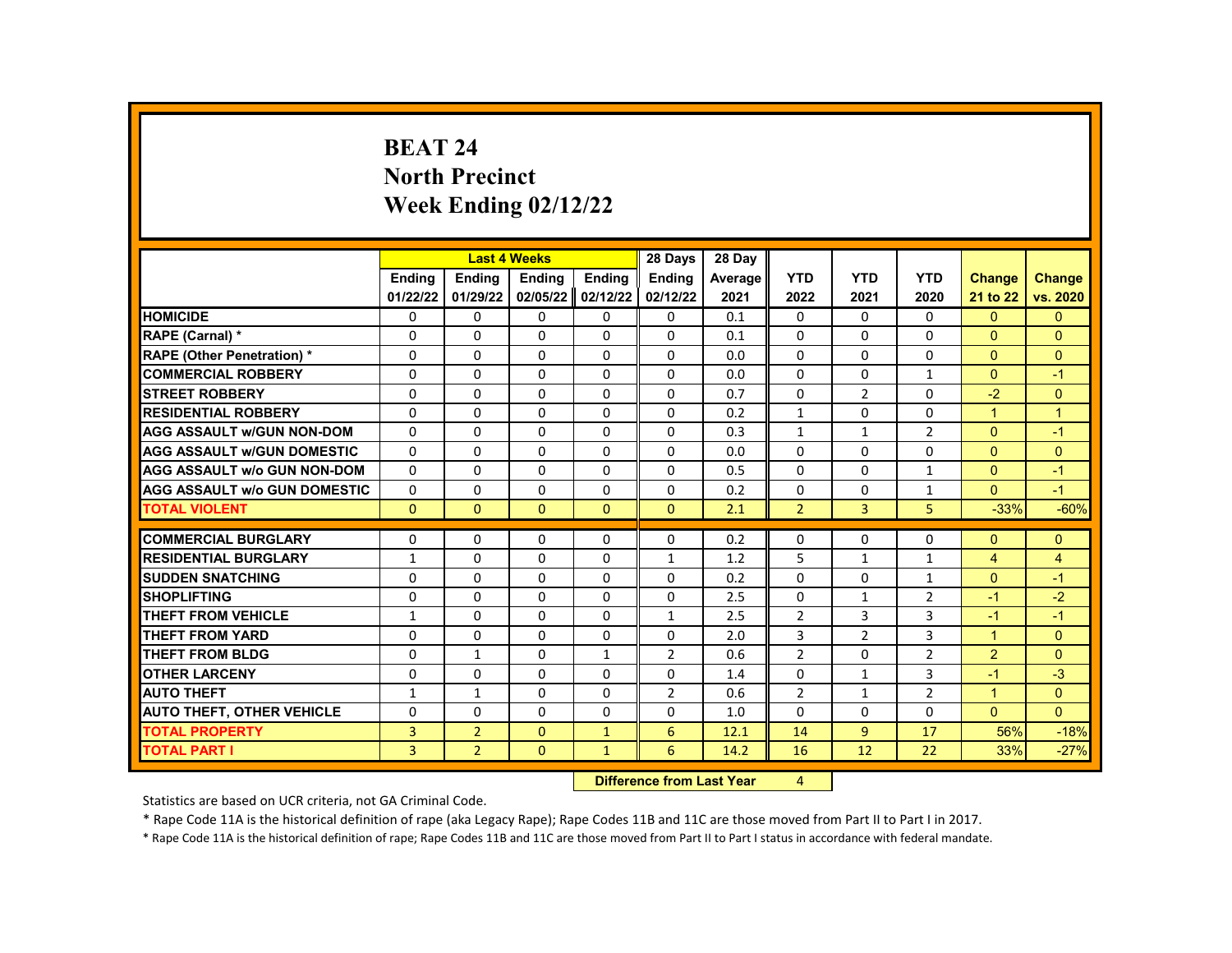# **BEAT 25 North Precinct Week Ending 02/12/22**

|                                     |                |                | <b>Last 4 Weeks</b> |               | 28 Days                    | 28 Day  |                |                |                |                |                |
|-------------------------------------|----------------|----------------|---------------------|---------------|----------------------------|---------|----------------|----------------|----------------|----------------|----------------|
|                                     | <b>Endina</b>  | <b>Endina</b>  | <b>Endina</b>       | <b>Endina</b> | <b>Endina</b>              | Average | <b>YTD</b>     | <b>YTD</b>     | <b>YTD</b>     | <b>Change</b>  | <b>Change</b>  |
|                                     | 01/22/22       | 01/29/22       | 02/05/22            | 02/12/22      | 02/12/22                   | 2021    | 2022           | 2021           | 2020           | 21 to 22       | vs. 2020       |
| <b>HOMICIDE</b>                     | $\Omega$       | $\Omega$       | $\Omega$            | $\Omega$      | $\Omega$                   | 0.0     | $\Omega$       | $\Omega$       | $\Omega$       | $\Omega$       | $\Omega$       |
| RAPE (Carnal) *                     | $\mathbf{1}$   | $\Omega$       | $\Omega$            | $\Omega$      | $\mathbf{1}$               | 0.1     | $\mathbf{1}$   | $\Omega$       | $\mathbf{1}$   | 1              | $\Omega$       |
| <b>RAPE (Other Penetration) *</b>   | 0              | $\Omega$       | $\Omega$            | $\Omega$      | $\Omega$                   | 0.0     | $\Omega$       | $\Omega$       | $\Omega$       | $\Omega$       | $\overline{0}$ |
| <b>COMMERCIAL ROBBERY</b>           | $\Omega$       | $\Omega$       | $\Omega$            | $\Omega$      | $\Omega$                   | 0.2     | $\Omega$       | $\Omega$       | $\Omega$       | $\Omega$       | $\Omega$       |
| <b>STREET ROBBERY</b>               | $\Omega$       | $\Omega$       | $\Omega$            | $\Omega$      | $\Omega$                   | 0.4     | $\Omega$       | $\Omega$       | $\Omega$       | $\Omega$       | $\Omega$       |
| <b>RESIDENTIAL ROBBERY</b>          | $\Omega$       | $\Omega$       | $\Omega$            | $\mathbf{0}$  | $\Omega$                   | 0.1     | $\Omega$       | $\mathbf{1}$   | $\Omega$       | $-1$           | $\Omega$       |
| <b>AGG ASSAULT W/GUN NON-DOM</b>    | $\Omega$       | $\Omega$       | $\Omega$            | $\Omega$      | $\Omega$                   | 0.3     | $\Omega$       | $\Omega$       | $\Omega$       | $\Omega$       | $\Omega$       |
| <b>AGG ASSAULT W/GUN DOMESTIC</b>   | $\Omega$       | $\Omega$       | $\Omega$            | $\Omega$      | $\Omega$                   | 0.0     | $\Omega$       | $\Omega$       | $\Omega$       | $\Omega$       | $\Omega$       |
| <b>AGG ASSAULT W/o GUN NON-DOM</b>  | $\Omega$       | $\Omega$       | $\Omega$            | $\Omega$      | $\Omega$                   | 0.3     | $\mathbf{1}$   | $\Omega$       | $\overline{2}$ | $\overline{1}$ | $-1$           |
| <b>AGG ASSAULT W/o GUN DOMESTIC</b> | 0              | $\Omega$       | $\Omega$            | $\mathbf{0}$  | $\Omega$                   | 0.1     | $\Omega$       | $\Omega$       | $\mathbf{1}$   | $\Omega$       | $-1$           |
| <b>TOTAL VIOLENT</b>                | $\mathbf{1}$   | $\mathbf{0}$   | $\mathbf{0}$        | $\Omega$      | $\mathbf{1}$               | 1.5     | $\overline{2}$ | $\mathbf{1}$   | $\overline{4}$ | 100%           | $-50%$         |
|                                     |                |                |                     |               |                            |         |                |                |                |                |                |
| <b>COMMERCIAL BURGLARY</b>          | 0              | $\Omega$       | $\Omega$            | 0             | $\Omega$                   | 0.2     | $\Omega$       | $\overline{2}$ | $\overline{2}$ | $-2$           | $-2$           |
| <b>RESIDENTIAL BURGLARY</b>         | $\Omega$       | $\Omega$       | $\mathbf{1}$        | $\mathbf{0}$  | $\mathbf{1}$               | 0.5     | $\overline{2}$ | $\overline{2}$ | $\mathbf{1}$   | $\Omega$       | $\mathbf{1}$   |
| <b>SUDDEN SNATCHING</b>             | $\Omega$       | $\Omega$       | $\Omega$            | $\Omega$      | $\Omega$                   | 0.4     | $\Omega$       | $\Omega$       | $\Omega$       | $\Omega$       | $\Omega$       |
| <b>SHOPLIFTING</b>                  | $\mathbf{1}$   | $\Omega$       | $\Omega$            | $\Omega$      | $\mathbf{1}$               | 2.8     | $\mathbf{1}$   | 3              | $\overline{2}$ | $-2$           | $-1$           |
| <b>THEFT FROM VEHICLE</b>           | 3              | 1              | $\overline{2}$      | $\mathbf{0}$  | 6                          | 5.1     | 9              | 5              | $\Omega$       | $\overline{4}$ | 9              |
| THEFT FROM YARD                     | $\overline{2}$ | $\mathbf{1}$   | $\Omega$            | $\Omega$      | 3                          | 2.4     | 4              | $\mathbf{1}$   | 2              | 3              | $\overline{2}$ |
| THEFT FROM BLDG                     | $\Omega$       | $\Omega$       | $\Omega$            | $\Omega$      | $\Omega$                   | 2.5     | $\mathbf{1}$   | 4              | 4              | $-3$           | $-3$           |
| <b>OTHER LARCENY</b>                | $\Omega$       | $\Omega$       | $\Omega$            | $\mathbf{0}$  | $\Omega$                   | 1.2     | $\mathbf{1}$   | $\mathbf{1}$   | $\mathbf{1}$   | $\Omega$       | $\mathbf{0}$   |
| <b>AUTO THEFT</b>                   | $\Omega$       | $\mathbf{1}$   | $\Omega$            | $\Omega$      | $\mathbf{1}$               | 1.1     | $\mathbf{1}$   | 4              | $\mathbf{1}$   | $-3$           | $\Omega$       |
| <b>AUTO THEFT, OTHER VEHICLE</b>    | 0              | $\Omega$       | $\Omega$            | $\Omega$      | $\Omega$                   | 0.7     | $\Omega$       | $\overline{2}$ | $\Omega$       | $-2$           | $\Omega$       |
| <b>TOTAL PROPERTY</b>               | 6              | $\overline{3}$ | 3                   | $\Omega$      | 12                         | 16.6    | 19             | 24             | 13             | $-21%$         | 46%            |
| <b>TOTAL PART I</b>                 | $\overline{7}$ | $\overline{3}$ | $\overline{3}$      | $\Omega$      | 13                         | 18.1    | 21             | 25             | 17             | $-16%$         | 24%            |
|                                     |                |                |                     |               | Difference from Least Vaca |         | $\mathbf{A}$   |                |                |                |                |

**Difference from Last Year** -4

Statistics are based on UCR criteria, not GA Criminal Code.

\* Rape Code 11A is the historical definition of rape (aka Legacy Rape); Rape Codes 11B and 11C are those moved from Part II to Part I in 2017.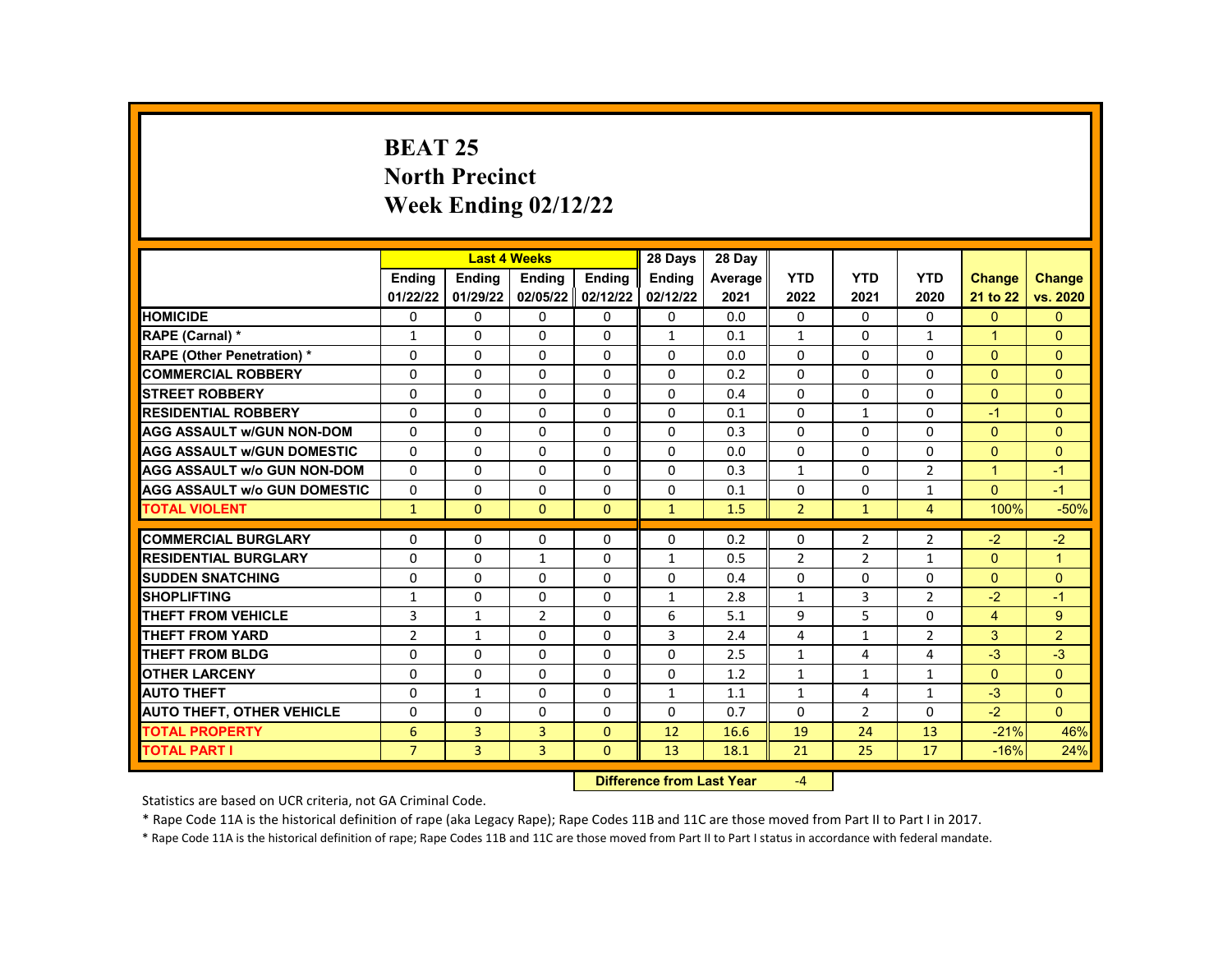# **BEAT 26 North Precinct Week Ending 02/12/22**

|                                     |                                       |               | <b>Last 4 Weeks</b> |              | 28 Days        | 28 Day                     |                |                |                |                |                |
|-------------------------------------|---------------------------------------|---------------|---------------------|--------------|----------------|----------------------------|----------------|----------------|----------------|----------------|----------------|
|                                     | <b>Endina</b>                         | <b>Ending</b> | Ending              | Ending       | <b>Ending</b>  | Average                    | <b>YTD</b>     | <b>YTD</b>     | <b>YTD</b>     | <b>Change</b>  | <b>Change</b>  |
|                                     | 01/22/22                              | 01/29/22      | 02/05/22            | 02/12/22     | 02/12/22       | 2021                       | 2022           | 2021           | 2020           | 21 to 22       | vs. 2020       |
| <b>HOMICIDE</b>                     | 0                                     | 0             | 0                   | $\mathbf{1}$ | $\mathbf{1}$   | 0.0                        | $\mathbf{1}$   | $\Omega$       | 0              | $\mathbf{1}$   | $\mathbf{1}$   |
| RAPE (Carnal) *                     | 0                                     | $\Omega$      | $\Omega$            | $\Omega$     | $\Omega$       | 0.1                        | $\Omega$       | 0              | $\mathbf{1}$   | $\Omega$       | $-1$           |
| <b>RAPE (Other Penetration)*</b>    | $\mathbf{1}$                          | $\Omega$      | $\Omega$            | $\Omega$     | $\mathbf{1}$   | 0.2                        | $\mathbf{1}$   | $\Omega$       | $\Omega$       | $\mathbf{1}$   | $\mathbf{1}$   |
| <b>COMMERCIAL ROBBERY</b>           | $\Omega$                              | $\Omega$      | $\Omega$            | $\Omega$     | $\Omega$       | 0.3                        | $\Omega$       | $\Omega$       | $\Omega$       | $\Omega$       | $\Omega$       |
| <b>STREET ROBBERY</b>               | $\mathbf{1}$                          | $\mathbf{1}$  | $\overline{2}$      | $\Omega$     | $\overline{4}$ | 0.7                        | 5              | $\Omega$       | $\overline{2}$ | 5              | 3              |
| <b>RESIDENTIAL ROBBERY</b>          | $\Omega$                              | $\Omega$      | $\Omega$            | $\Omega$     | $\Omega$       | 0.0                        | $\Omega$       | $\Omega$       | $\Omega$       | $\Omega$       | $\Omega$       |
| <b>AGG ASSAULT w/GUN NON-DOM</b>    | 0                                     | 0             | 0                   | 0            | 0              | 0.3                        | $\mathbf{1}$   | $\mathbf{0}$   | 0              | $\mathbf{1}$   | $\mathbf{1}$   |
| <b>AGG ASSAULT w/GUN DOMESTIC</b>   | $\Omega$                              | 0             | $\Omega$            | 0            | $\Omega$       | 0.0                        | 0              | 0              | $\Omega$       | $\Omega$       | $\Omega$       |
| <b>AGG ASSAULT w/o GUN NON-DOM</b>  | $\Omega$                              | $\Omega$      | $\Omega$            | $\Omega$     | $\Omega$       | 1.6                        | $\mathbf{1}$   | $\overline{2}$ | $\mathbf{1}$   | $-1$           | $\Omega$       |
| <b>AGG ASSAULT w/o GUN DOMESTIC</b> | 0                                     | 0             | 0                   | 0            | 0              | 0.3                        | 0              | 0              | 0              | $\mathbf{0}$   | $\Omega$       |
| <b>TOTAL VIOLENT</b>                | $\overline{2}$                        | $\mathbf{1}$  | $\overline{2}$      | $\mathbf{1}$ | 6              | 3.5                        | 9              | $\overline{2}$ | $\overline{4}$ | 350%           | 125%           |
| <b>COMMERCIAL BURGLARY</b>          | 0                                     |               | 0                   | 0            | 3              | 0.2                        |                |                | $\mathbf{1}$   | 3              | $\overline{2}$ |
| <b>RESIDENTIAL BURGLARY</b>         |                                       | 3<br>$\Omega$ | $\Omega$            | $\Omega$     | $\Omega$       |                            | 3<br>0         | 0<br>$\Omega$  |                | $\overline{0}$ | $\mathbf{0}$   |
| <b>SUDDEN SNATCHING</b>             | 0<br>$\Omega$                         | $\Omega$      | $\Omega$            | $\Omega$     | $\Omega$       | 0.2<br>0.7                 |                |                | 0<br>$\Omega$  | $\Omega$       | $\mathbf{1}$   |
|                                     |                                       |               |                     |              |                |                            | $\mathbf{1}$   | $\mathbf{1}$   |                |                |                |
| <b>SHOPLIFTING</b>                  | $\Omega$                              | $\mathbf{1}$  | $\Omega$            | $\mathbf{1}$ | $\overline{2}$ | 2.0                        | $\overline{2}$ | 3              | 4              | $-1$           | $-2$           |
| <b>THEFT FROM VEHICLE</b>           | 0                                     | 2             | $\Omega$            | 3            | 5              | 6.6                        | 8              | $\overline{7}$ | 3              | $\mathbf{1}$   | 5              |
| <b>THEFT FROM YARD</b>              | $\Omega$                              | $\Omega$      | $\Omega$            | $\Omega$     | $\Omega$       | 1.5                        | $\mathbf{1}$   | $\mathbf{1}$   | 3              | $\Omega$       | $-2$           |
| <b>THEFT FROM BLDG</b>              | $\mathbf{1}$                          | $\Omega$      | $\Omega$            | $\Omega$     | $\mathbf{1}$   | 2.5                        | $\mathbf{1}$   | $\overline{2}$ | $\mathbf{1}$   | $-1$           | $\Omega$       |
| <b>OTHER LARCENY</b>                | $\Omega$                              | $\Omega$      | $\Omega$            | $\Omega$     | $\Omega$       | 0.3                        | $\Omega$       | $\Omega$       | $\Omega$       | $\Omega$       | $\Omega$       |
| <b>AUTO THEFT</b>                   | 0                                     | $\Omega$      | $\Omega$            | $\mathbf{1}$ | $\mathbf{1}$   | 2.1                        | $\mathbf{1}$   | $\overline{2}$ | $\mathbf{1}$   | $-1$           | $\Omega$       |
| <b>AUTO THEFT, OTHER VEHICLE</b>    | 0                                     | 0             | 0                   | 0            | 0              | 0.8                        | 0              | 0              | 0              | $\Omega$       | $\Omega$       |
| <b>TOTAL PROPERTY</b>               | $\mathbf{1}$                          | 6             | $\mathbf{0}$        | 5<br>6       | 12<br>18       | 17.0                       | 17             | 16             | 13             | 6%             | 31%            |
| <b>TOTAL PART I</b>                 | 3<br>$\overline{7}$<br>$\overline{2}$ |               |                     |              |                | 20.4                       | 26             | 18             | 17             | 44%            | 53%            |
|                                     |                                       |               |                     |              |                | Difference from Look Vance | $\Omega$       |                |                |                |                |

**Difference from Last Year** 8

Statistics are based on UCR criteria, not GA Criminal Code.

\* Rape Code 11A is the historical definition of rape (aka Legacy Rape); Rape Codes 11B and 11C are those moved from Part II to Part I in 2017.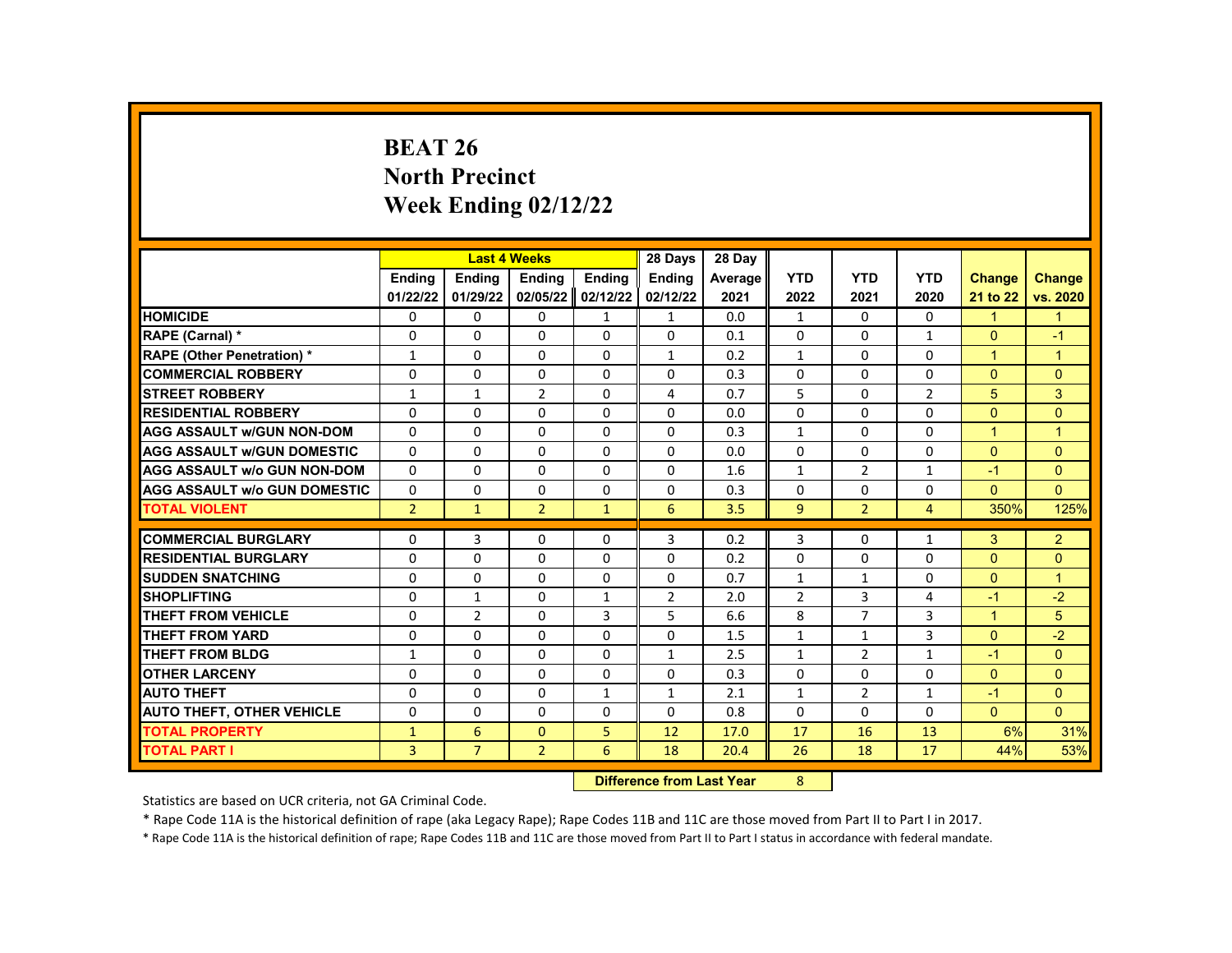# **BEAT 27 North Precinct Week Ending 02/12/22**

|                                     |                | <b>Last 4 Weeks</b> |              |                | 28 Days                   | 28 Day  |              |                |                |                |                |
|-------------------------------------|----------------|---------------------|--------------|----------------|---------------------------|---------|--------------|----------------|----------------|----------------|----------------|
|                                     | <b>Endina</b>  | <b>Ending</b>       | Ending       | Ending         | <b>Ending</b>             | Average | <b>YTD</b>   | <b>YTD</b>     | <b>YTD</b>     | <b>Change</b>  | <b>Change</b>  |
|                                     | 01/22/22       | 01/29/22            | 02/05/22     | 02/12/22       | 02/12/22                  | 2021    | 2022         | 2021           | 2020           | 21 to 22       | vs. 2020       |
| <b>HOMICIDE</b>                     | 0              | 0                   | 0            | $\Omega$       | $\mathbf{0}$              | 0.2     | $\mathbf{0}$ | $\mathbf{1}$   | 0              | $-1$           | $\mathbf{0}$   |
| RAPE (Carnal) *                     | 0              | $\Omega$            | 0            | 0              | $\Omega$                  | 0.5     | $\Omega$     | $\Omega$       | $\mathbf{1}$   | $\Omega$       | $-1$           |
| <b>RAPE (Other Penetration) *</b>   | $\Omega$       | $\Omega$            | $\Omega$     | $\Omega$       | $\Omega$                  | 0.2     | $\Omega$     | $\Omega$       | $\Omega$       | $\Omega$       | $\Omega$       |
| <b>COMMERCIAL ROBBERY</b>           | 0              | 0                   | 0            | 0              | 0                         | 0.0     | $\mathbf{0}$ | $\mathbf{0}$   | 0              | $\Omega$       | $\mathbf{0}$   |
| <b>STREET ROBBERY</b>               | 0              | $\mathbf{1}$        | 0            | $\Omega$       | $\mathbf{1}$              | 1.7     | 3            | $\Omega$       | $\mathbf{1}$   | 3              | 2              |
| <b>RESIDENTIAL ROBBERY</b>          | $\Omega$       | $\Omega$            | $\Omega$     | $\Omega$       | $\Omega$                  | 0.0     | $\Omega$     | $\Omega$       | $\Omega$       | $\Omega$       | $\Omega$       |
| <b>AGG ASSAULT w/GUN NON-GUN</b>    | $\Omega$       | $\Omega$            | 0            | 0              | $\Omega$                  | 1.0     | $\mathbf{1}$ | $\mathbf{0}$   | $\overline{2}$ | $\mathbf{1}$   | $-1$           |
| <b>AGG ASSAULT w/GUN DOMESTIC</b>   | 0              | $\Omega$            | 0            | 0              | 0                         | 0.2     | 0            | 0              | 0              | $\Omega$       | $\Omega$       |
| <b>AGG ASSAULT w/o GUN NON-DOM</b>  | $\Omega$       | $\Omega$            | $\Omega$     | $\Omega$       | $\Omega$                  | 1.5     | $\mathbf{1}$ | 4              | 4              | $-3$           | $-3$           |
| <b>AGG ASSAULT w/o GUN DOMESTIC</b> | $\Omega$       | 0                   | 0            | 0              | $\Omega$                  | 1.2     | 0            | 3              | $\overline{2}$ | $-3$           | $-2$           |
| <b>TOTAL VIOLENT</b>                | $\Omega$       | $\mathbf{1}$        | $\Omega$     | $\Omega$       | $\mathbf{1}$              | 6.5     | 5            | 8              | 10             | $-38%$         | $-50%$         |
|                                     |                |                     |              |                |                           |         |              |                |                |                |                |
| <b>COMMERCIAL BURGLARY</b>          | 0              | $\Omega$            | 0            | 0              | 0                         | 0.4     | $\mathbf{0}$ | 1              | 0              | $-1$           | $\Omega$       |
| <b>RESIDENTIAL BURGLARY</b>         | $\Omega$       | 0                   | $\Omega$     | $\Omega$       | $\Omega$                  | 0.7     | $\Omega$     | $\Omega$       | $\overline{2}$ | $\Omega$       | $-2$           |
| <b>SUDDEN SNATCHING</b>             | 0              | $\Omega$            | 0            | 0              | $\Omega$                  | 0.6     | $\mathbf{1}$ | $\Omega$       | $\mathbf 0$    | $\mathbf{1}$   | $\mathbf{1}$   |
| <b>SHOPLIFTING</b>                  | $\mathbf{1}$   | 3                   | $\mathbf{1}$ | 0              | 5                         | 1.5     | 6            | $\mathbf{1}$   | 3              | 5              | 3              |
| <b>THEFT FROM VEHICLE</b>           | 0              | $\mathbf{1}$        | $\mathbf{1}$ | 0              | $\overline{2}$            | 6.8     | 4            | $\overline{2}$ | $\overline{2}$ | $\overline{2}$ | $\overline{2}$ |
| <b>THEFT FROM YARD</b>              | 0              | $\Omega$            | $\Omega$     | $\Omega$       | $\Omega$                  | 1.1     | $\Omega$     | 3              | $\Omega$       | $-3$           | $\Omega$       |
| <b>THEFT FROM BLDG</b>              | $\mathbf{1}$   | 0                   | $\mathbf{1}$ | 0              | $\overline{2}$            | 1.2     | 3            | $\mathbf{1}$   | 3              | $\overline{2}$ | $\Omega$       |
| <b>OTHER LARCENY</b>                | $\Omega$       | $\Omega$            | $\Omega$     | $\Omega$       | $\Omega$                  | 0.1     | $\Omega$     | $\Omega$       | $\Omega$       | $\Omega$       | $\Omega$       |
| <b>AUTO THEFT</b>                   | 0              | $\Omega$            | $\mathbf{1}$ | $\Omega$       | $\mathbf{1}$              | 1.8     | 3            | $\overline{2}$ | $\mathbf{1}$   | $\mathbf{1}$   | 2              |
| <b>AUTO THEFT, OTHER VEHICLE</b>    | 0              | 0                   | $\Omega$     | 0              | 0                         | 0.5     | $\mathbf{0}$ | 0              | 0              | $\overline{0}$ | $\Omega$       |
| <b>TOTAL PROPERTY</b>               | $\overline{2}$ | 4                   | 4            | $\mathbf{0}$   | 10                        | 14.6    | 17           | 10             | 11             | 70%            | 55%            |
| <b>TOTAL PART I</b>                 | $\overline{2}$ | 5                   | 4            | $\Omega$       | 11                        | 21.1    | 22           | 18             | 21             | 22%            | 5%             |
|                                     |                |                     |              | <b>INSECUL</b> | a a dheanna 1 anns a Mara |         |              |                |                |                |                |

**Difference from Last Year** 4

Statistics are based on UCR criteria, not GA Criminal Code.

\* Rape Code 11A is the historical definition of rape (aka Legacy Rape); Rape Codes 11B and 11C are those moved from Part II to Part I in 2017.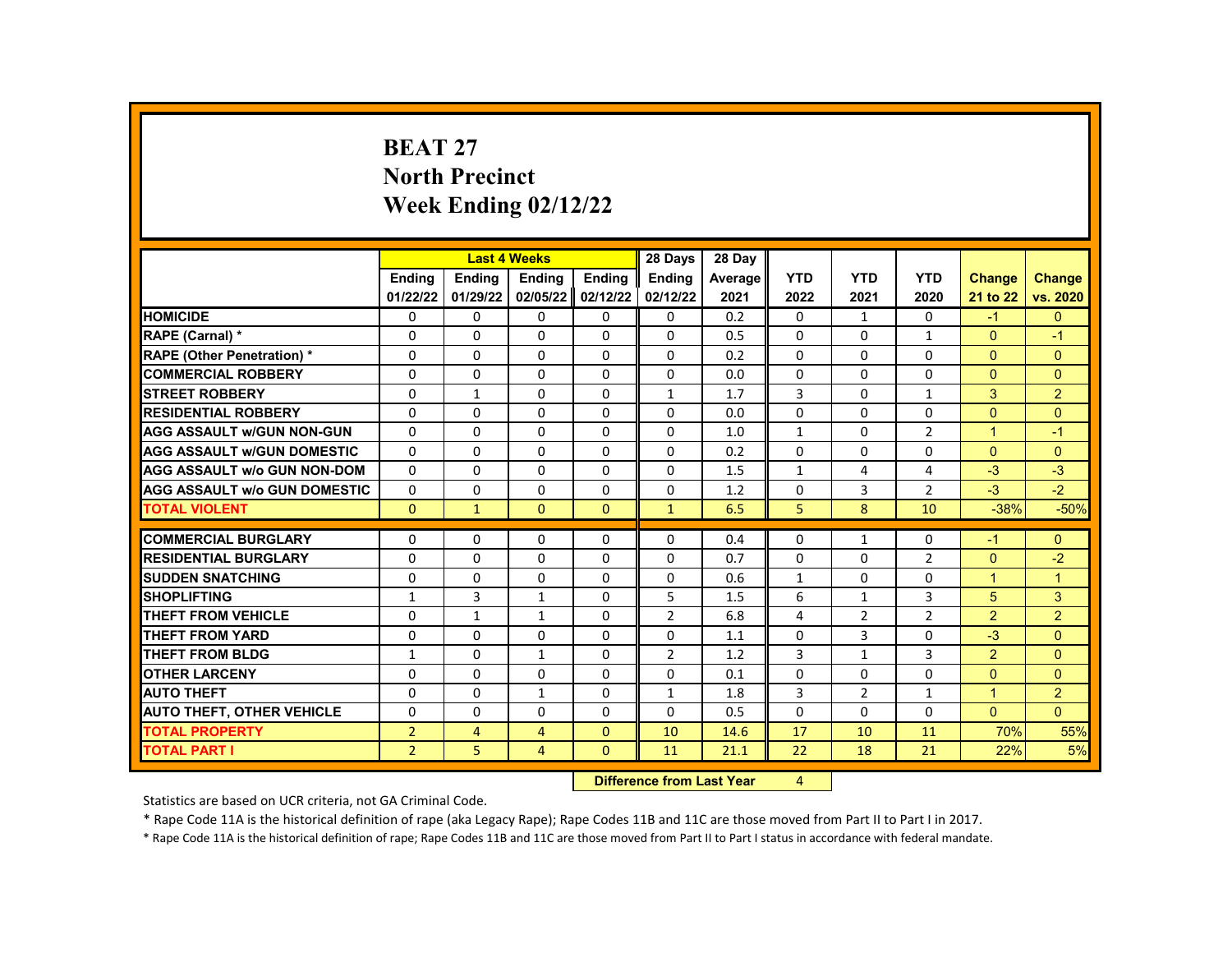# **BEAT 31 Central Precinct Week Ending 02/12/22**

|                                     |                | <b>Last 4 Weeks</b> |                |                | 28 Days                     | 28 Day  |                |                |                |                |                |
|-------------------------------------|----------------|---------------------|----------------|----------------|-----------------------------|---------|----------------|----------------|----------------|----------------|----------------|
|                                     | <b>Endina</b>  | <b>Endina</b>       | <b>Ending</b>  | <b>Ending</b>  | Ending                      | Average | <b>YTD</b>     | <b>YTD</b>     | <b>YTD</b>     | <b>Change</b>  | <b>Change</b>  |
|                                     | 01/22/22       | 01/29/22            | 02/05/22       | 02/12/22       | 02/12/22                    | 2021    | 2022           | 2021           | 2020           | 21 to 22       | vs. 2020       |
| <b>HOMICIDE</b>                     | 0              | $\mathbf{0}$        | $\Omega$       | $\mathbf{0}$   | $\mathbf{0}$                | 0.0     | $\mathbf{0}$   | 0              | $\mathbf{1}$   | $\mathbf{0}$   | $-1$           |
| RAPE (Carnal) *                     | $\Omega$       | $\Omega$            | $\Omega$       | $\Omega$       | 0                           | 0.2     | $\Omega$       | 0              | 3              | $\mathbf{0}$   | $-3$           |
| <b>RAPE (Other Penetration) *</b>   | $\Omega$       | $\Omega$            | $\Omega$       | $\Omega$       | $\Omega$                    | 0.0     | $\Omega$       | $\Omega$       | $\Omega$       | $\Omega$       | $\Omega$       |
| <b>COMMERCIAL ROBBERY</b>           | 0              | 0                   | 0              | 0              | 0                           | 0.0     | 0              | 0              | 0              | $\Omega$       | $\mathbf{0}$   |
| <b>STREET ROBBERY</b>               | $\Omega$       | 0                   | $\mathbf{1}$   | $\Omega$       | $\mathbf{1}$                | 0.5     | $\mathbf{1}$   | $\mathbf{1}$   | $\Omega$       | $\Omega$       | $\overline{1}$ |
| <b>RESIDENTIAL ROBBERY</b>          | 1              | $\Omega$            | $\Omega$       | $\Omega$       | 1                           | 0.1     | $\mathbf{1}$   | $\Omega$       | $\Omega$       | $\mathbf{1}$   | $\overline{1}$ |
| <b>AGG ASSAULT w/GUN NON-DOM</b>    | $\Omega$       | $\Omega$            | $\Omega$       | $\mathbf{1}$   | $\mathbf{1}$                | 2.0     | 3              | 3              | $\overline{2}$ | $\Omega$       | 1              |
| <b>AGG ASSAULT w/GUN DOMESTIC</b>   | $\Omega$       | $\Omega$            | $\Omega$       | $\Omega$       | 0                           | 0.0     | 0              | $\Omega$       | $\mathbf 0$    | $\Omega$       | $\Omega$       |
| <b>AGG ASSAULT w/o GUN NON-DOM</b>  | $\Omega$       | $\mathbf{1}$        | $\Omega$       | $\Omega$       | $\mathbf{1}$                | 0.5     | $\mathbf{1}$   | $\Omega$       | $\mathbf{1}$   | $\mathbf{1}$   | $\Omega$       |
| <b>AGG ASSAULT w/o GUN DOMESTIC</b> | 0              | 0                   | 0              | 0              | 0                           | 0.6     | $\mathbf{1}$   | 0              | 2              | $\mathbf{1}$   | $-1$           |
| <b>TOTAL VIOLENT</b>                | $\mathbf{1}$   | $\mathbf{1}$        | $\mathbf{1}$   | $\mathbf{1}$   | $\overline{4}$              | 3.9     | $\overline{7}$ | 4              | 9              | 75%            | $-22%$         |
| <b>COMMERCIAL BURGLARY</b>          |                |                     |                |                |                             |         |                |                |                |                |                |
|                                     | 0              | 0                   | $\mathbf{1}$   | $\Omega$       | $\mathbf{1}$                | 0.5     | 1              | 0              | 1              | 1              | $\Omega$       |
| <b>RESIDENTIAL BURGLARY</b>         | $\mathbf{1}$   | $\overline{2}$      | 0              | $\overline{2}$ | 5                           | 2.0     | 5              | 0              | 9              | 5              | $-4$           |
| <b>SUDDEN SNATCHING</b>             | $\Omega$       | $\Omega$            | $\Omega$       | $\Omega$       | $\Omega$                    | 0.2     | $\Omega$       | $\Omega$       | $\Omega$       | $\Omega$       | $\Omega$       |
| <b>SHOPLIFTING</b>                  | $\Omega$       | 0                   | $\Omega$       | 0              | 0                           | 0.2     | 0              | $\Omega$       | $\mathbf{1}$   | $\Omega$       | $-1$           |
| <b>THEFT FROM VEHICLE</b>           | $\mathbf 0$    | 0                   | $\mathbf{1}$   | $\overline{2}$ | 3                           | 4.2     | 3              | $\overline{7}$ | 3              | $-4$           | $\Omega$       |
| <b>THEFT FROM YARD</b>              | $\Omega$       | $\Omega$            | $\Omega$       | 3              | 3                           | 2.0     | 6              | $\overline{2}$ | $\overline{a}$ | $\overline{4}$ | 2              |
| <b>THEFT FROM BLDG</b>              | $\Omega$       | $\Omega$            | $\mathbf{1}$   | $\Omega$       | $\mathbf{1}$                | 1.1     | $\mathbf{1}$   | $\mathbf{1}$   | $\mathbf{1}$   | $\Omega$       | $\Omega$       |
| <b>OTHER LARCENY</b>                | $\Omega$       | $\Omega$            | $\Omega$       | $\Omega$       | $\Omega$                    | 1.9     | $\overline{2}$ | 3              | $\overline{2}$ | $-1$           | $\Omega$       |
| <b>AUTO THEFT</b>                   | $\Omega$       | $\mathbf{1}$        | $\Omega$       | $\Omega$       | $\mathbf{1}$                | 1.2     | 3              | $\mathbf{1}$   | 5              | $\overline{2}$ | $-2$           |
| <b>AUTO THEFT, OTHER VEHICLE</b>    | $\Omega$       | 0                   | $\Omega$       | 0              | 0                           | 1.2     | $\Omega$       | 1              | $\Omega$       | $-1$           | $\Omega$       |
| <b>TOTAL PROPERTY</b>               | $\mathbf{1}$   | 3                   | 3              | $\overline{7}$ | 14                          | 14.3    | 21             | 15             | 26             | 40%            | $-19%$         |
| <b>TOTAL PART I</b>                 | $\overline{2}$ | 4                   | $\overline{4}$ | 8              | 18                          | 18.3    | 28             | 19             | 35             | 47%            | $-20%$         |
|                                     |                |                     |                | <b>INSECUL</b> | a a dheanna 1 an a 170 an a |         | $\sim$         |                |                |                |                |

**Difference from Last Year** 9

Statistics are based on UCR criteria, not GA Criminal Code.

\* Rape Code 11A is the historical definition of rape (aka Legacy Rape); Rape Codes 11B and 11C are those moved from Part II to Part I in 2017.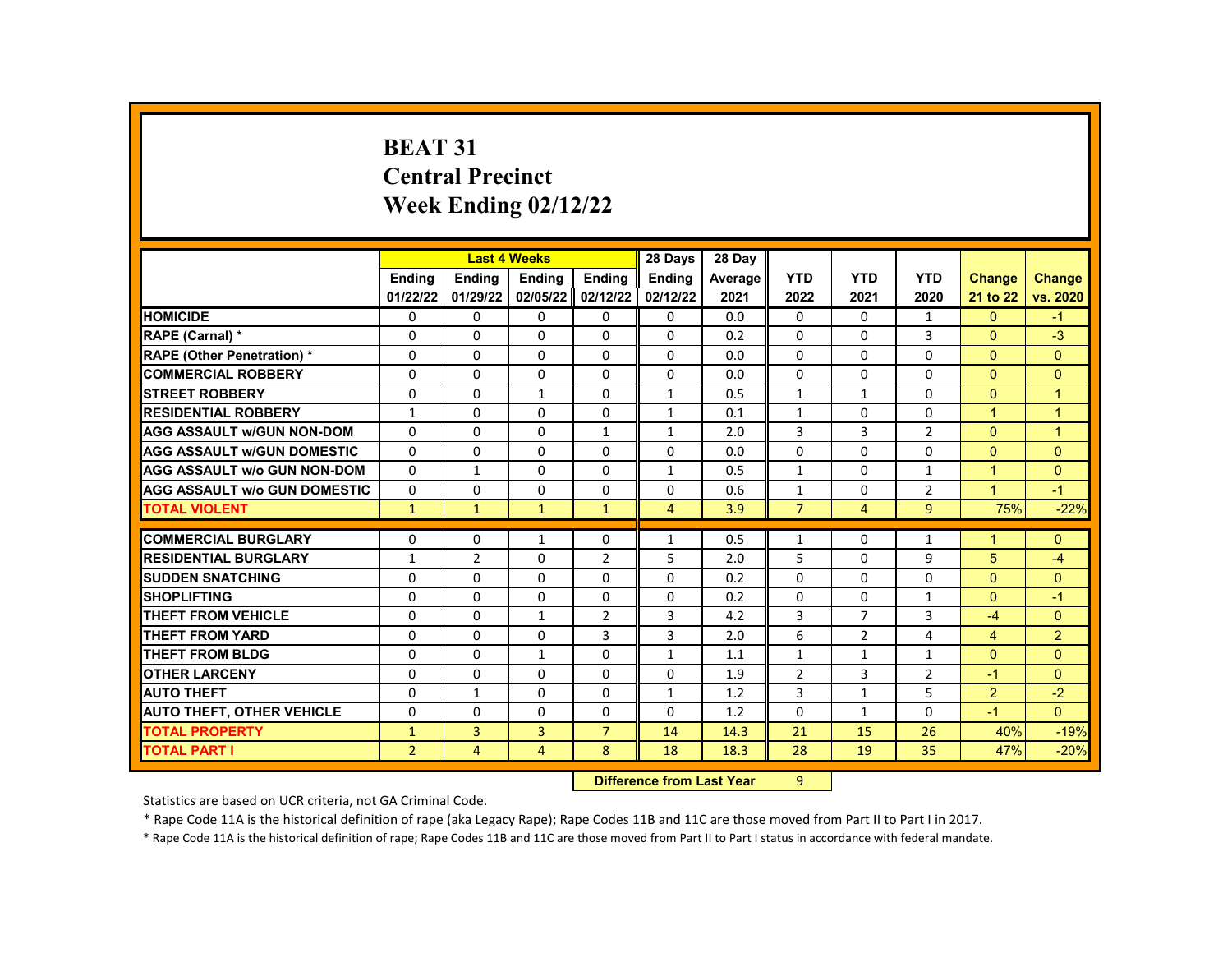# **BEAT 32 Central Precinct Week Ending 02/12/22**

|                                     |                |                | <b>Last 4 Weeks</b> |                | 28 Days                 | 28 Day  |                |                |                |                |                |
|-------------------------------------|----------------|----------------|---------------------|----------------|-------------------------|---------|----------------|----------------|----------------|----------------|----------------|
|                                     | <b>Endina</b>  | <b>Endina</b>  | <b>Ending</b>       | Ending         | Ending                  | Average | <b>YTD</b>     | <b>YTD</b>     | <b>YTD</b>     | <b>Change</b>  | <b>Change</b>  |
|                                     | 01/22/22       | 01/29/22       | 02/05/22            | 02/12/22       | 02/12/22                | 2021    | 2022           | 2021           | 2020           | 21 to 22       | vs. 2020       |
| <b>HOMICIDE</b>                     | 0              | 0              | 0                   | 0              | 0                       | 0.1     | 0              | $\mathbf{0}$   | 0              | $\mathbf{0}$   | $\mathbf{0}$   |
| RAPE (Carnal) *                     | 0              | 0              | 0                   | 0              | $\Omega$                | 0.0     | $\Omega$       | 0              | 0              | $\Omega$       | $\Omega$       |
| <b>RAPE (Other Penetration)*</b>    | $\Omega$       | $\Omega$       | $\Omega$            | $\Omega$       | $\Omega$                | 0.2     | $\Omega$       | $\mathbf{1}$   | $\Omega$       | $-1$           | $\Omega$       |
| <b>COMMERCIAL ROBBERY</b>           | 0              | 0              | 0                   | 0              | 0                       | 0.2     | 0              | 0              | 2              | $\mathbf{0}$   | $-2$           |
| <b>STREET ROBBERY</b>               | $\Omega$       | $\Omega$       | $\Omega$            | $\Omega$       | $\Omega$                | 0.2     | $\Omega$       | $\Omega$       | $\Omega$       | $\Omega$       | $\Omega$       |
| <b>RESIDENTIAL ROBBERY</b>          | $\Omega$       | $\Omega$       | $\Omega$            | $\Omega$       | $\Omega$                | 0.1     | $\mathbf{1}$   | $\Omega$       | $\Omega$       | $\mathbf{1}$   | $\overline{1}$ |
| <b>AGG ASSAULT w/GUN NON-DOM</b>    | $\Omega$       | $\Omega$       | $\Omega$            | 0              | 0                       | 0.4     | $\Omega$       | $\mathbf{1}$   | $\overline{2}$ | $-1$           | $-2$           |
| <b>AGG ASSAULT w/GUN DOMESTIC</b>   | $\Omega$       | $\Omega$       | $\Omega$            | $\Omega$       | $\Omega$                | 0.0     | $\Omega$       | $\Omega$       | $\mathbf{1}$   | $\Omega$       | $-1$           |
| <b>AGG ASSAULT w/o GUN NON-DOM</b>  | $\mathbf{1}$   | $\Omega$       | $\mathbf{1}$        | $\Omega$       | $\overline{2}$          | 0.6     | $\overline{2}$ | $\Omega$       | $\Omega$       | $\overline{2}$ | $\overline{2}$ |
| <b>AGG ASSAULT w/o GUN DOMESTIC</b> | 0              | 0              | 0                   | 0              | 0                       | 0.3     | 0              | 0              | 0              | $\overline{0}$ | $\mathbf{0}$   |
| <b>TOTAL VIOLENT</b>                | $\mathbf{1}$   | $\Omega$       | $\mathbf{1}$        | $\Omega$       | $\overline{2}$          | 2.0     | $\overline{3}$ | $\overline{2}$ | 5              | 50%            | $-40%$         |
|                                     |                |                |                     |                |                         |         |                |                |                |                |                |
| <b>COMMERCIAL BURGLARY</b>          | $\overline{2}$ | 0              | 0                   | 0              | 2                       | 0.5     | 3              | $\overline{2}$ | $\mathbf{1}$   | 1              | $\overline{2}$ |
| <b>RESIDENTIAL BURGLARY</b>         | 3              | $\mathbf{1}$   | $\overline{2}$      | 0              | 6                       | 2.1     | 8              | 3              | 4              | 5              | 4              |
| <b>SUDDEN SNATCHING</b>             | $\Omega$       | $\Omega$       | $\Omega$            | $\Omega$       | $\Omega$                | 0.0     | $\Omega$       | $\Omega$       | $\Omega$       | $\Omega$       | $\Omega$       |
| <b>SHOPLIFTING</b>                  | $\Omega$       | 3              | $\Omega$            | $\Omega$       | 3                       | 3.2     | 5              | 6              | 5              | $-1$           | $\Omega$       |
| <b>THEFT FROM VEHICLE</b>           | $\mathbf{1}$   | $\Omega$       | $\Omega$            | $\Omega$       | $\mathbf{1}$            | 4.2     | 3              | 5              | $\overline{2}$ | $-2$           | $\overline{1}$ |
| <b>THEFT FROM YARD</b>              | $\Omega$       | $\Omega$       | $\mathbf{1}$        | $\Omega$       | $\mathbf{1}$            | 2.1     | $\overline{2}$ | $\mathbf{1}$   | 4              | $\mathbf{1}$   | $-2$           |
| <b>THEFT FROM BLDG</b>              | $\Omega$       | $\Omega$       | $\overline{2}$      | $\Omega$       | $\overline{2}$          | 0.8     | 4              | $\overline{2}$ | $\mathbf{1}$   | $\overline{2}$ | 3              |
| <b>OTHER LARCENY</b>                | $\Omega$       | $\Omega$       | $\Omega$            | $\mathbf{1}$   | $\mathbf{1}$            | 1.5     | $\overline{2}$ | $\mathbf{1}$   | 3              | $\mathbf{1}$   | $-1$           |
| <b>AUTO THEFT</b>                   | $\overline{2}$ | $\Omega$       | $\Omega$            | $\Omega$       | 2                       | 1.5     | 4              | 4              | $\mathbf{1}$   | $\Omega$       | 3              |
| <b>AUTO THEFT, OTHER VEHICLE</b>    | 0              | 0              | 1                   | 0              | 1                       | 0.8     | $\mathbf{1}$   | $\mathbf{1}$   | 0              | $\Omega$       | $\overline{1}$ |
| <b>TOTAL PROPERTY</b>               | 8              | $\overline{4}$ | 6                   | $\mathbf{1}$   | 19                      | 16.6    | 32             | 25             | 21             | 28%            | 52%            |
| <b>TOTAL PART I</b>                 | 9              | $\overline{4}$ | $\overline{7}$      | $\mathbf{1}$   | 21                      | 18.6    | 35             | 27             | 26             | 30%            | 35%            |
|                                     |                |                |                     | <b>INSECUL</b> | a a dheanailteach Malai |         | $\sim$         |                |                |                |                |

**Difference from Last Year** 8

Statistics are based on UCR criteria, not GA Criminal Code.

\* Rape Code 11A is the historical definition of rape (aka Legacy Rape); Rape Codes 11B and 11C are those moved from Part II to Part I in 2017.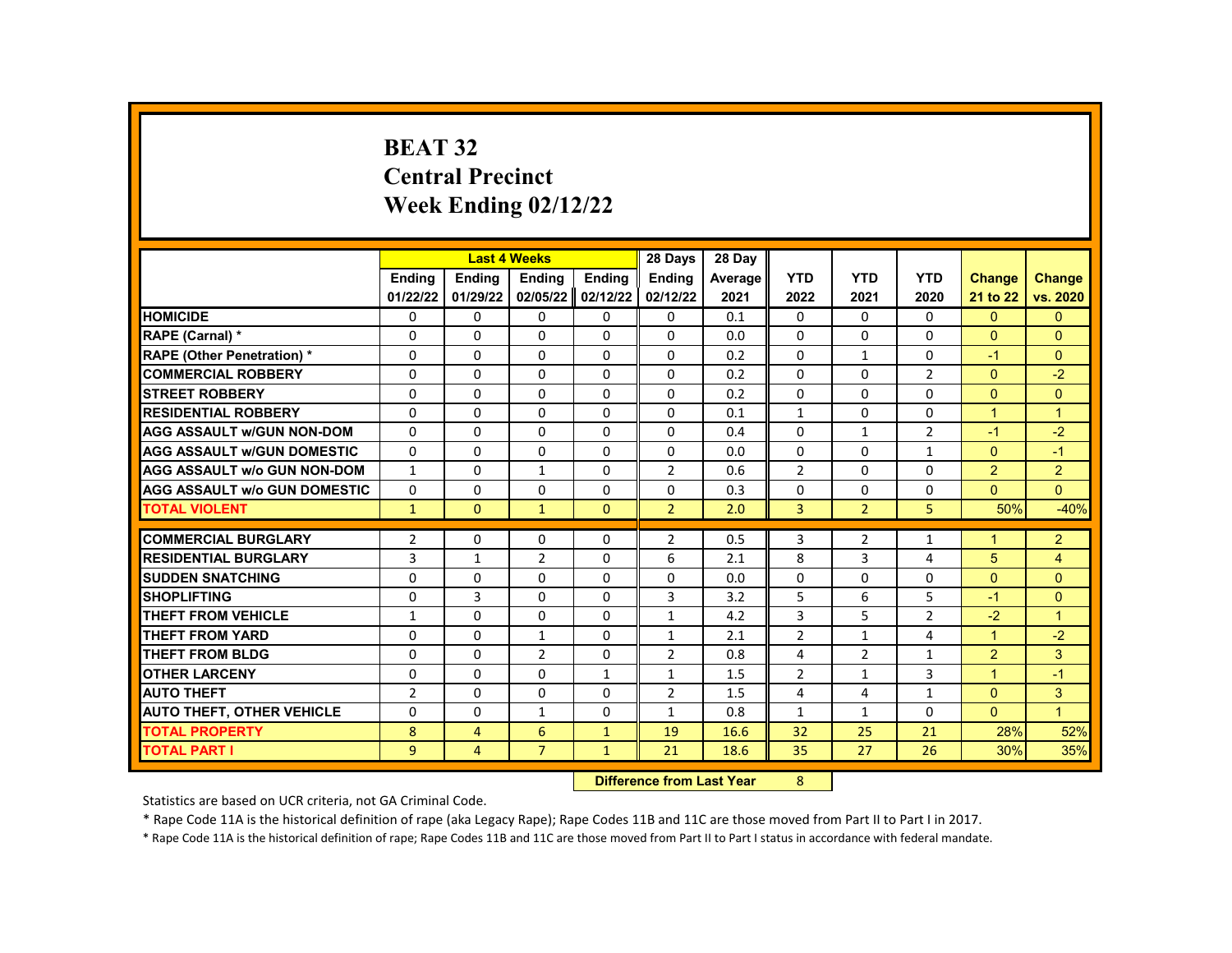# **BEAT 33 Central Precinct Week Ending 02/12/22**

|                                     |                | <b>Last 4 Weeks</b> |                |                                                                    | 28 Days        | 28 Day  |                |                |                |                      |                |
|-------------------------------------|----------------|---------------------|----------------|--------------------------------------------------------------------|----------------|---------|----------------|----------------|----------------|----------------------|----------------|
|                                     | <b>Endina</b>  | <b>Endina</b>       | <b>Endina</b>  | <b>Endina</b>                                                      | <b>Endina</b>  | Average | <b>YTD</b>     | <b>YTD</b>     | <b>YTD</b>     | <b>Change</b>        | <b>Change</b>  |
|                                     | 01/22/22       | 01/29/22            |                | 02/05/22 02/12/22                                                  | 02/12/22       | 2021    | 2022           | 2021           | 2020           | 21 to 22             | vs. 2020       |
| <b>HOMICIDE</b>                     | 0              | 0                   | 0              | 0                                                                  | 0              | 0.1     | 0              | 0              | 0              | $\Omega$             | $\mathbf{0}$   |
| RAPE (Carnal) *                     | $\Omega$       | $\Omega$            | $\Omega$       | 0                                                                  | $\Omega$       | 0.2     | $\Omega$       | $\Omega$       | $\Omega$       | $\Omega$             | $\Omega$       |
| <b>RAPE (Other Penetration) *</b>   | $\Omega$       | $\Omega$            | $\Omega$       | $\Omega$                                                           | $\Omega$       | 0.2     | $\Omega$       | $\Omega$       | $\Omega$       | $\Omega$             | $\Omega$       |
| <b>COMMERCIAL ROBBERY</b>           | $\Omega$       | $\Omega$            | $\Omega$       | $\Omega$                                                           | $\Omega$       | 0.2     | $\Omega$       | $\Omega$       | $\Omega$       | $\mathbf{0}$         | $\Omega$       |
| <b>STREET ROBBERY</b>               | 1              | $\Omega$            | 0              | 0                                                                  | $\mathbf{1}$   | 0.8     | $\overline{2}$ | $\mathbf{1}$   | $\overline{2}$ | $\blacktriangleleft$ | $\Omega$       |
| <b>RESIDENTIAL ROBBERY</b>          | $\Omega$       | $\Omega$            | $\mathbf{0}$   | $\Omega$                                                           | $\Omega$       | 0.0     | $\Omega$       | $\Omega$       | $\Omega$       | $\Omega$             | $\Omega$       |
| <b>AGG ASSAULT w/GUN NON-DOM</b>    | $\Omega$       | 0                   | $\Omega$       | $\mathbf{1}$                                                       | $\mathbf{1}$   | 0.8     | $\mathbf{1}$   | $\overline{2}$ | 3              | $-1$                 | $-2$           |
| <b>AGG ASSAULT w/GUN DOMESTIC</b>   | $\Omega$       | $\Omega$            | 0              | 0                                                                  | 0              | 0.3     | $\Omega$       | 0              | $\Omega$       | $\Omega$             | $\Omega$       |
| <b>AGG ASSAULT w/o GUN NON-DOM</b>  | $\Omega$       | $\Omega$            | $\mathbf{1}$   | $\Omega$                                                           | $\mathbf{1}$   | 0.8     | $\mathbf{1}$   | $\mathbf{1}$   | $\mathbf{1}$   | $\Omega$             | $\Omega$       |
| <b>AGG ASSAULT w/o GUN DOMESTIC</b> | $\Omega$       | $\Omega$            | 0              | 0                                                                  | $\Omega$       | 0.2     | $\Omega$       | 0              | $\mathbf{1}$   | $\Omega$             | $-1$           |
| <b>TOTAL VIOLENT</b>                | $\mathbf{1}$   | $\mathbf{0}$        | $\mathbf{1}$   | $\mathbf{1}$                                                       | $\overline{3}$ | 3.5     | $\overline{4}$ | $\overline{4}$ | $\overline{7}$ | 0%                   | $-43%$         |
|                                     |                |                     |                |                                                                    |                |         |                |                |                |                      |                |
| <b>COMMERCIAL BURGLARY</b>          | 0              | $\mathbf{1}$        | $\mathbf{1}$   | $\mathbf{0}$                                                       | $\overline{2}$ | 1.1     | $\overline{2}$ | $\mathbf{1}$   | 3              | 1                    | $-1$           |
| <b>RESIDENTIAL BURGLARY</b>         | $\Omega$       | $\mathbf{1}$        | $\Omega$       | $\Omega$                                                           | $\mathbf{1}$   | 1.4     | $\mathbf{1}$   | $\mathbf{1}$   | $\overline{2}$ | $\Omega$             | $-1$           |
| <b>SUDDEN SNATCHING</b>             | $\Omega$       | $\Omega$            | $\Omega$       | $\Omega$                                                           | $\Omega$       | 0.0     | $\Omega$       | $\Omega$       | $\Omega$       | $\Omega$             | $\Omega$       |
| <b>SHOPLIFTING</b>                  | 1              | 0                   | $\Omega$       | 0                                                                  | $\mathbf{1}$   | 3.1     | $\mathbf{1}$   | $\overline{2}$ | 5              | $-1$                 | $-4$           |
| <b>THEFT FROM VEHICLE</b>           | $\Omega$       | $\mathbf 0$         | $\Omega$       | $\mathbf{0}$                                                       | 0              | 2.4     | $\mathbf{1}$   | 4              | $\overline{2}$ | $-3$                 | $-1$           |
| <b>THEFT FROM YARD</b>              | $\overline{2}$ | 4                   | $\mathbf{1}$   | $\mathbf{1}$                                                       | 8              | 2.5     | 8              | $\overline{2}$ | $\overline{7}$ | 6                    | $\overline{1}$ |
| <b>THEFT FROM BLDG</b>              | $\Omega$       | 0                   | $\mathbf{1}$   | 0                                                                  | $\mathbf{1}$   | 1.2     | $\overline{2}$ | 0              | $\Omega$       | 2                    | 2              |
| <b>OTHER LARCENY</b>                | $\Omega$       | $\mathbf{1}$        | $\Omega$       | $\Omega$                                                           | $\mathbf{1}$   | 1.5     | $\mathbf{1}$   | $\Omega$       | $\Omega$       | $\overline{1}$       | $\overline{1}$ |
| <b>AUTO THEFT</b>                   | $\Omega$       | $\mathbf{1}$        | $\mathbf{1}$   | $\Omega$                                                           | $\overline{2}$ | 0.8     | $\overline{2}$ | $\overline{2}$ | 5              | $\Omega$             | $-3$           |
| <b>AUTO THEFT, OTHER VEHICLE</b>    | 0              | 0                   | 0              | $\mathbf{0}$                                                       | 0              | 0.8     | 0              | 0              | 0              | $\Omega$             | $\Omega$       |
| <b>TOTAL PROPERTY</b>               | 3              | 8                   | $\overline{4}$ | $\mathbf{1}$                                                       | 16             | 14.7    | 18             | 12             | 24             | 50%                  | $-25%$         |
| <b>TOTAL PART I</b>                 | 4              | 8                   | 5              | $\overline{2}$                                                     | 19             | 18.2    | 22             | 16             | 31             | 38%                  | $-29%$         |
|                                     |                |                     |                | <b>PARKERS</b><br>and the company of the second state of<br>$\sim$ |                |         |                |                |                |                      |                |

**Difference from Last Year** 6

Statistics are based on UCR criteria, not GA Criminal Code.

\* Rape Code 11A is the historical definition of rape (aka Legacy Rape); Rape Codes 11B and 11C are those moved from Part II to Part I in 2017.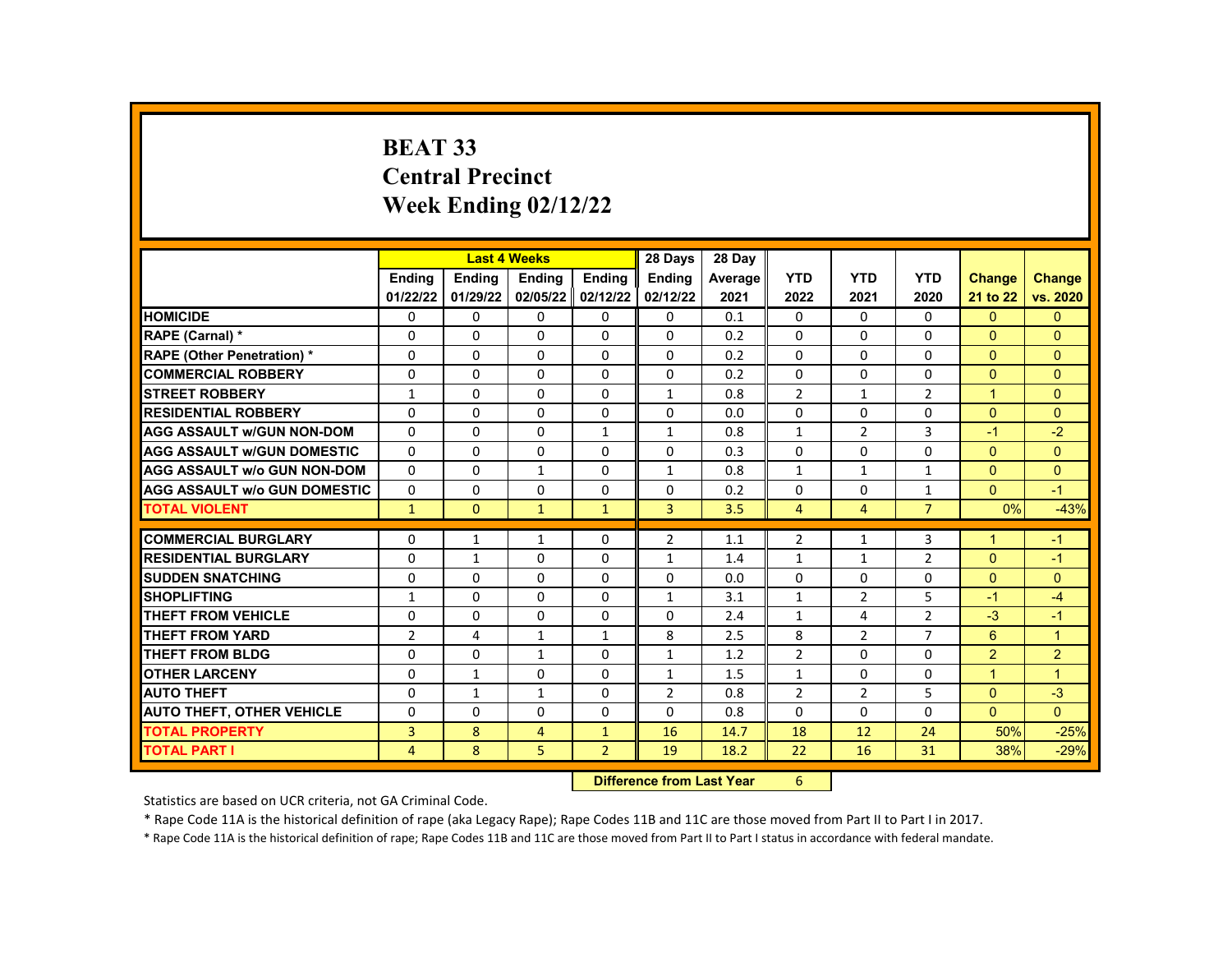# **BEAT 34 Central Precinct Week Ending 02/12/22**

|                                     |               | <b>Last 4 Weeks</b> |                |               | 28 Days                    | 28 Day  |                |                |                |                |                      |
|-------------------------------------|---------------|---------------------|----------------|---------------|----------------------------|---------|----------------|----------------|----------------|----------------|----------------------|
|                                     | <b>Ending</b> | <b>Ending</b>       | <b>Ending</b>  | <b>Ending</b> | Ending                     | Average | <b>YTD</b>     | <b>YTD</b>     | <b>YTD</b>     | <b>Change</b>  | <b>Change</b>        |
|                                     | 01/22/22      | 01/29/22            | 02/05/22       | 02/12/22      | 02/12/22                   | 2021    | 2022           | 2021           | 2020           | 21 to 22       | vs. 2020             |
| <b>HOMICIDE</b>                     | 0             | 0                   | 0              | $\mathbf{0}$  | 0                          | 0.1     | $\mathbf{0}$   | $\mathbf{0}$   | $\mathbf{1}$   | $\Omega$       | $-1$                 |
| RAPE (Carnal) *                     | $\Omega$      | 0                   | 0              | $\Omega$      | $\Omega$                   | 0.2     | $\Omega$       | 0              | $\mathbf{1}$   | $\Omega$       | $-1$                 |
| <b>RAPE (Other Penetration) *</b>   | $\Omega$      | $\Omega$            | $\Omega$       | $\Omega$      | $\Omega$                   | 0.0     | $\mathbf{1}$   | $\Omega$       | $\mathbf{1}$   | $\mathbf{1}$   | $\Omega$             |
| <b>COMMERCIAL ROBBERY</b>           | $\Omega$      | 0                   | $\Omega$       | 0             | 0                          | 0.0     | $\Omega$       | 0              | 0              | $\Omega$       | $\overline{0}$       |
| <b>STREET ROBBERY</b>               | $\Omega$      | 0                   | 0              | $\Omega$      | $\Omega$                   | 0.8     | $\mathbf{1}$   | $\overline{2}$ | $\mathbf{1}$   | $-1$           | $\overline{0}$       |
| <b>RESIDENTIAL ROBBERY</b>          | $\Omega$      | $\Omega$            | $\Omega$       | $\Omega$      | $\Omega$                   | 0.0     | 1              | $\Omega$       | $\Omega$       | $\mathbf{1}$   | $\mathbf{1}$         |
| <b>AGG ASSAULT w/GUN NON-DOM</b>    | $\Omega$      | $\Omega$            | $\mathbf{1}$   | $\Omega$      | $\mathbf{1}$               | 1.5     | 3              | 3              | 3              | $\Omega$       | $\Omega$             |
| <b>AGG ASSAULT w/GUN DOMESTIC</b>   | $\Omega$      | $\Omega$            | $\mathbf{1}$   | $\Omega$      | $\mathbf{1}$               | 0.2     | $\mathbf{1}$   | $\Omega$       | $\Omega$       | $\mathbf{1}$   | $\mathbf{1}$         |
| <b>AGG ASSAULT w/o GUN NON-DOM</b>  | $\Omega$      | $\mathbf{1}$        | 0              | $\Omega$      | $\mathbf{1}$               | 0.7     | $\overline{2}$ | $\Omega$       | 3              | $\overline{2}$ | $-1$                 |
| <b>AGG ASSAULT w/o GUN DOMESTIC</b> | 0             | 0                   | 1              | 0             | $\mathbf{1}$               | 2.3     | 1              | $\overline{2}$ | 1              | $-1$           | $\mathbf{0}$         |
| <b>TOTAL VIOLENT</b>                | $\Omega$      | $\mathbf{1}$        | $\overline{3}$ | $\Omega$      | 4                          | 5.7     | 10             | $\overline{7}$ | 11             | 43%            | $-9%$                |
| <b>COMMERCIAL BURGLARY</b>          |               |                     |                |               |                            |         |                |                |                | 1              |                      |
|                                     | $\mathbf{1}$  | $\mathbf{1}$        | 0              | $\mathbf{1}$  | 3                          | 0.4     | 3              | 2              | 0              |                | 3                    |
| <b>RESIDENTIAL BURGLARY</b>         | 0             | $\mathbf{1}$        | $\overline{2}$ | $\mathbf{1}$  | 4                          | 2.5     | 5              | $\overline{2}$ | 3              | 3              | $\overline{2}$       |
| <b>SUDDEN SNATCHING</b>             | $\Omega$      | $\Omega$            | $\Omega$       | $\Omega$      | $\Omega$                   | 0.4     | $\Omega$       | $\mathbf{1}$   | 1              | $-1$           | $-1$                 |
| <b>SHOPLIFTING</b>                  | $\Omega$      | 0                   | $\mathbf{1}$   | $\Omega$      | $\mathbf{1}$               | 0.4     | $\overline{2}$ | $\mathbf{1}$   | 0              | $\mathbf{1}$   | $\overline{2}$       |
| <b>THEFT FROM VEHICLE</b>           | $\Omega$      | 0                   | $\Omega$       | 0             | $\mathbf 0$                | 2.1     | $\Omega$       | 3              | 3              | $-3$           | $-3$                 |
| <b>THEFT FROM YARD</b>              | $\Omega$      | $\Omega$            | $\Omega$       | $\Omega$      | $\Omega$                   | 1.7     | $\Omega$       | 3              | $\overline{2}$ | $-3$           | $-2$                 |
| <b>THEFT FROM BLDG</b>              | $\Omega$      | $\mathbf{1}$        | $\overline{2}$ | $\mathbf{1}$  | 4                          | 1.7     | 4              | $\mathbf{1}$   | 4              | 3              | $\Omega$             |
| <b>OTHER LARCENY</b>                | $\Omega$      | $\Omega$            | $\mathbf{1}$   | $\Omega$      | $\mathbf{1}$               | 1.5     | $\mathbf{1}$   | $\overline{2}$ | $\Omega$       | $-1$           | $\mathbf{1}$         |
| <b>AUTO THEFT</b>                   | $\Omega$      | $\Omega$            | 0              | $\Omega$      | $\Omega$                   | 1.5     | $\Omega$       | $\Omega$       | $\overline{2}$ | $\Omega$       | $-2$                 |
| <b>AUTO THEFT, OTHER VEHICLE</b>    | $\Omega$      | $\Omega$            | 0              | $\Omega$      | $\Omega$                   | 0.5     | $\mathbf{1}$   | $\Omega$       | $\Omega$       | $\mathbf{1}$   | $\blacktriangleleft$ |
| <b>TOTAL PROPERTY</b>               | $\mathbf{1}$  | 3                   | 6              | 3             | 13                         | 12.7    | 16             | 15             | 15             | 7%             | 7%                   |
| <b>TOTAL PART I</b>                 | $\mathbf{1}$  | $\overline{4}$      | 9              | 3             | 17                         | 18.3    | 26             | 22             | 26             | 18%            | 0%                   |
|                                     |               |                     |                |               | a a dheanna 1 anns 17 an a |         | $\mathbf{A}$   |                |                |                |                      |

**Difference from Last Year** 4

Statistics are based on UCR criteria, not GA Criminal Code.

\* Rape Code 11A is the historical definition of rape (aka Legacy Rape); Rape Codes 11B and 11C are those moved from Part II to Part I in 2017.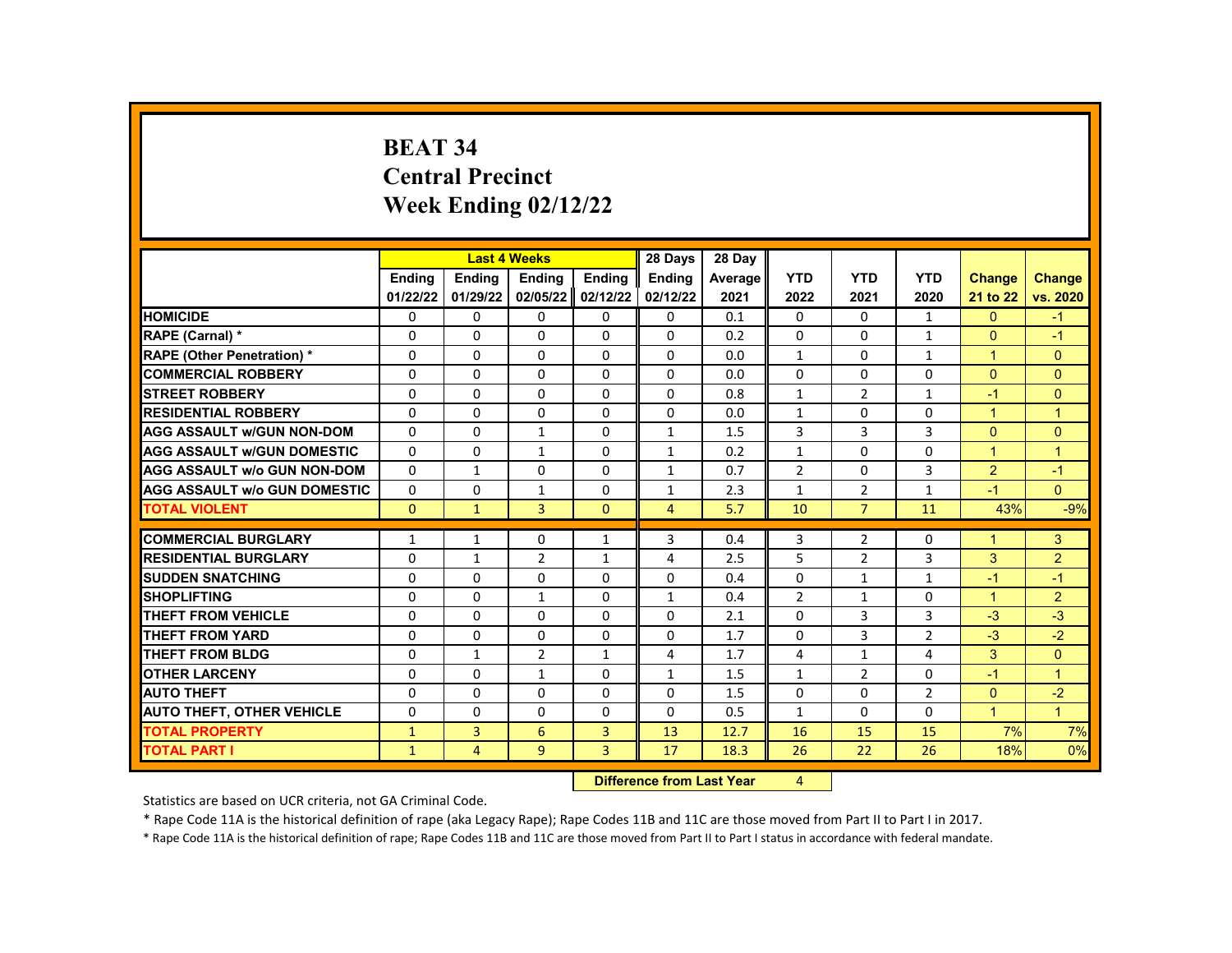# **BEAT 35 Central Precinct Week Ending 02/12/22**

|                                     |                | <b>Last 4 Weeks</b> |                |                | 28 Days        | 28 Day  |                |                |                |                |                |
|-------------------------------------|----------------|---------------------|----------------|----------------|----------------|---------|----------------|----------------|----------------|----------------|----------------|
|                                     | Ending         | <b>Ending</b>       | Ending         | <b>Endina</b>  | <b>Ending</b>  | Average | <b>YTD</b>     | <b>YTD</b>     | <b>YTD</b>     | <b>Change</b>  | <b>Change</b>  |
|                                     | 01/22/22       | 01/29/22            | 02/05/22       | 02/12/22       | 02/12/22       | 2021    | 2022           | 2021           | 2020           | 21 to 22       | vs. 2020       |
| <b>HOMICIDE</b>                     | 0              | 0                   | 0              | 0              | 0              | 0.2     | 0              | $\mathbf{1}$   | 3              | $-1$           | $-3$           |
| RAPE (Carnal) *                     | $\Omega$       | $\Omega$            | $\Omega$       | $\Omega$       | 0              | 0.2     | $\mathbf{1}$   | $\Omega$       | $\mathbf{1}$   | $\mathbf{1}$   | $\Omega$       |
| <b>RAPE (Other Penetration) *</b>   | $\Omega$       | $\Omega$            | $\Omega$       | 0              | $\Omega$       | 0.0     | $\Omega$       | $\Omega$       | $\Omega$       | $\Omega$       | $\Omega$       |
| <b>COMMERCIAL ROBBERY</b>           | 0              | 0                   | 0              | 0              | 0              | 0.3     | $\Omega$       | $\overline{2}$ | 0              | $-2$           | $\mathbf{0}$   |
| <b>STREET ROBBERY</b>               | $\Omega$       | $\Omega$            | $\Omega$       | $\Omega$       | 0              | 0.6     | $\Omega$       | $\mathbf{1}$   | $\Omega$       | $-1$           | $\Omega$       |
| <b>RESIDENTIAL ROBBERY</b>          | $\Omega$       | $\mathbf{1}$        | $\Omega$       | $\Omega$       | 1              | 0.1     | $\mathbf{1}$   | $\Omega$       | $\Omega$       | $\mathbf{1}$   | $\overline{1}$ |
| <b>AGG ASSAULT w/GUN NON-DOM</b>    | $\mathbf{1}$   | $\Omega$            | $\mathbf{1}$   | $\overline{2}$ | 4              | 1.5     | 4              | $\mathbf{1}$   | $\mathbf{1}$   | 3              | 3              |
| <b>AGG ASSAULT w/GUN DOMESTIC</b>   | $\Omega$       | 0                   | 0              | 0              | 0              | 0.2     | 0              | 0              | 1              | $\Omega$       | $-1$           |
| <b>AGG ASSAULT w/o GUN NON-DOM</b>  | $\Omega$       | $\mathbf 0$         | $\mathbf{0}$   | $\mathbf 0$    | $\Omega$       | 0.6     | $\overline{2}$ | $\Omega$       | 1              | $\overline{2}$ | $\overline{1}$ |
| <b>AGG ASSAULT w/o GUN DOMESTIC</b> | $\overline{2}$ | 0                   | 0              | 0              | $\overline{2}$ | 1.1     | 3              | 1              | 1              | $\overline{2}$ | $\overline{2}$ |
| <b>TOTAL VIOLENT</b>                | 3              | $\mathbf{1}$        | $\mathbf{1}$   | $\overline{2}$ | $\overline{7}$ | 4.7     | 11             | 6              | 8              | 83%            | 38%            |
|                                     |                |                     |                |                |                |         |                |                |                |                |                |
| <b>COMMERCIAL BURGLARY</b>          | 0              | 0                   | $\Omega$       | 0              | 0              | 0.5     | 0              | $\overline{2}$ | 1              | $-2$           | $-1$           |
| <b>RESIDENTIAL BURGLARY</b>         | $\mathbf 0$    | $\mathbf 0$         | $\Omega$       | $\mathbf 0$    | $\Omega$       | 1.7     | $\mathbf{1}$   | 6              | 8              | $-5$           | $-7$           |
| <b>SUDDEN SNATCHING</b>             | $\Omega$       | $\Omega$            | $\Omega$       | $\Omega$       | 0              | 0.1     | $\Omega$       | 0              | $\Omega$       | $\Omega$       | $\Omega$       |
| <b>SHOPLIFTING</b>                  | $\mathbf{1}$   | $\Omega$            | $\overline{2}$ | $\Omega$       | 3              | 2.7     | 4              | $\overline{7}$ | 4              | $-3$           | $\Omega$       |
| <b>THEFT FROM VEHICLE</b>           | 0              | 0                   | 0              | $\mathbf{1}$   | 1              | 4.7     | 4              | 4              | $\overline{2}$ | $\Omega$       | $\overline{2}$ |
| <b>THEFT FROM YARD</b>              | $\Omega$       | $\Omega$            | $\mathbf{1}$   | $\Omega$       | $\mathbf{1}$   | 1.8     | $\overline{2}$ | $\overline{2}$ | $\Omega$       | $\Omega$       | 2              |
| <b>THEFT FROM BLDG</b>              | 0              | $\Omega$            | $\mathbf{1}$   | 0              | $\mathbf{1}$   | 1.1     | $\mathbf{1}$   | 3              | $\mathbf{1}$   | $-2$           | $\Omega$       |
| <b>OTHER LARCENY</b>                | $\Omega$       | $\Omega$            | $\Omega$       | $\Omega$       | $\Omega$       | 0.4     | $\Omega$       | $\Omega$       | $\Omega$       | $\Omega$       | $\Omega$       |
| <b>AUTO THEFT</b>                   | $\mathbf{1}$   | $\Omega$            | $\mathbf{1}$   | $\Omega$       | $\overline{2}$ | 2.0     | $\overline{2}$ | 3              | 3              | $-1$           | $-1$           |
| <b>AUTO THEFT, OTHER VEHICLE</b>    | $\Omega$       | 0                   | $\Omega$       | 0              | 0              | 0.1     | 0              | 0              | $\Omega$       | $\overline{0}$ | $\Omega$       |
| <b>TOTAL PROPERTY</b>               | $\overline{2}$ | $\mathbf{0}$        | 5              | $\mathbf{1}$   | 8              | 14.9    | 14             | 27             | 19             | $-48%$         | $-26%$         |
| <b>TOTAL PART I</b>                 | 5              | $\mathbf{1}$        | 6              | 3              | 15             | 19.6    | 25             | 33             | 27             | $-24%$         | $-7%$          |
|                                     |                |                     |                | <b>INSECUL</b> |                |         |                |                |                |                |                |

**Difference from Last Year** -8

Statistics are based on UCR criteria, not GA Criminal Code.

\* Rape Code 11A is the historical definition of rape (aka Legacy Rape); Rape Codes 11B and 11C are those moved from Part II to Part I in 2017.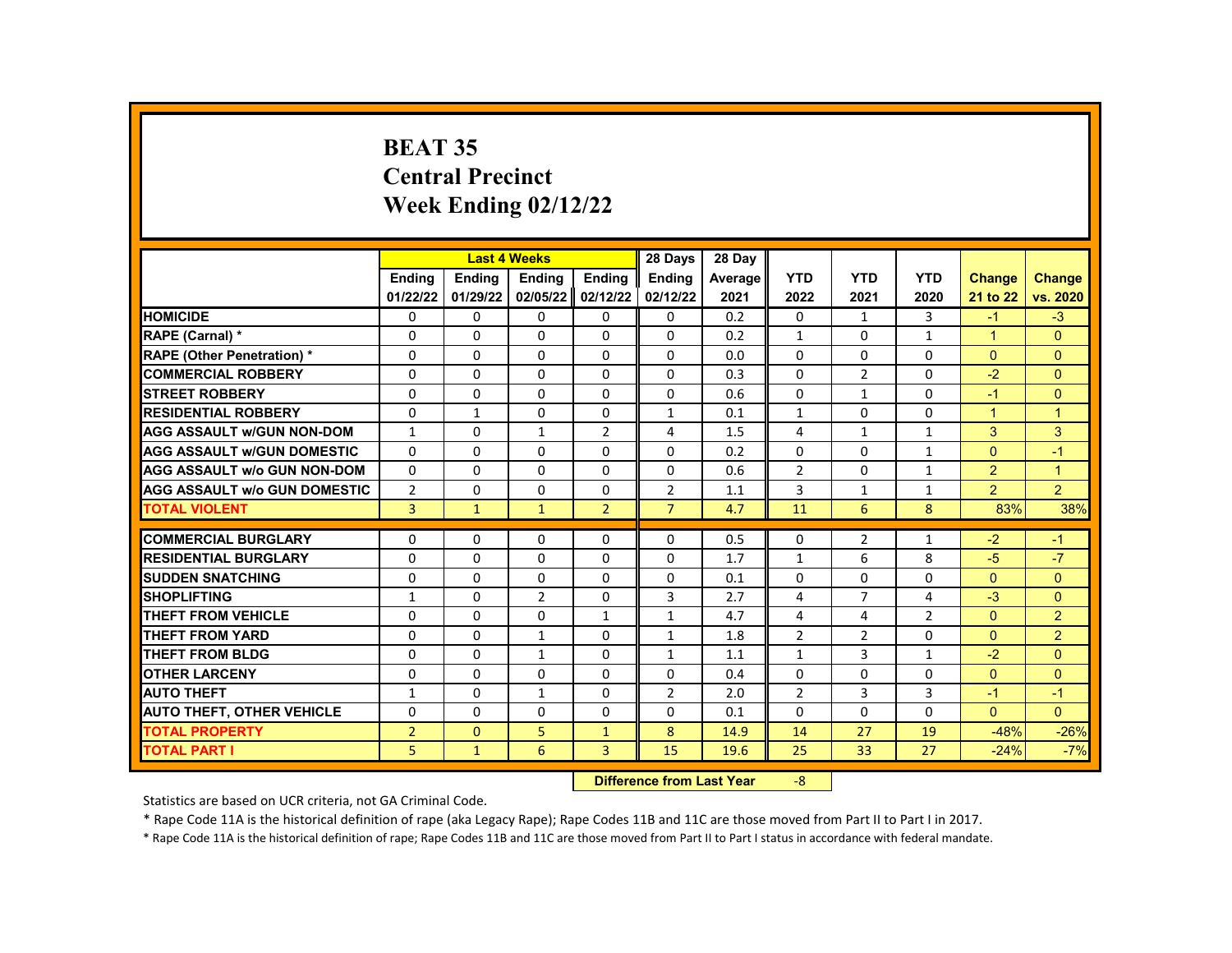#### **BEAT 36 Central Precinct Week Ending 02/12/22**

|                                     |                | <b>Last 4 Weeks</b> |               |                | 28 Days        | 28 Day  |                |                |                |               |                |
|-------------------------------------|----------------|---------------------|---------------|----------------|----------------|---------|----------------|----------------|----------------|---------------|----------------|
|                                     | <b>Endina</b>  | <b>Endina</b>       | <b>Endina</b> | <b>Endina</b>  | <b>Endina</b>  | Average | <b>YTD</b>     | <b>YTD</b>     | <b>YTD</b>     | <b>Change</b> | <b>Change</b>  |
|                                     | 01/22/22       | 01/29/22            | 02/05/22      | 02/12/22       | 02/12/22       | 2021    | 2022           | 2021           | 2020           | 21 to 22      | vs. 2020       |
| <b>HOMICIDE</b>                     | 0              | 0                   | 0             | 0              | 0              | 0.2     | $\mathbf{0}$   | 0              | 0              | $\mathbf{0}$  | $\mathbf{0}$   |
| RAPE (Carnal) *                     | 0              | $\Omega$            | $\Omega$      | $\mathbf{1}$   | $\mathbf{1}$   | 0.1     | $\mathbf{1}$   | 0              | $\Omega$       | $\mathbf{1}$  | $\overline{1}$ |
| RAPE (Other Penetration) *          | $\Omega$       | $\Omega$            | $\Omega$      | $\Omega$       | $\Omega$       | 0.1     | $\Omega$       | $\Omega$       | $\Omega$       | $\Omega$      | $\Omega$       |
| <b>COMMERCIAL ROBBERY</b>           | 0              | $\mathbf{0}$        | 0             | 0              | 0              | 0.2     | $\mathbf{0}$   | 0              | 0              | $\mathbf{0}$  | $\Omega$       |
| <b>STREET ROBBERY</b>               | 0              | $\mathbf{1}$        | 0             | 0              | $\mathbf{1}$   | 0.4     | 2              | 0              | 0              | 2             | 2              |
| <b>RESIDENTIAL ROBBERY</b>          | $\Omega$       | $\Omega$            | $\Omega$      | $\Omega$       | $\Omega$       | 0.2     | $\mathbf{1}$   | $\Omega$       | $\mathbf{1}$   | $\mathbf{1}$  | $\Omega$       |
| <b>AGG ASSAULT w/GUN NON-DOM</b>    | $\Omega$       | $\Omega$            | $\Omega$      | $\Omega$       | 0              | 0.9     | $\Omega$       | $\overline{2}$ | $\Omega$       | $-2$          | $\Omega$       |
| <b>AGG ASSAULT w/GUN DOMESTIC</b>   | $\Omega$       | $\mathbf{1}$        | $\Omega$      | $\Omega$       | $\mathbf{1}$   | 0.1     | $\mathbf{1}$   | $\Omega$       | $\mathbf{1}$   | $\mathbf{1}$  | $\Omega$       |
| <b>AGG ASSAULT w/o GUN NON-DOM</b>  | $\Omega$       | 0                   | $\Omega$      | $\Omega$       | $\Omega$       | 1.1     | $\Omega$       | $\mathbf{1}$   | $\Omega$       | $-1$          | $\Omega$       |
| <b>AGG ASSAULT w/o GUN DOMESTIC</b> | $\mathbf{1}$   | $\Omega$            | $\Omega$      | 0              | $\mathbf{1}$   | 0.9     | $\overline{2}$ | $\Omega$       | $\overline{2}$ | $\mathcal{P}$ | $\Omega$       |
| <b>TOTAL VIOLENT</b>                | $\mathbf{1}$   | $\overline{2}$      | $\Omega$      | $\mathbf{1}$   | 4              | 4.0     | $\overline{7}$ | 3              | $\overline{4}$ | 133%          | 75%            |
|                                     |                |                     |               |                |                |         |                |                |                |               |                |
| <b>COMMERCIAL BURGLARY</b>          | 2              | 0                   | 0             | 0              | $\overline{2}$ | 1.2     | 3              | 3              | $\Omega$       | $\Omega$      | 3              |
| <b>RESIDENTIAL BURGLARY</b>         | $\Omega$       | $\mathbf{1}$        | $\Omega$      | $\mathbf{1}$   | $\overline{2}$ | 0.7     | 4              | $\mathbf{1}$   | $\overline{2}$ | 3             | $\overline{2}$ |
| <b>SUDDEN SNATCHING</b>             | $\Omega$       | $\Omega$            | $\Omega$      | $\Omega$       | $\Omega$       | 0.2     | $\Omega$       | $\Omega$       | $\Omega$       | $\Omega$      | $\Omega$       |
| <b>SHOPLIFTING</b>                  | $\overline{2}$ | $\mathbf{1}$        | $\Omega$      | $\Omega$       | 3              | 2.9     | $\overline{4}$ | 4              | 6              | $\Omega$      | $-2$           |
| THEFT FROM VEHICLE                  | $\mathbf{1}$   | $\mathbf{1}$        | $\Omega$      | $\Omega$       | $\overline{2}$ | 3.5     | 4              | 6              | 7              | $-2$          | $-3$           |
| <b>THEFT FROM YARD</b>              | $\Omega$       | $\Omega$            | $\Omega$      | $\Omega$       | $\Omega$       | 1.1     | $\Omega$       | $\mathbf{1}$   | 3              | $-1$          | $-3$           |
| <b>THEFT FROM BLDG</b>              | $\mathbf{1}$   | $\Omega$            | $\Omega$      | $\Omega$       | 1              | 1.3     | $\mathbf{1}$   | $\overline{2}$ | 3              | $-1$          | $-2$           |
| <b>OTHER LARCENY</b>                | $\Omega$       | $\Omega$            | $\Omega$      | 0              | 0              | 0.5     | $\mathbf{0}$   | 0              | 1              | $\Omega$      | $-1$           |
| <b>AUTO THEFT</b>                   | $\Omega$       | $\mathbf{1}$        | $\Omega$      | $\Omega$       | $\mathbf{1}$   | 2.3     | $\overline{2}$ | $\overline{2}$ | $\overline{4}$ | $\Omega$      | $-2$           |
| <b>AUTO THEFT, OTHER VEHICLE</b>    | $\Omega$       | $\Omega$            | $\Omega$      | $\mathbf{1}$   | 1              | 0.1     | $\mathbf{1}$   | $\Omega$       | $\Omega$       | $\mathbf{1}$  | $\mathbf{1}$   |
| <b>TOTAL PROPERTY</b>               | 6              | 4                   | $\Omega$      | $\overline{2}$ | 12             | 13.8    | 19             | 19             | 26             | 0%            | $-27%$         |
| <b>TOTAL PART I</b>                 | $\overline{7}$ | 6                   | $\mathbf{0}$  | 3              | 16             | 17.8    | 26             | 22             | 30             | 18%           | $-13%$         |
|                                     |                |                     |               |                |                |         |                |                |                |               |                |

**Difference from Last Year** 4

Statistics are based on UCR criteria, not GA Criminal Code.

\* Rape Code 11A is the historical definition of rape (aka Legacy Rape); Rape Codes 11B and 11C are those moved from Part II to Part I in 2017.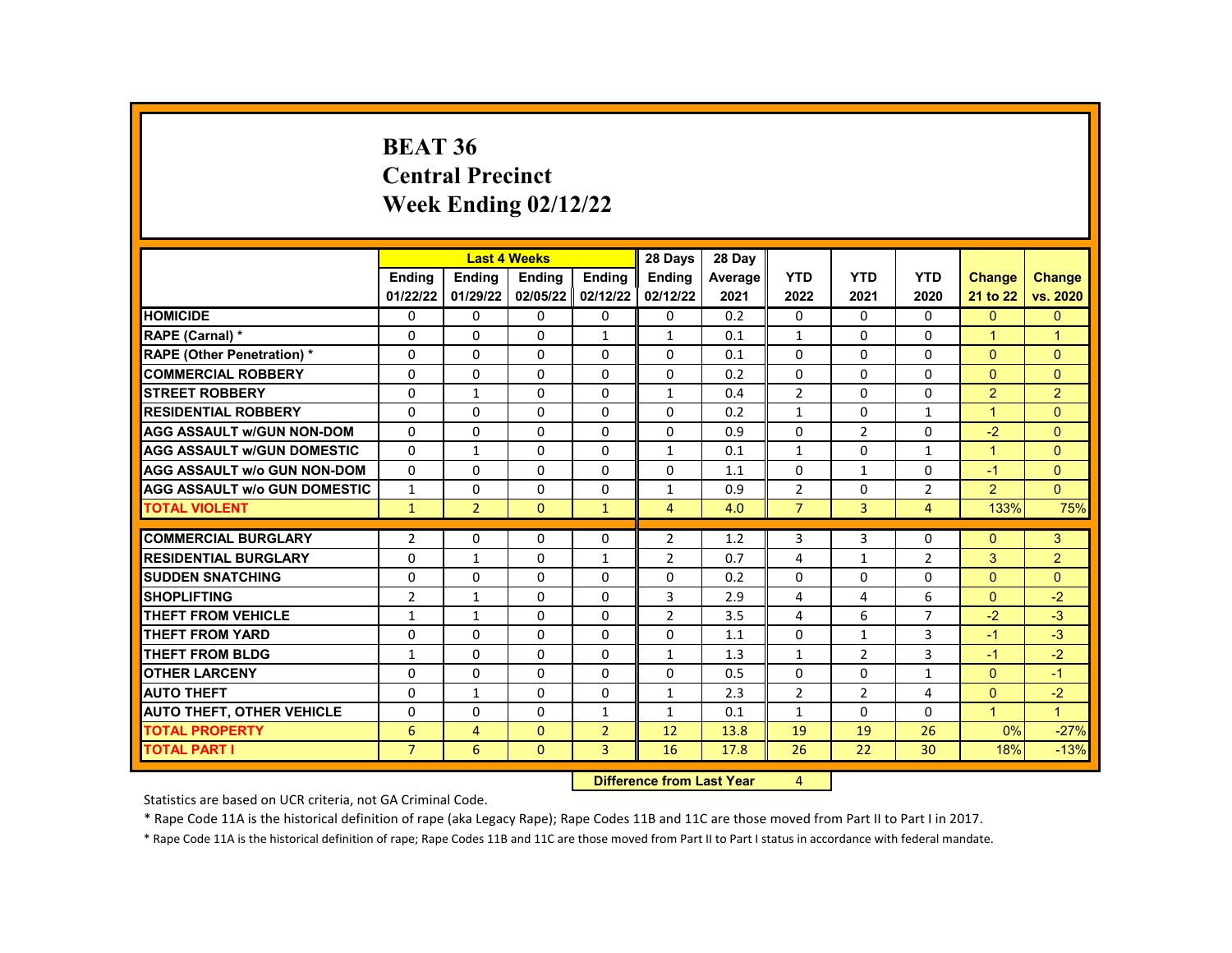# **BEAT 41 South Precinct Week Ending 02/12/22**

|                                     |                |                            | <b>Last 4 Weeks</b> |                | 28 Days        | 28 Day  |                |                |                |                      |                      |
|-------------------------------------|----------------|----------------------------|---------------------|----------------|----------------|---------|----------------|----------------|----------------|----------------------|----------------------|
|                                     | <b>Endina</b>  | <b>Endina</b>              | <b>Endina</b>       | <b>Endina</b>  | <b>Ending</b>  | Average | <b>YTD</b>     | <b>YTD</b>     | <b>YTD</b>     | <b>Change</b>        | <b>Change</b>        |
|                                     | 01/22/22       | 01/29/22                   | 02/05/22            | 02/12/22       | 02/12/22       | 2021    | 2022           | 2021           | 2020           | 21 to 22             | vs. 2020             |
| <b>HOMICIDE</b>                     | 0              | $\Omega$                   | $\Omega$            | 0              | $\Omega$       | 0.1     | $\Omega$       | $\Omega$       | $\Omega$       | $\Omega$             | $\mathbf{0}$         |
| <b>RAPE (Carnal) *</b>              | $\Omega$       | $\Omega$                   | $\Omega$            | $\Omega$       | $\Omega$       | 0.1     | $\Omega$       | $\Omega$       | $\Omega$       | $\Omega$             | $\Omega$             |
| <b>RAPE (Other Penetration) *</b>   | 0              | $\Omega$                   | $\Omega$            | 0              | $\Omega$       | 0.2     | $\Omega$       | $\mathbf{1}$   | $\Omega$       | $-1$                 | $\Omega$             |
| <b>COMMERCIAL ROBBERY</b>           | 0              | $\Omega$                   | $\Omega$            | 0              | 0              | 0.2     | $\Omega$       | $\mathbf{1}$   | $\Omega$       | $-1$                 | $\Omega$             |
| <b>STREET ROBBERY</b>               | $\Omega$       | $\Omega$                   | $\Omega$            | $\mathbf{1}$   | $\mathbf{1}$   | 0.4     | $\overline{2}$ | $\Omega$       | $\mathbf{1}$   | 2                    | $\overline{1}$       |
| <b>RESIDENTIAL ROBBERY</b>          | 0              | $\Omega$                   | $\Omega$            | $\Omega$       | $\Omega$       | 0.0     | $\Omega$       | $\mathbf{0}$   | $\Omega$       | $\Omega$             | $\Omega$             |
| <b>AGG ASSAULT w/GUN NON-DOM</b>    | $\mathbf{1}$   | $\Omega$                   | $\Omega$            | 0              | $\mathbf{1}$   | 0.5     | $\mathbf{1}$   | $\overline{2}$ | $\Omega$       | $-1$                 | $\overline{1}$       |
| <b>AGG ASSAULT W/GUN DOMESTIC</b>   | 0              | $\Omega$                   | $\Omega$            | $\Omega$       | $\Omega$       | 0.1     | $\Omega$       | $\Omega$       | $\Omega$       | $\Omega$             | $\Omega$             |
| <b>AGG ASSAULT w/o GUN NON-DOM</b>  | $\Omega$       | $\Omega$                   | $\Omega$            | $\Omega$       | $\Omega$       | 0.5     | $\mathbf{1}$   | $\Omega$       | $\mathbf{1}$   | $\overline{1}$       | $\Omega$             |
| <b>AGG ASSAULT W/o GUN DOMESTIC</b> | 0              | $\Omega$                   | $\Omega$            | 0              | 0              | 0.4     | $\mathbf{1}$   | $\mathbf{0}$   | $\Omega$       | $\blacktriangleleft$ | $\blacktriangleleft$ |
| <b>TOTAL VIOLENT</b>                | $\mathbf{1}$   | $\mathbf{0}$               | $\Omega$            | $\mathbf{1}$   | $\overline{2}$ | 2.4     | 5              | $\overline{4}$ | $\overline{2}$ | 25%                  | 150%                 |
|                                     |                |                            |                     |                |                |         |                |                |                |                      |                      |
| <b>COMMERCIAL BURGLARY</b>          | 0              | $\Omega$                   | $\Omega$            | 0              | $\Omega$       | 0.7     | $\mathbf{1}$   | $\overline{2}$ | $\Omega$       | $-1$                 | $\mathbf{1}$         |
| <b>RESIDENTIAL BURGLARY</b>         | 0              | $\Omega$                   | $\mathbf{1}$        | $\Omega$       | $\mathbf{1}$   | 0.5     | $\overline{2}$ | 1              | 1              | $\blacktriangleleft$ | $\overline{1}$       |
| <b>SUDDEN SNATCHING</b>             | $\Omega$       | $\Omega$                   | $\Omega$            | $\Omega$       | $\Omega$       | 0.2     | $\Omega$       | $\mathbf{1}$   | $\Omega$       | $-1$                 | $\Omega$             |
| <b>SHOPLIFTING</b>                  | 1              | $\mathbf{1}$               | $\Omega$            | $\Omega$       | $\overline{2}$ | 1.8     | $\overline{2}$ | 6              | $\mathbf{0}$   | $-4$                 | $\overline{2}$       |
| <b>THEFT FROM VEHICLE</b>           | 0              | $\mathbf{1}$               | $\overline{2}$      | $\Omega$       | 3              | 2.6     | 6              | 6              | 6              | $\Omega$             | $\Omega$             |
| <b>THEFT FROM YARD</b>              | 0              | $\Omega$                   | $\Omega$            | $\mathbf{0}$   | 0              | 1.1     | $\Omega$       | $\mathbf{1}$   | $\Omega$       | $-1$                 | $\Omega$             |
| <b>THEFT FROM BLDG</b>              | 0              | 0                          | $\mathbf{1}$        | $\mathbf{1}$   | $\overline{2}$ | 1.4     | $\overline{2}$ | $\mathbf{0}$   | 1              | 2                    | $\blacktriangleleft$ |
| <b>OTHER LARCENY</b>                | 0              | $\Omega$                   | $\Omega$            | $\Omega$       | $\Omega$       | 0.7     | $\Omega$       | 1              | 1              | $-1$                 | $-1$                 |
| <b>AUTO THEFT</b>                   | $\overline{2}$ | $\Omega$                   | $\Omega$            | $\overline{2}$ | 4              | 1.0     | 4              | $\mathbf{1}$   | $\mathbf{1}$   | 3                    | 3                    |
| <b>AUTO THEFT, OTHER VEHICLE</b>    | 0              | $\Omega$                   | $\Omega$            | 0              | 0              | 0.2     | $\Omega$       | $\Omega$       | $\Omega$       | $\mathbf{0}$         | $\mathbf{0}$         |
| <b>TOTAL PROPERTY</b>               | 3              | $\overline{2}$             | 4                   | 3              | 12             | 10.2    | 17             | 19             | 10             | $-11%$               | 70%                  |
| <b>TOTAL PART I</b>                 | 4              | $\overline{2}$             | $\overline{4}$      | $\overline{4}$ | 14             | 12.6    | 22             | 23             | 12             | $-4%$                | 83%                  |
|                                     | <b>INSECU</b>  | a a dheanna 1 an a 40 Main |                     | $\sim$         |                |         |                |                |                |                      |                      |

**Difference from Last Year** -1

Statistics are based on UCR criteria, not GA Criminal Code.

\* Rape Code 11A is the historical definition of rape (aka Legacy Rape); Rape Codes 11B and 11C are those moved from Part II to Part I in 2017.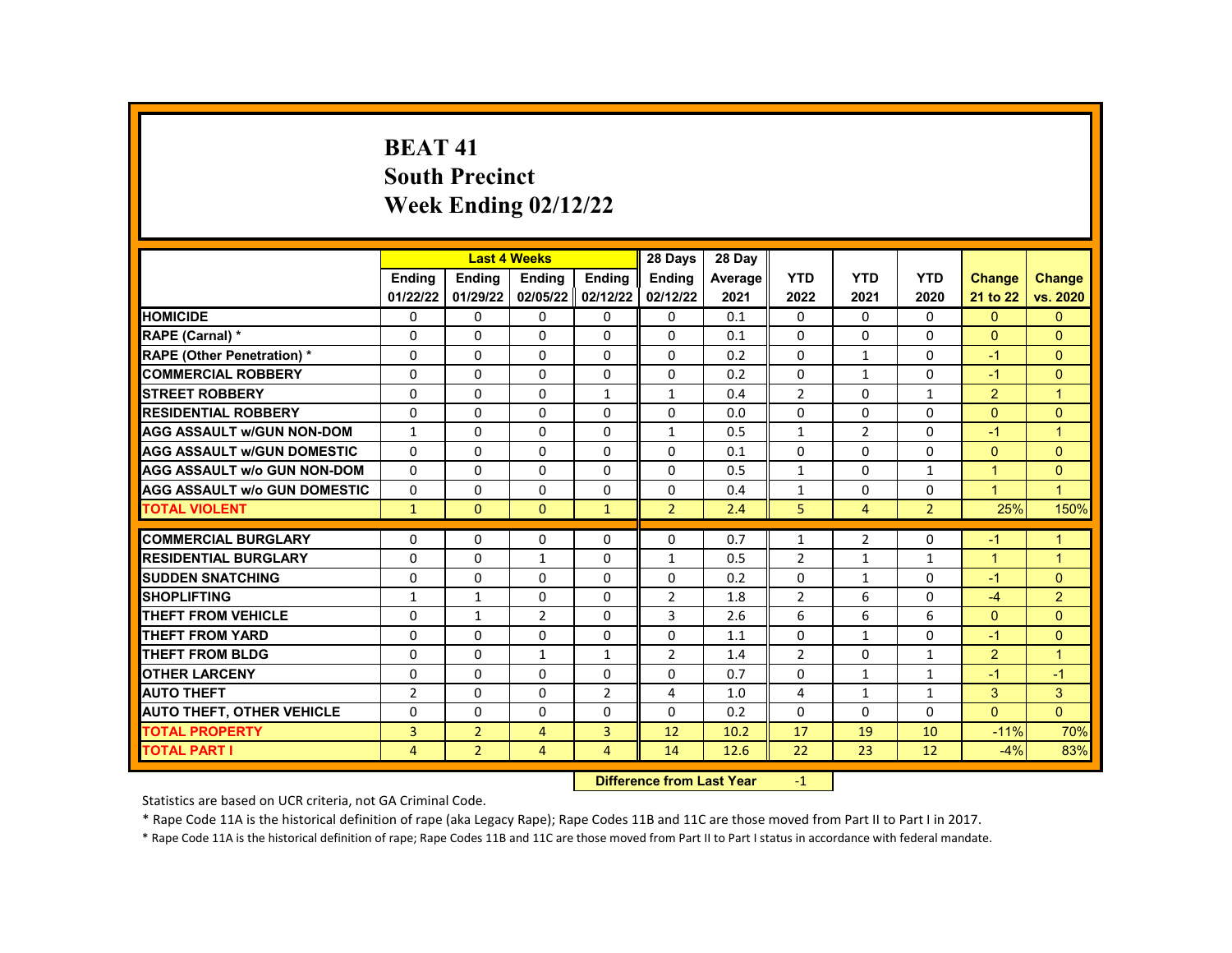# **BEAT 42 South Precinct Week Ending 02/12/22**

|                                     |                |               | <b>Last 4 Weeks</b> |                    | 28 Days                                                                                                                                                                                                                        | 28 Day  |                |                |                |               |                |
|-------------------------------------|----------------|---------------|---------------------|--------------------|--------------------------------------------------------------------------------------------------------------------------------------------------------------------------------------------------------------------------------|---------|----------------|----------------|----------------|---------------|----------------|
|                                     | <b>Endina</b>  | <b>Endina</b> | <b>Ending</b>       | Ending             | Ending                                                                                                                                                                                                                         | Average | <b>YTD</b>     | <b>YTD</b>     | <b>YTD</b>     | <b>Change</b> | <b>Change</b>  |
|                                     | 01/22/22       | 01/29/22      | 02/05/22            | 02/12/22           | 02/12/22                                                                                                                                                                                                                       | 2021    | 2022           | 2021           | 2020           | 21 to 22      | vs. 2020       |
| <b>HOMICIDE</b>                     | 0              | 0             | 0                   | 0                  | 0                                                                                                                                                                                                                              | 0.1     | 0              | 0              | 0              | $\mathbf{0}$  | $\mathbf{0}$   |
| RAPE (Carnal) *                     | $\Omega$       | $\Omega$      | $\Omega$            | $\Omega$           | $\Omega$                                                                                                                                                                                                                       | 0.2     | $\mathbf{1}$   | $\Omega$       | $\Omega$       | $\mathbf{1}$  | $\overline{1}$ |
| RAPE (Other Penetration) *          | $\Omega$       | $\Omega$      | $\Omega$            | $\Omega$           | $\Omega$                                                                                                                                                                                                                       | 0.0     | $\Omega$       | $\Omega$       | $\mathbf{1}$   | $\Omega$      | $-1$           |
| <b>COMMERCIAL ROBBERY</b>           | $\Omega$       | $\Omega$      | $\Omega$            | 0                  | $\Omega$                                                                                                                                                                                                                       | 0.2     | $\Omega$       | $\Omega$       | 4              | $\Omega$      | $-4$           |
| <b>STREET ROBBERY</b>               | 0              | 0             | 0                   | 0                  | 0                                                                                                                                                                                                                              | 0.4     | $\Omega$       | $\overline{2}$ | $\Omega$       | $-2$          | $\Omega$       |
| <b>RESIDENTIAL ROBBERY</b>          | $\Omega$       | $\Omega$      | $\Omega$            | $\Omega$           | $\Omega$                                                                                                                                                                                                                       | 0.2     | $\Omega$       | $\mathbf{1}$   | $\mathbf{1}$   | $-1$          | $-1$           |
| <b>AGG ASSAULT w/GUN NON-DOM</b>    | 0              | 0             | 0                   | $\mathbf{1}$       | 1                                                                                                                                                                                                                              | 0.6     | $\mathbf{1}$   | 0              | 0              | $\mathbf{1}$  | $\mathbf{1}$   |
| <b>AGG ASSAULT w/GUN DOMESTIC</b>   | $\Omega$       | 0             | $\Omega$            | 0                  | $\Omega$                                                                                                                                                                                                                       | 0.0     | $\Omega$       | 0              | $\Omega$       | $\Omega$      | $\mathbf{0}$   |
| <b>AGG ASSAULT w/o GUN NON-DOM</b>  | $\Omega$       | $\Omega$      | $\Omega$            | $\Omega$           | $\Omega$                                                                                                                                                                                                                       | 0.5     | $\Omega$       | $\mathbf{1}$   | $\Omega$       | $-1$          | $\Omega$       |
| <b>AGG ASSAULT w/o GUN DOMESTIC</b> | $\Omega$       | 0             | $\Omega$            | $\Omega$           | $\Omega$                                                                                                                                                                                                                       | 0.2     | 0              | $\mathbf{1}$   | $\mathbf{1}$   | $-1$          | $-1$           |
| <b>TOTAL VIOLENT</b>                | $\Omega$       | $\mathbf{0}$  | $\Omega$            | $\mathbf{1}$       | $\mathbf{1}$                                                                                                                                                                                                                   | 2.3     | $\overline{2}$ | 5              | $\overline{7}$ | $-60%$        | $-71%$         |
|                                     |                |               |                     |                    |                                                                                                                                                                                                                                |         |                |                |                |               |                |
| <b>COMMERCIAL BURGLARY</b>          | 0              | 0             | 1                   | 0                  | 1                                                                                                                                                                                                                              | 0.8     | $\mathbf{1}$   | 1              | 0              | $\Omega$      | $\mathbf{1}$   |
| <b>RESIDENTIAL BURGLARY</b>         | $\Omega$       | $\Omega$      | $\Omega$            | $\Omega$           | $\Omega$                                                                                                                                                                                                                       | 0.5     | $\Omega$       | $\Omega$       | $\Omega$       | $\Omega$      | $\mathbf{0}$   |
| <b>SUDDEN SNATCHING</b>             | $\Omega$       | $\Omega$      | $\Omega$            | $\Omega$           | $\Omega$                                                                                                                                                                                                                       | 0.2     | $\mathbf{1}$   | $\mathbf{1}$   | $\Omega$       | $\Omega$      | $\overline{1}$ |
| <b>SHOPLIFTING</b>                  | $\overline{2}$ | 3             | 3                   | $\mathbf{1}$       | 9                                                                                                                                                                                                                              | 12.4    | 15             | 27             | 29             | $-12$         | $-14$          |
| <b>THEFT FROM VEHICLE</b>           | $\mathbf{1}$   | $\Omega$      | $\Omega$            | $\mathbf{1}$       | $\overline{2}$                                                                                                                                                                                                                 | 3.8     | 5              | 6              | 4              | $-1$          | $\mathbf{1}$   |
| <b>THEFT FROM YARD</b>              | $\Omega$       | $\Omega$      | $\mathbf{1}$        | $\Omega$           | $\mathbf{1}$                                                                                                                                                                                                                   | 1.7     | $\mathbf{1}$   | $\mathbf{1}$   | $\mathbf{1}$   | $\Omega$      | $\Omega$       |
| <b>THEFT FROM BLDG</b>              | $\mathbf{1}$   | $\Omega$      | $\Omega$            | $\Omega$           | $\mathbf{1}$                                                                                                                                                                                                                   | 1.0     | $\mathbf{1}$   | $\overline{2}$ | 5              | $-1$          | $-4$           |
| <b>OTHER LARCENY</b>                | 0              | 0             | $\Omega$            | 0                  | 0                                                                                                                                                                                                                              | 0.7     | $\Omega$       | $\mathbf{1}$   | $\Omega$       | $-1$          | $\Omega$       |
| <b>AUTO THEFT</b>                   | $\Omega$       | $\Omega$      | $\Omega$            | $\Omega$           | $\Omega$                                                                                                                                                                                                                       | 1.3     | $\mathbf{1}$   | 3              | 3              | $-2$          | $-2$           |
| <b>AUTO THEFT, OTHER VEHICLE</b>    | $\Omega$       | $\Omega$      | $\Omega$            | 0                  | 0                                                                                                                                                                                                                              | 0.5     | $\Omega$       | 0              | $\Omega$       | $\Omega$      | $\Omega$       |
| <b>TOTAL PROPERTY</b>               | 4              | 3             | 5                   | $\overline{2}$     | 14                                                                                                                                                                                                                             | 22.8    | 25             | 42             | 42             | $-40%$        | $-40%$         |
| <b>TOTAL PART I</b>                 | 4              | 3             | 5                   | 3                  | 15                                                                                                                                                                                                                             | 25.1    | 27             | 47             | 49             | $-43%$        | $-45%$         |
|                                     |                |               |                     | <b>CARLO CARDS</b> | and the company of the State of the State of the State of the State of the State of the State of the State of the State of the State of the State of the State of the State of the State of the State of the State of the Stat |         | $\sim$ $\sim$  |                |                |               |                |

**Difference from Last Year -20** 

Statistics are based on UCR criteria, not GA Criminal Code.

\* Rape Code 11A is the historical definition of rape (aka Legacy Rape); Rape Codes 11B and 11C are those moved from Part II to Part I in 2017.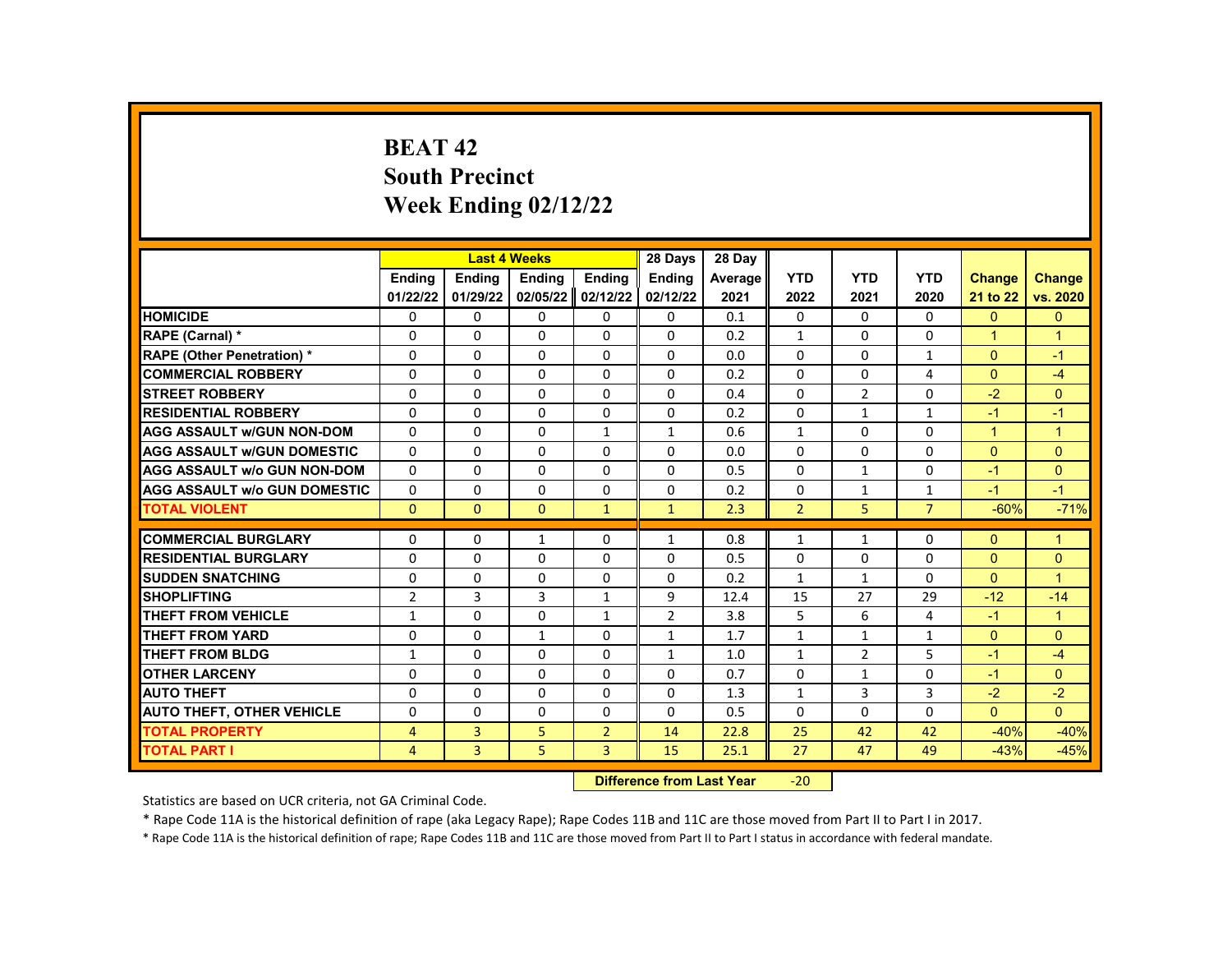# **BEAT 43 South Precinct Week Ending 02/12/22**

|                                     |                | <b>Last 4 Weeks</b> |                |                | 28 Days                | 28 Day  |                |                |                |               |                |
|-------------------------------------|----------------|---------------------|----------------|----------------|------------------------|---------|----------------|----------------|----------------|---------------|----------------|
|                                     | <b>Endina</b>  | <b>Endina</b>       | Ending         | <b>Endina</b>  | <b>Endina</b>          | Average | <b>YTD</b>     | <b>YTD</b>     | <b>YTD</b>     | <b>Change</b> | <b>Change</b>  |
|                                     | 01/22/22       | 01/29/22            | 02/05/22       | 02/12/22       | 02/12/22               | 2021    | 2022           | 2021           | 2020           | 21 to 22      | vs. 2020       |
| <b>HOMICIDE</b>                     | 0              | 0                   | 0              | 0              | $\mathbf{0}$           | 0.2     | $\mathbf{0}$   | 0              | 0              | $\mathbf{0}$  | $\mathbf{0}$   |
| RAPE (Carnal) *                     | 0              | 0                   | 0              | 0              | $\Omega$               | 0.2     | $\Omega$       | 0              | 0              | $\mathbf{0}$  | $\Omega$       |
| <b>RAPE (Other Penetration) *</b>   | 0              | $\Omega$            | $\Omega$       | $\Omega$       | $\Omega$               | 0.0     | $\Omega$       | $\Omega$       | $\Omega$       | $\Omega$      | $\Omega$       |
| <b>COMMERCIAL ROBBERY</b>           | 0              | 0                   | 0              | 0              | 0                      | 0.1     | $\mathbf{0}$   | $\mathbf{1}$   | 1              | $-1$          | $-1$           |
| <b>STREET ROBBERY</b>               | 0              | $\mathbf{1}$        | 0              | $\Omega$       | $\mathbf{1}$           | 0.3     | $\mathbf{1}$   | $\mathbf{1}$   | $\Omega$       | $\Omega$      | $\overline{1}$ |
| <b>RESIDENTIAL ROBBERY</b>          | $\Omega$       | $\Omega$            | $\Omega$       | $\Omega$       | $\Omega$               | 0.4     | $\Omega$       | $\Omega$       | $\Omega$       | $\Omega$      | $\Omega$       |
| <b>AGG ASSAULT w/GUN ON-DOM</b>     | $\Omega$       | $\Omega$            | $\Omega$       | 0              | $\Omega$               | 0.8     | $\mathbf{1}$   | $\mathbf{1}$   | 3              | $\Omega$      | $-2$           |
| <b>AGG ASSAULT w/GUN DOMESTIC</b>   | $\Omega$       | $\Omega$            | 0              | 0              | $\Omega$               | 0.0     | 0              | $\Omega$       | $\Omega$       | $\Omega$      | $\Omega$       |
| <b>AGG ASSAULT w/o GUN NON-DOM</b>  | $\Omega$       | $\Omega$            | $\Omega$       | $\mathbf{1}$   | $\mathbf{1}$           | 0.5     | $\overline{2}$ | $\mathbf{1}$   | $\Omega$       | $\mathbf{1}$  | 2              |
| <b>AGG ASSAULT w/o GUN DOMESTIC</b> | 1              | 0                   | $\mathbf{1}$   | 0              | $\overline{2}$         | 1.2     | $\overline{2}$ | $\overline{2}$ | 3              | $\Omega$      | $-1$           |
| <b>TOTAL VIOLENT</b>                | $\mathbf{1}$   | $\mathbf{1}$        | $\mathbf{1}$   | $\mathbf{1}$   | $\overline{4}$         | 3.7     | 6              | 6              | $\overline{7}$ | 0%            | $-14%$         |
|                                     |                |                     |                |                |                        |         |                |                |                |               |                |
| <b>COMMERCIAL BURGLARY</b>          | 0              | 0                   | 0              | 0              | 0                      | 0.4     | $\Omega$       | $\mathbf{1}$   | 0              | $-1$          | $\Omega$       |
| <b>RESIDENTIAL BURGLARY</b>         | 0              | 0                   | $\mathbf{1}$   | 0              | $\mathbf{1}$           | 0.8     | $\mathbf{1}$   | $\overline{2}$ | 6              | $-1$          | $-5$           |
| <b>SUDDEN SNATCHING</b>             | $\Omega$       | $\Omega$            | $\Omega$       | 0              | $\Omega$               | 0.3     | $\mathbf{1}$   | $\Omega$       | $\Omega$       | $\mathbf{1}$  | $\overline{1}$ |
| <b>SHOPLIFTING</b>                  | 0              | $\mathbf{1}$        | $\overline{2}$ | 1              | $\overline{4}$         | 3.4     | $\overline{7}$ | 11             | 6              | $-4$          | $\mathbf{1}$   |
| <b>THEFT FROM VEHICLE</b>           | $\Omega$       | 0                   | $\mathbf{1}$   | $\overline{2}$ | 3                      | 3.2     | 4              | 6              | $\overline{7}$ | $-2$          | $-3$           |
| <b>THEFT FROM YARD</b>              | $\Omega$       | $\Omega$            | $\Omega$       | $\Omega$       | $\Omega$               | 1.8     | $\Omega$       | $\overline{2}$ | 2              | $-2$          | $-2$           |
| <b>THEFT FROM BLDG</b>              | 0              | $\Omega$            | 0              | $\Omega$       | 0                      | 1.5     | $\mathbf{1}$   | 5              | $\mathbf{1}$   | $-4$          | $\Omega$       |
| <b>OTHER LARCENY</b>                | $\Omega$       | $\Omega$            | $\Omega$       | $\Omega$       | $\Omega$               | 0.6     | $\overline{2}$ | $\mathbf{1}$   | $\Omega$       | $\mathbf{1}$  | 2              |
| <b>AUTO THEFT</b>                   | $\mathbf{1}$   | $\overline{2}$      | 0              | $\Omega$       | $\overline{3}$         | 1.1     | 3              | $\overline{2}$ | $\Omega$       | $\mathbf{1}$  | 3              |
| <b>AUTO THEFT, OTHER VEHICLE</b>    | 0              | 0                   | $\Omega$       | 0              | 0                      | 0.4     | $\mathbf{0}$   | 0              | $\Omega$       | $\Omega$      | $\Omega$       |
| <b>TOTAL PROPERTY</b>               | $\mathbf{1}$   | $\overline{3}$      | 4              | 3              | 11                     | 13.5    | 19             | 30             | 22             | $-37%$        | $-14%$         |
| <b>TOTAL PART I</b>                 | $\overline{2}$ | $\overline{4}$      | 5              | $\overline{4}$ | 15                     | 17.2    | 25             | 36             | 29             | $-31%$        | $-14%$         |
|                                     |                |                     |                | <b>INSECUL</b> | a a dheann 1 anns Main |         | $\overline{A}$ |                |                |               |                |

**Difference from Last Year -11** 

Statistics are based on UCR criteria, not GA Criminal Code.

\* Rape Code 11A is the historical definition of rape (aka Legacy Rape); Rape Codes 11B and 11C are those moved from Part II to Part I in 2017.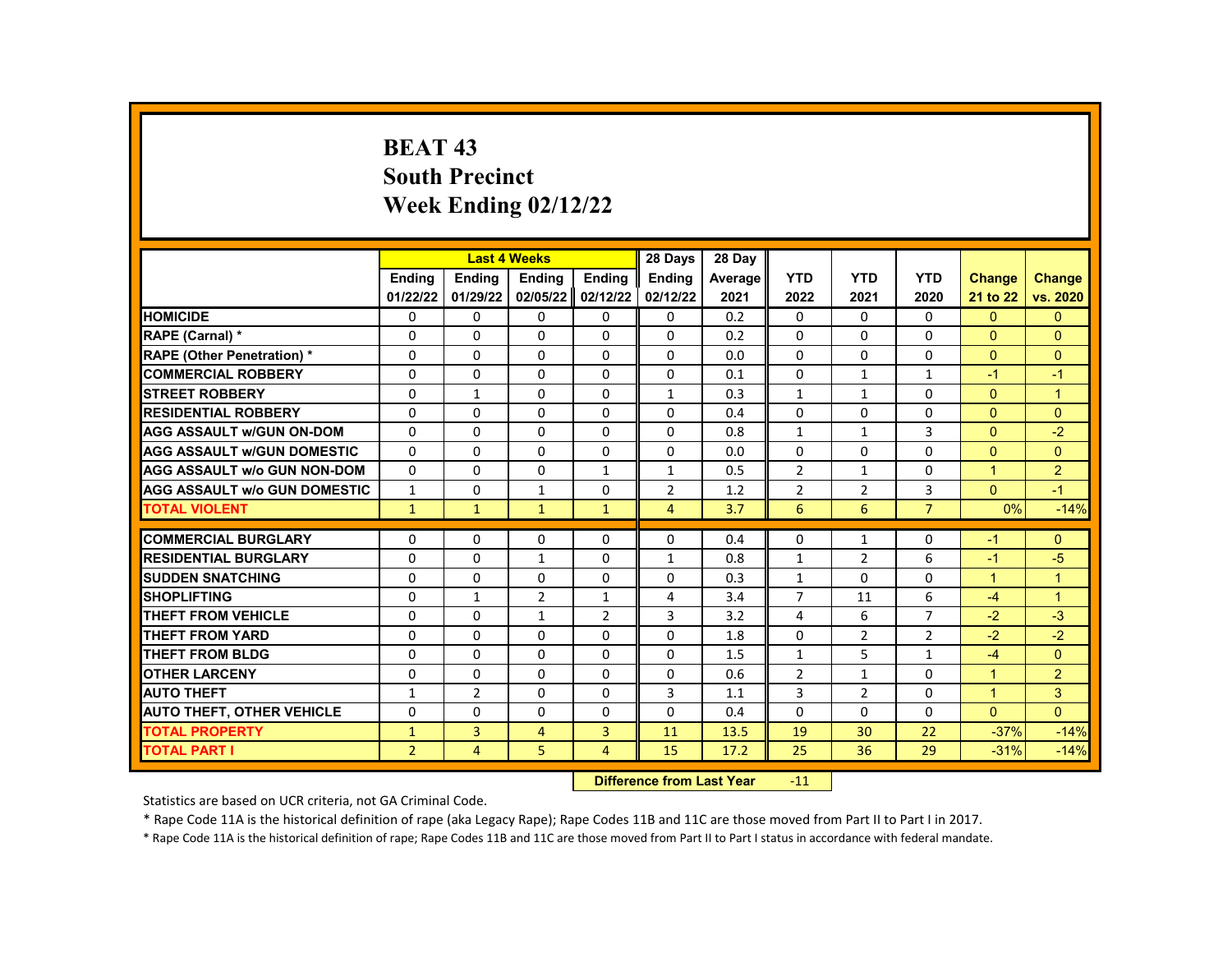# **BEAT 44 South Precinct Week Ending 02/12/22**

|                                     |               |               | <b>Last 4 Weeks</b> |                | 28 Days                   | 28 Day  |                |                |                |                |                      |
|-------------------------------------|---------------|---------------|---------------------|----------------|---------------------------|---------|----------------|----------------|----------------|----------------|----------------------|
|                                     | <b>Endina</b> | <b>Endina</b> | <b>Endina</b>       | <b>Endina</b>  | <b>Endina</b>             | Average | <b>YTD</b>     | <b>YTD</b>     | <b>YTD</b>     | <b>Change</b>  | <b>Change</b>        |
|                                     | 01/22/22      | 01/29/22      | 02/05/22            | 02/12/22       | 02/12/22                  | 2021    | 2022           | 2021           | 2020           | 21 to 22       | vs. 2020             |
| <b>HOMICIDE</b>                     | 0             | 0             | 0                   | 0              | 0                         | 0.2     | $\mathbf{0}$   | $\mathbf{0}$   | $\Omega$       | $\mathbf{0}$   | $\mathbf{0}$         |
| RAPE (Carnal) *                     | 0             | $\Omega$      | $\Omega$            | $\Omega$       | $\Omega$                  | 0.2     | $\Omega$       | $\mathbf{0}$   | $\Omega$       | $\Omega$       | $\Omega$             |
| <b>RAPE (Other Penetration) *</b>   | $\Omega$      | $\Omega$      | $\mathbf{1}$        | $\Omega$       | $\mathbf{1}$              | 0.0     | $\mathbf{1}$   | $\Omega$       | $\mathbf{1}$   | $\mathbf{1}$   | $\Omega$             |
| <b>COMMERCIAL ROBBERY</b>           | 0             | 0             | 0                   | 0              | 0                         | 0.1     | $\mathbf{0}$   | $\mathbf{0}$   | 0              | $\Omega$       | $\Omega$             |
| <b>STREET ROBBERY</b>               | $\Omega$      | 0             | $\Omega$            | $\Omega$       | $\Omega$                  | 0.2     | $\mathbf{1}$   | $\mathbf{0}$   | $\overline{2}$ | $\mathbf{1}$   | $-1$                 |
| <b>RESIDENTIAL ROBBERY</b>          | $\Omega$      | $\Omega$      | $\Omega$            | 0              | $\Omega$                  | 0.4     | $\Omega$       | $\mathbf{1}$   | $\mathbf{1}$   | $-1$           | $-1$                 |
| <b>AGG ASSAULT w/GUN NON-DOM</b>    | $\Omega$      | 0             | $\mathbf{1}$        | 0              | $\mathbf{1}$              | 0.7     | $\mathbf{1}$   | 3              | 3              | $-2$           | $-2$                 |
| <b>AGG ASSAULT w/GUN DOMESTIC</b>   | $\Omega$      | $\Omega$      | 0                   | $\Omega$       | $\Omega$                  | 0.0     | $\Omega$       | $\Omega$       | $\Omega$       | $\Omega$       | $\Omega$             |
| <b>AGG ASSAULT w/o GUN NON-DOM</b>  | $\Omega$      | $\Omega$      | $\Omega$            | $\Omega$       | $\Omega$                  | 0.5     | $\mathbf{1}$   | $\Omega$       | $\Omega$       | $\mathbf{1}$   | $\mathbf{1}$         |
| <b>AGG ASSAULT w/o GUN DOMESTIC</b> | 0             | 0             | 0                   | 0              | 0                         | 1.4     | $\Omega$       | $\overline{2}$ | 2              | $-2$           | $-2$                 |
| <b>TOTAL VIOLENT</b>                | $\mathbf{0}$  | $\mathbf{0}$  | $\overline{2}$      | $\mathbf{0}$   | $\overline{2}$            | 3.5     | 4              | 6              | 9              | $-33%$         | $-56%$               |
| <b>COMMERCIAL BURGLARY</b>          |               |               |                     |                |                           |         |                |                |                |                |                      |
|                                     | 0             | 0             | 0<br>$\Omega$       | 0              | $\Omega$                  | 0.4     | 0              | 1              | 1              | $-1$           | $-1$<br>$-3$         |
| <b>RESIDENTIAL BURGLARY</b>         | $\mathbf{1}$  | $\mathbf{1}$  |                     | $\Omega$       | $\overline{2}$            | 0.6     | $\overline{2}$ | $\Omega$       | 5              | $\overline{2}$ |                      |
| <b>SUDDEN SNATCHING</b>             | 0             | $\Omega$      | 0                   | $\Omega$       | $\Omega$                  | 0.0     | $\Omega$       | $\Omega$       | $\Omega$       | $\Omega$       | $\Omega$             |
| <b>SHOPLIFTING</b>                  | $\mathbf{1}$  | 0             | 0                   | $\overline{2}$ | 3                         | 2.3     | 3              | 4              | 3              | $-1$           | $\Omega$             |
| <b>THEFT FROM VEHICLE</b>           | 0             | 0             | $\Omega$            | $\mathbf{1}$   | $\mathbf{1}$              | 3.9     | 3              | 3              | 5              | $\mathbf{0}$   | $-2$                 |
| <b>THEFT FROM YARD</b>              | 0             | $\Omega$      | $\Omega$            | $\Omega$       | $\Omega$                  | 1.6     | $\Omega$       | $\mathbf{1}$   | $\Omega$       | $-1$           | $\Omega$             |
| <b>THEFT FROM BLDG</b>              | $\mathbf{1}$  | $\Omega$      | 0                   | $\Omega$       | $\mathbf{1}$              | 2.3     | $\overline{2}$ | 5              | $\Omega$       | $-3$           | $\overline{2}$       |
| <b>OTHER LARCENY</b>                | 0             | 0             | $\Omega$            | $\mathbf 0$    | 0                         | 1.6     | $\mathbf 0$    | 3              | $\mathbf{1}$   | $-3$           | $-1$                 |
| <b>AUTO THEFT</b>                   | 0             | 0             | $\Omega$            | $\mathbf{1}$   | $\mathbf{1}$              | 1.3     | $\overline{2}$ | $\mathbf{1}$   | $\mathbf{1}$   | $\mathbf{1}$   | $\blacktriangleleft$ |
| <b>AUTO THEFT, OTHER VEHICLE</b>    | $\Omega$      | $\Omega$      | $\mathbf{1}$        | $\Omega$       | $\mathbf{1}$              | 0.5     | $\mathbf{1}$   | $\mathbf{0}$   | $\Omega$       | $\mathbf{1}$   | $\overline{1}$       |
| <b>TOTAL PROPERTY</b>               | 3             | $\mathbf{1}$  | $\mathbf{1}$        | $\overline{4}$ | 9                         | 14.5    | 13             | 18             | 16             | $-28%$         | $-19%$               |
| <b>TOTAL PART I</b>                 | 3             | $\mathbf{1}$  | 3                   | 4              | 11                        | 18.0    | 17             | 24             | 25             | $-29%$         | $-32%$               |
|                                     |               |               |                     |                | Difference from Loot Voor |         | $\overline{ }$ |                |                |                |                      |

**Difference from Last Year** 

Statistics are based on UCR criteria, not GA Criminal Code.

\* Rape Code 11A is the historical definition of rape (aka Legacy Rape); Rape Codes 11B and 11C are those moved from Part II to Part I in 2017.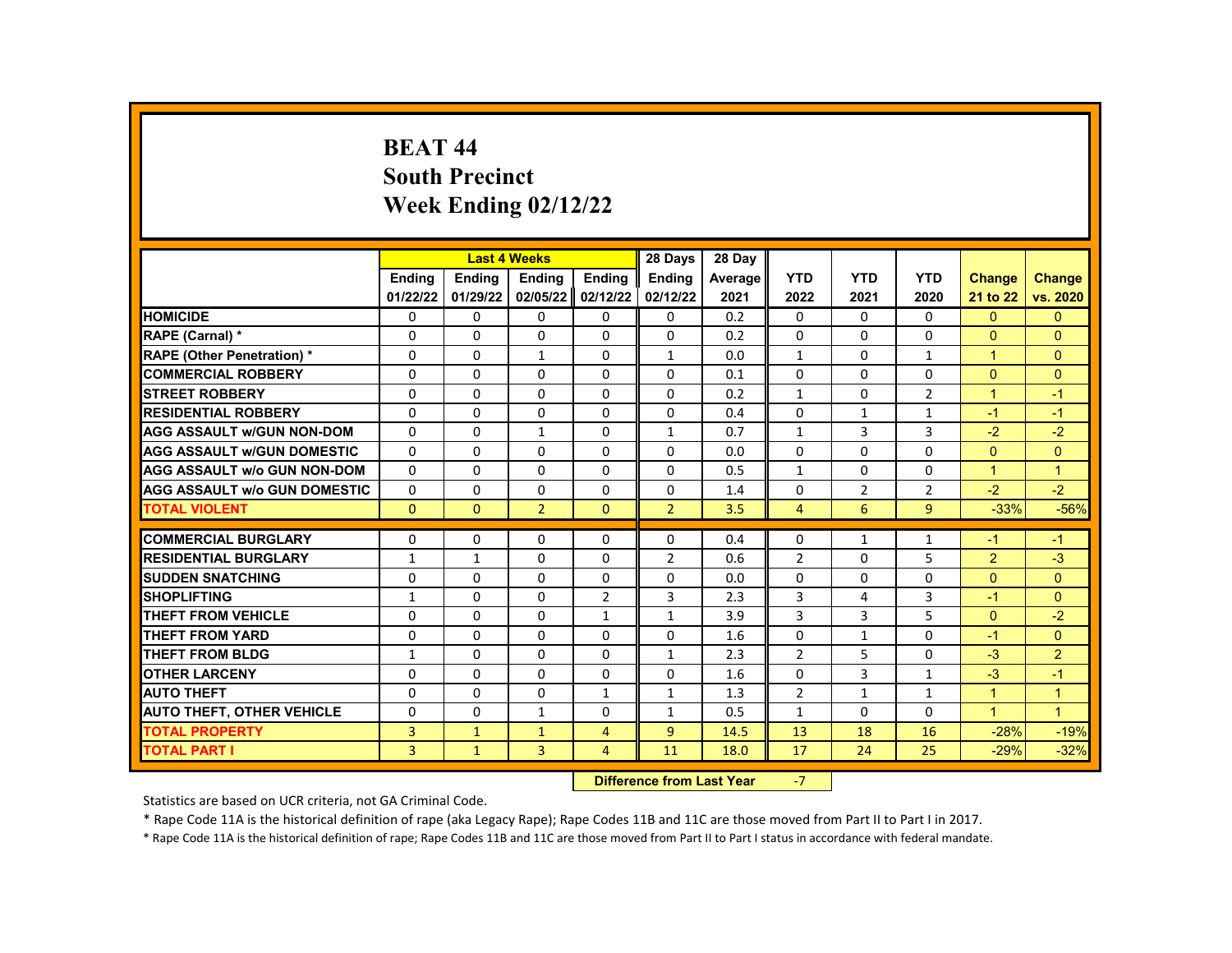# **BEAT 45 South Precinct Week Ending 02/12/22**

|                                     |                |                | <b>Last 4 Weeks</b> |               | 28 Days        | 28 Day         |                |                |                |                |                      |
|-------------------------------------|----------------|----------------|---------------------|---------------|----------------|----------------|----------------|----------------|----------------|----------------|----------------------|
|                                     | <b>Endina</b>  | <b>Endina</b>  | <b>Ending</b>       | <b>Endina</b> | <b>Endina</b>  | <b>Average</b> | <b>YTD</b>     | <b>YTD</b>     | <b>YTD</b>     | <b>Change</b>  | <b>Change</b>        |
|                                     | 01/22/22       | 01/29/22       | 02/05/22            | 02/12/22      | 02/12/22       | 2021           | 2022           | 2021           | 2020           | 21 to 22       | vs. 2020             |
| <b>HOMICIDE</b>                     | 0              | 0              | 0                   | 0             | 0              | 0.1            | $\mathbf{0}$   | $\mathbf{0}$   | $\mathbf{1}$   | $\mathbf{0}$   | $-1$                 |
| RAPE (Carnal) *                     | 0              | $\Omega$       | $\Omega$            | $\Omega$      | $\Omega$       | 0.4            | $\Omega$       | $\mathbf{0}$   | $\mathbf{1}$   | $\Omega$       | $-1$                 |
| <b>RAPE (Other Penetration) *</b>   | $\Omega$       | $\Omega$       | $\mathbf{1}$        | $\Omega$      | $\mathbf{1}$   | 0.0            | $\mathbf{1}$   | $\Omega$       | $\mathbf{1}$   | $\mathbf{1}$   | $\Omega$             |
| <b>COMMERCIAL ROBBERY</b>           | 0              | 0              | 0                   | 0             | 0              | 0.1            | $\mathbf{0}$   | $\mathbf{0}$   | $\mathbf{1}$   | $\Omega$       | $-1$                 |
| <b>STREET ROBBERY</b>               | 0              | $\mathbf{1}$   | $\Omega$            | 0             | $\mathbf{1}$   | 0.4            | $\mathbf{1}$   | $\mathbf{1}$   | $\Omega$       | $\Omega$       | $\overline{1}$       |
| <b>RESIDENTIAL ROBBERY</b>          | $\Omega$       | $\Omega$       | $\Omega$            | 0             | $\Omega$       | 0.2            | $\Omega$       | $\Omega$       | $\Omega$       | $\Omega$       | $\Omega$             |
| <b>AGG ASSAULT w/GUN NON-DOM</b>    | $\Omega$       | 1              | 0                   | 0             | $\mathbf{1}$   | 0.2            | $\mathbf{1}$   | 0              | $\Omega$       | 1              | $\mathbf{1}$         |
| <b>AGG ASSAULT w/GUN DOMESTIC</b>   | $\Omega$       | $\Omega$       | 0                   | $\Omega$      | $\Omega$       | 0.2            | $\Omega$       | $\Omega$       | $\Omega$       | $\Omega$       | $\Omega$             |
| <b>AGG ASSAULT w/o GUN NON-DOM</b>  | $\Omega$       | $\Omega$       | $\Omega$            | $\Omega$      | $\Omega$       | 0.7            | $\Omega$       | $\mathbf{1}$   | $\Omega$       | $-1$           | $\mathbf{0}$         |
| <b>AGG ASSAULT w/o GUN DOMESTIC</b> | 0              | 0              | 1                   | 0             | $\mathbf{1}$   | 1.4            | 2              | $\mathbf{1}$   | 1              | $\mathbf{1}$   | $\mathbf{1}$         |
| <b>TOTAL VIOLENT</b>                | $\mathbf{0}$   | $\overline{2}$ | $\overline{2}$      | $\mathbf{0}$  | $\overline{4}$ | 3.5            | 5              | 3              | 5              | 67%            | 0%                   |
| <b>COMMERCIAL BURGLARY</b>          | 0              | 0              | 0                   | 0             | $\Omega$       | 0.1            | 0              | 0              | 0              | $\Omega$       | $\Omega$             |
| <b>RESIDENTIAL BURGLARY</b>         | $\Omega$       | $\Omega$       | $\Omega$            | $\Omega$      | $\Omega$       | 1.2            | $\Omega$       | $\overline{2}$ | $\mathbf{1}$   | $-2$           | $-1$                 |
| <b>SUDDEN SNATCHING</b>             | 0              | $\Omega$       | 0                   | $\Omega$      | $\Omega$       | 0.2            | $\Omega$       | $\Omega$       | $\Omega$       | $\Omega$       | $\Omega$             |
| <b>SHOPLIFTING</b>                  | $\mathbf{1}$   | $\mathbf{1}$   | $\overline{2}$      | 0             | 4              | 5.4            | $\overline{7}$ | 10             | $\overline{2}$ | $-3$           | 5                    |
| <b>THEFT FROM VEHICLE</b>           | 1              | 3              | $\mathbf{1}$        | $\mathbf{1}$  | 6              | 4.1            | 11             | 4              | 4              | $\overline{7}$ | $\overline{7}$       |
| <b>THEFT FROM YARD</b>              | $\Omega$       | $\mathbf{1}$   | $\Omega$            | $\mathbf{1}$  | $\overline{2}$ | 0.8            | $\overline{2}$ | $\Omega$       | $\mathbf{1}$   | $\overline{2}$ | $\overline{1}$       |
| <b>THEFT FROM BLDG</b>              | 0              | $\Omega$       | $\mathbf{1}$        | $\Omega$      | $\mathbf{1}$   | 1.5            | $\mathbf{1}$   | $\mathbf{1}$   | $\Omega$       | $\Omega$       | $\overline{1}$       |
| <b>OTHER LARCENY</b>                | 0              | 0              | $\Omega$            | $\mathbf{1}$  | $\mathbf{1}$   | 1.8            | 6              | $\mathbf{0}$   | $\mathbf{1}$   | 6              | 5                    |
| <b>AUTO THEFT</b>                   | 0              | 0              | $\Omega$            | 0             | $\Omega$       | 1.0            | $\Omega$       | 3              | 2              | $-3$           | $-2$                 |
| <b>AUTO THEFT, OTHER VEHICLE</b>    | $\Omega$       | $\Omega$       | $\Omega$            | $\Omega$      | $\Omega$       | 0.2            | $\mathbf{1}$   | $\Omega$       | $\Omega$       | $\mathbf{1}$   | $\blacktriangleleft$ |
| <b>TOTAL PROPERTY</b>               | $\overline{2}$ | 5              | 4                   | 3             | 14             | 16.2           | 28             | 20             | 11             | 40%            | 155%                 |
| <b>TOTAL PART I</b>                 | $\overline{2}$ | $\overline{7}$ | 6                   | 3             | 18             | 19.6           | 33             | 23             | 16             | 43%            | 106%                 |
|                                     |                |                |                     |               |                |                |                |                |                |                |                      |

**Difference from Last Year** 10

Statistics are based on UCR criteria, not GA Criminal Code.

\* Rape Code 11A is the historical definition of rape (aka Legacy Rape); Rape Codes 11B and 11C are those moved from Part II to Part I in 2017.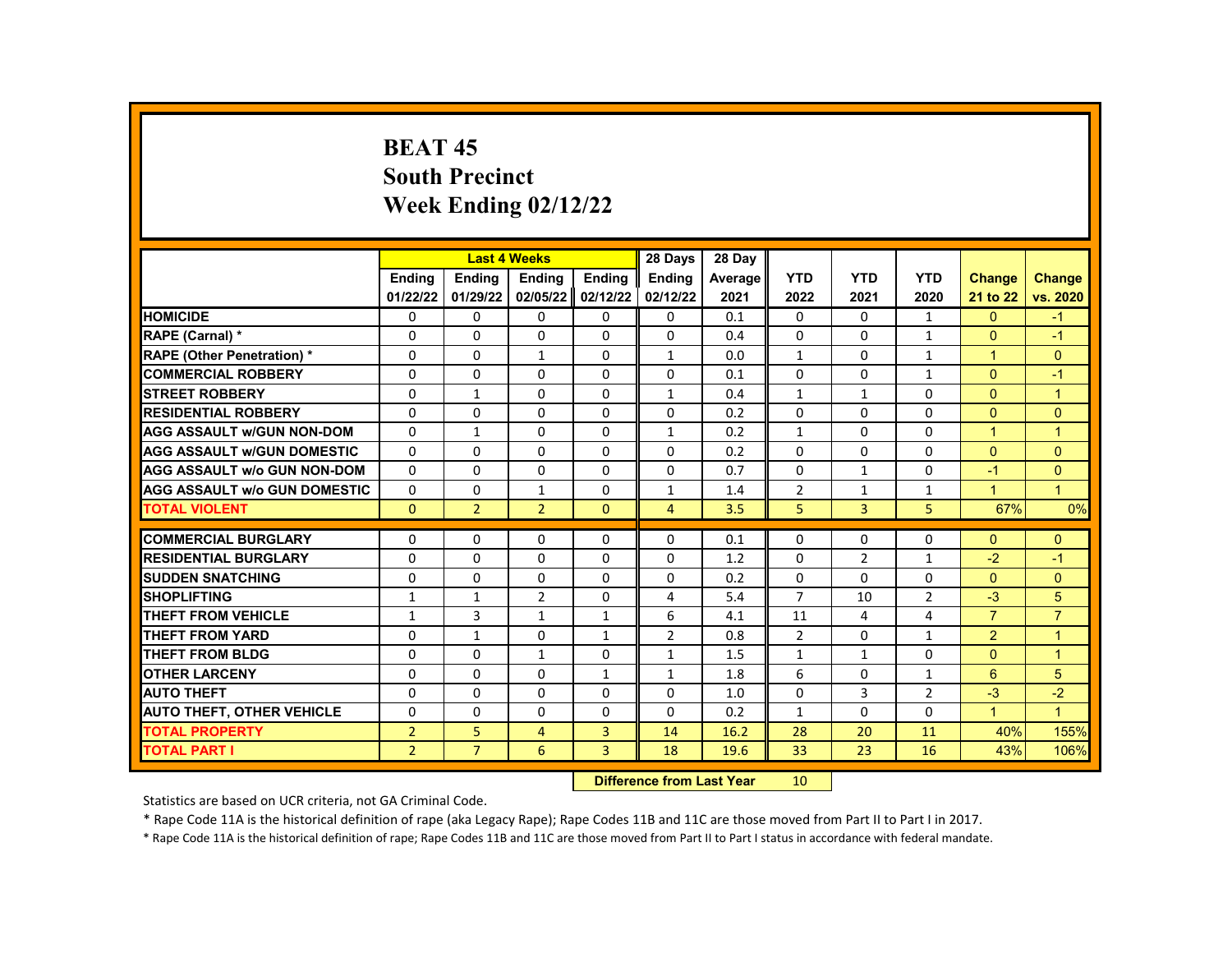# **BEAT 46 South Precinct Week Ending 02/12/22**

|                                     |                |                | <b>Last 4 Weeks</b> |               | 28 Days                          | 28 Day  |                |                |                |                |              |
|-------------------------------------|----------------|----------------|---------------------|---------------|----------------------------------|---------|----------------|----------------|----------------|----------------|--------------|
|                                     | <b>Endina</b>  | <b>Endina</b>  | <b>Ending</b>       | <b>Endina</b> | <b>Endina</b>                    | Average | <b>YTD</b>     | <b>YTD</b>     | <b>YTD</b>     | <b>Change</b>  | Change       |
|                                     | 01/22/22       | 01/29/22       | 02/05/22            | 02/12/22      | 02/12/22                         | 2021    | 2022           | 2021           | 2020           | 21 to 22       | vs. 2020     |
| <b>HOMICIDE</b>                     | 0              | 0              | 0                   | 0             | 0                                | 0.2     | 0              | 0              | 0              | $\mathbf{0}$   | $\mathbf{0}$ |
| RAPE (Carnal) *                     | $\Omega$       | $\Omega$       | $\Omega$            | $\Omega$      | $\Omega$                         | 0.2     | $\mathbf{1}$   | $\mathbf{1}$   | $\mathbf{1}$   | $\Omega$       | $\Omega$     |
| <b>RAPE (Other Penetration) *</b>   | $\Omega$       | $\Omega$       | $\Omega$            | $\Omega$      | $\Omega$                         | 0.1     | $\Omega$       | $\Omega$       | $\Omega$       | $\Omega$       | $\Omega$     |
| <b>COMMERCIAL ROBBERY</b>           | 0              | 0              | 0                   | 0             | 0                                | 0.2     | $\Omega$       | 0              | $\Omega$       | $\Omega$       | $\Omega$     |
| <b>STREET ROBBERY</b>               | $\Omega$       | $\mathbf{1}$   | $\Omega$            | $\Omega$      | $\mathbf{1}$                     | 0.3     | $\mathbf{1}$   | $\Omega$       | $\mathbf{1}$   | $\mathbf{1}$   | $\Omega$     |
| <b>RESIDENTIAL ROBBERY</b>          | $\Omega$       | $\Omega$       | $\Omega$            | $\Omega$      | $\Omega$                         | 0.2     | $\Omega$       | $\Omega$       | $\Omega$       | $\Omega$       | $\Omega$     |
| <b>AGG ASSAULT w/GUN NON-DOM</b>    | $\Omega$       | $\Omega$       | $\Omega$            | $\Omega$      | $\Omega$                         | 0.6     | $\Omega$       | $\mathbf{1}$   | $\mathbf{1}$   | $-1$           | $-1$         |
| <b>AGG ASSAULT w/GUN DOMESTIC</b>   | $\Omega$       | $\Omega$       | $\Omega$            | $\Omega$      | $\Omega$                         | 0.2     | $\Omega$       | $\Omega$       | $\Omega$       | $\Omega$       | $\Omega$     |
| <b>AGG ASSAULT w/o GUN NON-DOM</b>  | $\Omega$       | $\Omega$       | $\Omega$            | $\Omega$      | $\Omega$                         | 0.5     | $\Omega$       | $\overline{2}$ | 1              | $-2$           | $-1$         |
| <b>AGG ASSAULT w/o GUN DOMESTIC</b> | $\Omega$       | 0              | $\Omega$            | $\Omega$      | $\Omega$                         | 1.5     | $\mathbf{1}$   | $\overline{2}$ | $\Omega$       | $-1$           | $\mathbf{1}$ |
| <b>TOTAL VIOLENT</b>                | $\Omega$       | $\mathbf{1}$   | $\Omega$            | $\Omega$      | $\mathbf{1}$                     | 3.7     | $\overline{3}$ | 6              | $\overline{4}$ | $-50%$         | $-25%$       |
| <b>COMMERCIAL BURGLARY</b>          | $\Omega$       | $\Omega$       | $\Omega$            | $\Omega$      | 0                                | 0.7     | $\mathbf{1}$   | $\mathbf{1}$   | 0              | $\Omega$       | $\mathbf{1}$ |
| <b>RESIDENTIAL BURGLARY</b>         | 0              | $\Omega$       | $\mathbf{1}$        | 0             | 1                                | 0.5     | $\mathbf{1}$   | $\mathbf{1}$   | $\overline{2}$ | $\mathbf{0}$   | $-1$         |
| <b>SUDDEN SNATCHING</b>             | $\mathbf{1}$   | $\Omega$       | $\Omega$            | $\Omega$      | $\mathbf{1}$                     | 0.1     | $\mathbf{1}$   | $\Omega$       | $\mathbf{1}$   | $\mathbf{1}$   | $\Omega$     |
| <b>SHOPLIFTING</b>                  | 5              | 3              | 3                   | 6             | 17                               | 11.5    | 27             | 6              | 11             | 21             | 16           |
| <b>THEFT FROM VEHICLE</b>           | $\mathbf{1}$   | 3              | $\overline{2}$      | 0             | 6                                | 4.2     | 12             | 5              | $\mathbf{1}$   | $\overline{7}$ | 11           |
| <b>THEFT FROM YARD</b>              | 0              | 0              | 0                   | 0             | 0                                | 1.3     | 0              | $\overline{2}$ | $\mathbf{1}$   | $-2$           | $-1$         |
| <b>THEFT FROM BLDG</b>              | $\Omega$       | $\Omega$       | $\Omega$            | $\Omega$      | $\Omega$                         | 1.1     | $\mathbf{1}$   | $\overline{2}$ | 3              | $-1$           | $-2$         |
| <b>OTHER LARCENY</b>                | 0              | $\Omega$       | $\Omega$            | $\Omega$      | $\Omega$                         | 1.1     | $\mathbf{1}$   | $\mathbf{1}$   | $\mathbf{1}$   | $\Omega$       | $\Omega$     |
| <b>AUTO THEFT</b>                   | $\Omega$       | $\overline{2}$ | $\mathbf{1}$        | $\Omega$      | 3                                | 1.7     | 4              | $\overline{2}$ | 1              | $\overline{2}$ | 3            |
| <b>AUTO THEFT, OTHER VEHICLE</b>    | $\Omega$       | $\Omega$       | $\Omega$            | $\Omega$      | $\Omega$                         | 0.6     | $\Omega$       | $\overline{2}$ | $\Omega$       | $-2$           | $\Omega$     |
| <b>TOTAL PROPERTY</b>               | $\overline{7}$ | 8              | $\overline{7}$      | 6             | 28                               | 22.7    | 48             | 22             | 21             | 118%           | 129%         |
| <b>TOTAL PART I</b>                 | $\overline{7}$ | 9              | $\overline{7}$      | 6             | 29                               | 26.4    | 51             | 28             | 25             | 82%            | 104%         |
|                                     |                |                |                     |               | <b>Difference from Last Year</b> |         | 23             |                |                |                |              |

Statistics are based on UCR criteria, not GA Criminal Code.

\* Rape Code 11A is the historical definition of rape (aka Legacy Rape); Rape Codes 11B and 11C are those moved from Part II to Part I in 2017.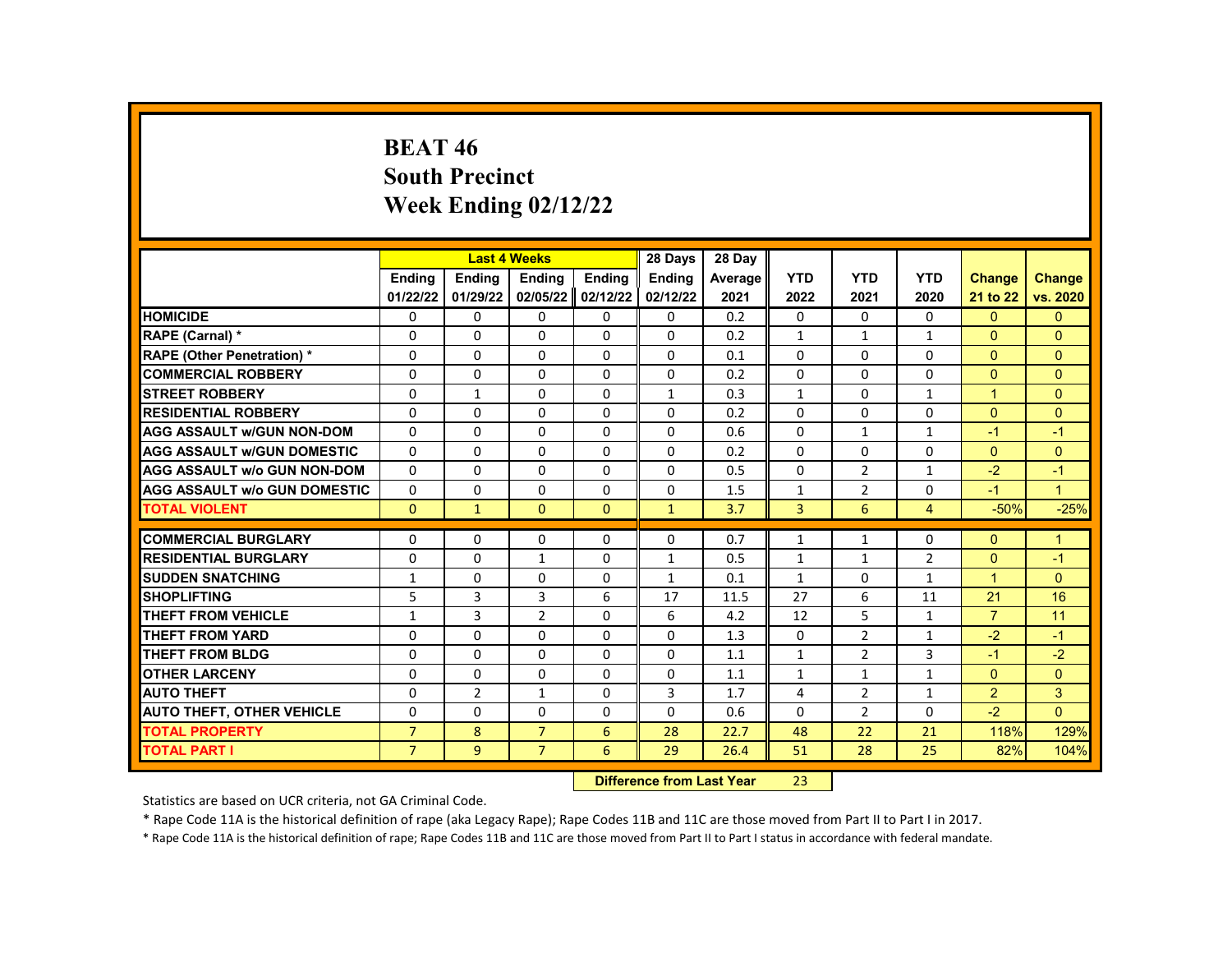# **BEAT 47 South Precinct Week Ending 02/12/22**

|                                     |               | <b>Last 4 Weeks</b> |                |                  | 28 Days                | 28 Day  |                          |                |              |                      |                |
|-------------------------------------|---------------|---------------------|----------------|------------------|------------------------|---------|--------------------------|----------------|--------------|----------------------|----------------|
|                                     | <b>Endina</b> | <b>Endina</b>       | <b>Ending</b>  | Ending           | <b>Endina</b>          | Average | <b>YTD</b>               | <b>YTD</b>     | <b>YTD</b>   | <b>Change</b>        | <b>Change</b>  |
|                                     | 01/22/22      | 01/29/22            | 02/05/22       | 02/12/22         | 02/12/22               | 2021    | 2022                     | 2021           | 2020         | 21 to 22             | vs. 2020       |
| <b>HOMICIDE</b>                     | 0             | 0                   | 0              | $\mathbf{0}$     | 0                      | 0.0     | 0                        | 0              | 0            | $\mathbf{0}$         | $\Omega$       |
| RAPE (Carnal) *                     | 0             | 0                   | 0              | $\Omega$         | $\Omega$               | 0.0     | $\mathbf{1}$             | $\Omega$       | $\Omega$     | $\blacktriangleleft$ | $\overline{1}$ |
| <b>RAPE (Other Penetration)*</b>    | $\Omega$      | $\Omega$            | $\Omega$       | $\Omega$         | $\Omega$               | 0.0     | $\Omega$                 | $\Omega$       | $\Omega$     | $\Omega$             | $\Omega$       |
| <b>COMMERCIAL ROBBERY</b>           | 0             | 0                   | 0              | 0                | 0                      | 0.0     | 0                        | 0              | 0            | $\mathbf{0}$         | $\mathbf{0}$   |
| <b>STREET ROBBERY</b>               | $\Omega$      | $\Omega$            | $\Omega$       | $\Omega$         | $\Omega$               | 0.0     | $\Omega$                 | $\Omega$       | $\Omega$     | $\Omega$             | $\Omega$       |
| <b>RESIDENTIAL ROBBERY</b>          | $\Omega$      | $\Omega$            | $\Omega$       | $\Omega$         | $\Omega$               | 0.0     | $\Omega$                 | $\Omega$       | $\Omega$     | $\Omega$             | $\Omega$       |
| <b>AGG ASSAULT w/GUN NON-GUN</b>    | $\Omega$      | $\Omega$            | 0              | $\Omega$         | $\Omega$               | 0.0     | $\Omega$                 | $\Omega$       | $\Omega$     | $\Omega$             | $\Omega$       |
| <b>AGG ASSAULT w/GUN DOMESTIC</b>   | $\Omega$      | $\Omega$            | $\Omega$       | $\Omega$         | $\Omega$               | 0.2     | $\Omega$                 | $\Omega$       | $\Omega$     | $\Omega$             | $\Omega$       |
| <b>AGG ASSAULT w/o GUN NON-DOM</b>  | $\Omega$      | $\Omega$            | $\Omega$       | $\Omega$         | $\Omega$               | 0.0     | $\mathbf{1}$             | $\Omega$       | $\Omega$     | $\overline{1}$       | $\overline{1}$ |
| <b>AGG ASSAULT w/o GUN DOMESTIC</b> | 0             | 0                   | 0              | 0                | 0                      | 0.4     | $\mathbf{1}$             | 0              | 0            | $\blacktriangleleft$ | $\overline{1}$ |
| <b>TOTAL VIOLENT</b>                | $\Omega$      | $\Omega$            | $\Omega$       | $\Omega$         | $\Omega$               | 0.5     | $\overline{3}$           | $\Omega$       | $\Omega$     | #DIV/0!              | #DIV/0!        |
|                                     |               |                     |                |                  |                        |         |                          |                |              |                      |                |
| <b>COMMERCIAL BURGLARY</b>          | 0             | 0                   | 0              | 0                | 0                      | 0.0     | 0                        | 0              | 0            | $\Omega$             | $\Omega$       |
| <b>RESIDENTIAL BURGLARY</b>         | 1             | 0                   | 0              | $\overline{2}$   | 3                      | 0.5     | 3                        | $\overline{2}$ | $\mathbf{1}$ | $\overline{1}$       | $\overline{2}$ |
| <b>SUDDEN SNATCHING</b>             | $\Omega$      | $\Omega$            | $\Omega$       | $\Omega$         | $\Omega$               | 0.0     | $\Omega$                 | $\Omega$       | $\Omega$     | $\Omega$             | $\Omega$       |
| <b>SHOPLIFTING</b>                  | 0             | $\Omega$            | $\mathbf{1}$   | $\Omega$         | 1                      | 0.2     | $\mathbf{1}$             | $\Omega$       | $\Omega$     | $\blacktriangleleft$ | $\overline{1}$ |
| <b>THEFT FROM VEHICLE</b>           | $\Omega$      | $\mathbf{1}$        | $\mathbf{1}$   | $\Omega$         | $\overline{2}$         | 1.1     | $\overline{2}$           | $\Omega$       | $\mathbf{1}$ | 2                    | $\overline{1}$ |
| <b>THEFT FROM YARD</b>              | $\Omega$      | $\Omega$            | $\Omega$       | $\Omega$         | $\Omega$               | 0.5     | $\mathbf{1}$             | $\Omega$       | 2            | $\overline{1}$       | $-1$           |
| <b>THEFT FROM BLDG</b>              | $\Omega$      | $\Omega$            | 0              | $\Omega$         | $\Omega$               | 0.6     | $\mathbf{1}$             | 3              | $\mathbf{1}$ | $-2$                 | $\Omega$       |
| <b>OTHER LARCENY</b>                | $\Omega$      | $\Omega$            | $\Omega$       | $\Omega$         | $\Omega$               | 0.5     | $\Omega$                 | $\Omega$       | $\Omega$     | $\Omega$             | $\Omega$       |
| <b>AUTO THEFT</b>                   | $\Omega$      | $\Omega$            | $\Omega$       | $\mathbf{1}$     | $\mathbf{1}$           | 0.3     | $\mathbf{1}$             | $\Omega$       | $\Omega$     | $\blacktriangleleft$ | $\overline{1}$ |
| <b>AUTO THEFT, OTHER VEHICLE</b>    | $\Omega$      | $\Omega$            | $\Omega$       | $\Omega$         | $\Omega$               | 0.0     | $\Omega$                 | 0              | 0            | $\Omega$             | $\Omega$       |
| <b>TOTAL PROPERTY</b>               | $\mathbf{1}$  | $\mathbf{1}$        | $\overline{2}$ | 3                | $\overline{7}$         | 3.8     | $\overline{9}$           | 5              | 5            | 80%                  | 80%            |
| <b>TOTAL PART I</b>                 | $\mathbf{1}$  | $\mathbf{1}$        | $\overline{2}$ | 3                | $\overline{7}$         | 4.3     | 12                       | 5              | 5            | 140%                 | 140%           |
|                                     |               |                     |                | <b>INSECTION</b> | a a dheann 1 anns Main |         | $\overline{\phantom{a}}$ |                |              |                      |                |

**Difference from Last Year** 7

Statistics are based on UCR criteria, not GA Criminal Code.

\* Rape Code 11A is the historical definition of rape (aka Legacy Rape); Rape Codes 11B and 11C are those moved from Part II to Part I in 2017.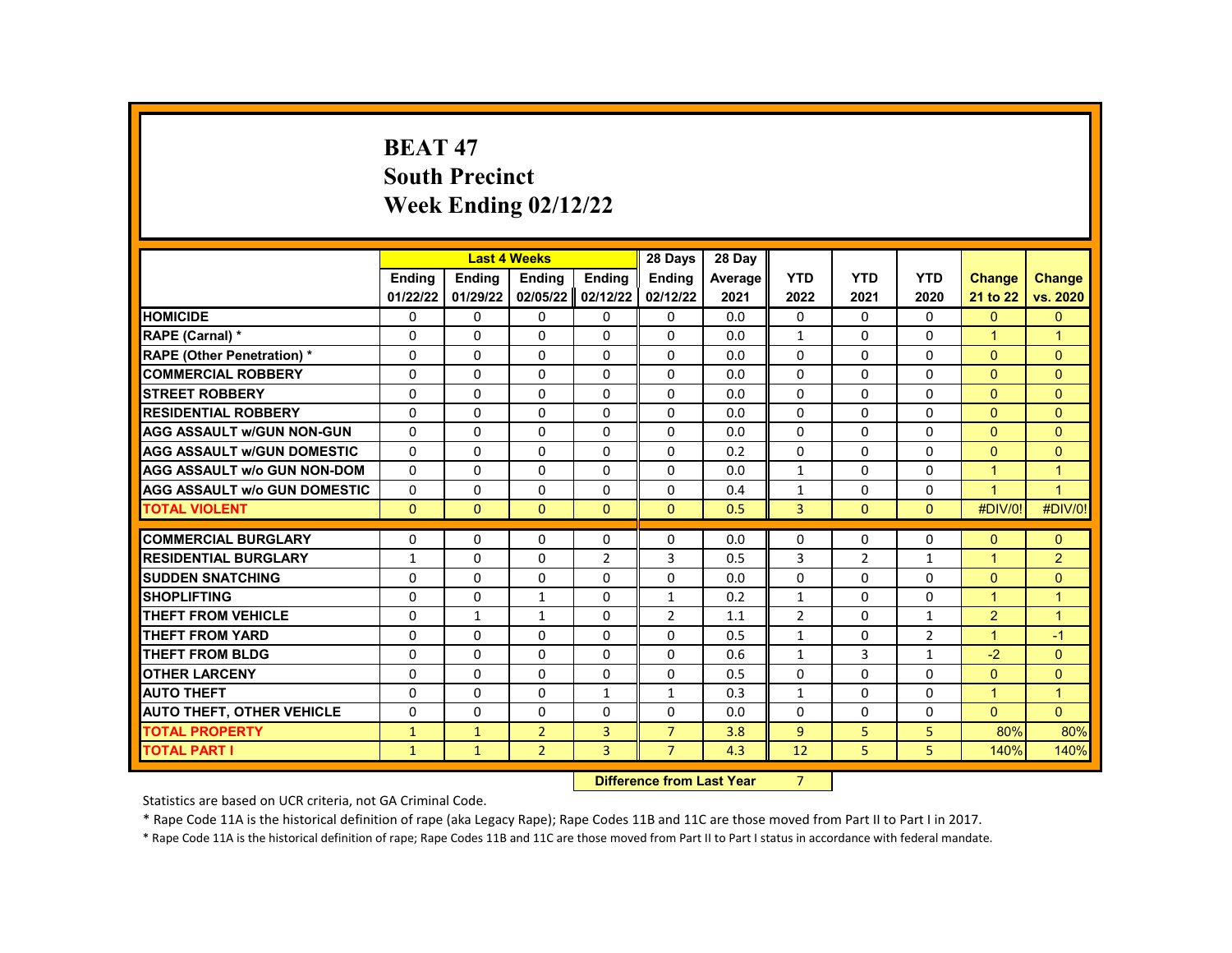#### **BEAT 51 East Precinct Week Ending 02/12/22**

|                                     |               | <b>Last 4 Weeks</b> |               |                   | 28 Days        | 28 Day  |                |                |                |               |                |
|-------------------------------------|---------------|---------------------|---------------|-------------------|----------------|---------|----------------|----------------|----------------|---------------|----------------|
|                                     | <b>Endina</b> | <b>Endina</b>       | <b>Endina</b> | <b>Endina</b>     | <b>Ending</b>  | Average | <b>YTD</b>     | <b>YTD</b>     | <b>YTD</b>     | <b>Change</b> | <b>Change</b>  |
|                                     | 01/22/22      | 01/29/22            | 02/05/22      | 02/12/22          | 02/12/22       | 2021    | 2022           | 2021           | 2020           | 21 to 22      | vs. 2020       |
| <b>HOMICIDE</b>                     | 0             | 0                   | 0             | 0                 | 0              | 0.4     | $\mathbf{0}$   | 0              | 0              | $\mathbf{0}$  | $\overline{0}$ |
| RAPE (Carnal) *                     | $\Omega$      | $\Omega$            | $\Omega$      | $\Omega$          | $\Omega$       | 0.4     | $\Omega$       | $\Omega$       | $\Omega$       | $\Omega$      | $\Omega$       |
| <b>RAPE (Other Penetration) *</b>   | $\Omega$      | $\Omega$            | $\Omega$      | $\Omega$          | $\Omega$       | 0.2     | $\Omega$       | $\mathbf{1}$   | $\Omega$       | $-1$          | $\Omega$       |
| <b>COMMERCIAL ROBBERY</b>           | $\Omega$      | $\Omega$            | 0             | $\Omega$          | $\Omega$       | 0.1     | $\Omega$       | $\Omega$       | $\Omega$       | $\Omega$      | $\Omega$       |
| <b>STREET ROBBERY</b>               | $\Omega$      | $\Omega$            | $\Omega$      | $\Omega$          | $\Omega$       | 0.7     | 1              | $\overline{2}$ | $\Omega$       | $-1$          | 1              |
| <b>RESIDENTIAL ROBBERY</b>          | $\Omega$      | $\Omega$            | $\Omega$      | $\Omega$          | $\Omega$       | 0.5     | $\Omega$       | $\overline{2}$ | $\Omega$       | $-2$          | $\Omega$       |
| <b>AGG ASSAULT w/GUN NON-DOM</b>    | $\Omega$      | $\mathbf{1}$        | 0             | $\mathbf{1}$      | $\overline{2}$ | 1.1     | $\overline{2}$ | $\mathbf{1}$   | $\overline{2}$ | $\mathbf{1}$  | $\Omega$       |
| <b>AGG ASSAULT w/GUN DOMESTIC</b>   | $\Omega$      | $\Omega$            | 0             | $\Omega$          | 0              | 0.2     | $\Omega$       | 0              | 0              | $\Omega$      | $\Omega$       |
| <b>AGG ASSAULT w/o GUN NON-DOM</b>  | $\Omega$      | 0                   | 0             | 0                 | $\Omega$       | 1.2     | $\Omega$       | $\overline{2}$ | $\mathbf{1}$   | $-2$          | $-1$           |
| <b>AGG ASSAULT W/o GUN DOMESTIC</b> | $\Omega$      | $\mathbf{1}$        | $\mathbf{1}$  | $\mathbf{1}$      | 3              | 0.8     | 4              | $\Omega$       | $\overline{2}$ | 4             | $\overline{2}$ |
| <b>TOTAL VIOLENT</b>                | $\Omega$      | $\overline{2}$      | $\mathbf{1}$  | $\overline{2}$    | 5              | 5.5     | $\overline{7}$ | 8              | 5              | $-13%$        | 40%            |
|                                     |               |                     |               |                   |                |         |                |                |                |               |                |
| <b>COMMERCIAL BURGLARY</b>          | 0             | 0                   | 0             | 0                 | 0              | 0.2     | 0              | 0              | 2              | $\Omega$      | $-2$           |
| <b>RESIDENTIAL BURGLARY</b>         | $\mathbf{1}$  | $\mathbf{1}$        | 0             | 0                 | $\overline{2}$ | 2.1     | 3              | 5              | 5              | $-2$          | $-2$           |
| <b>SUDDEN SNATCHING</b>             | $\Omega$      | $\Omega$            | $\Omega$      | $\Omega$          | $\Omega$       | 0.1     | $\Omega$       | $\Omega$       | $\Omega$       | $\Omega$      | $\Omega$       |
| <b>SHOPLIFTING</b>                  | 0             | 0                   | $\mathbf{1}$  | $\mathbf{1}$      | $\overline{2}$ | 1.4     | 4              | $\overline{2}$ | 4              | 2             | $\mathbf{0}$   |
| THEFT FROM VEHICLE                  | 3             | $\Omega$            | $\mathbf{1}$  | $\mathbf{1}$      | 5              | 3.8     | 5              | 4              | $\overline{7}$ | $\mathbf{1}$  | $-2$           |
| <b>THEFT FROM YARD</b>              | $\mathbf{1}$  | $\mathbf{1}$        | $\Omega$      | $\Omega$          | $\overline{2}$ | 1.2     | $\overline{2}$ | $\mathbf{1}$   | 5              | $\mathbf{1}$  | $-3$           |
| <b>THEFT FROM BLDG</b>              | $\Omega$      | $\Omega$            | $\Omega$      | $\overline{2}$    | $\overline{2}$ | 1.6     | $\overline{2}$ | $\mathbf{1}$   | 5              | $\mathbf{1}$  | $-3$           |
| <b>OTHER LARCENY</b>                | $\Omega$      | $\mathbf{1}$        | 0             | $\Omega$          | $\mathbf{1}$   | 0.8     | $\overline{2}$ | $\mathbf{1}$   | $\overline{2}$ | $\mathbf{1}$  | $\Omega$       |
| <b>AUTO THEFT</b>                   | $\Omega$      | $\Omega$            | $\mathbf{1}$  | $\mathbf{1}$      | $\overline{2}$ | 1.5     | 3              | $\overline{2}$ | $\overline{2}$ | $\mathbf{1}$  | $\mathbf{1}$   |
| <b>AUTO THEFT, OTHER VEHICLE</b>    | $\Omega$      | $\Omega$            | $\mathbf{1}$  | $\Omega$          | $\mathbf{1}$   | 0.3     | $\mathbf{1}$   | $\Omega$       | 0              | $\mathbf{1}$  | $\mathbf{1}$   |
| <b>TOTAL PROPERTY</b>               | 5             | 3                   | 4             | 5                 | 17             | 12.8    | 22             | 16             | 32             | 38%           | $-31%$         |
| <b>TOTAL PART I</b>                 | 5             | 5                   | 5             | $\overline{7}$    | 22             | 18.3    | 29             | 24             | 37             | 21%           | $-22%$         |
|                                     |               |                     |               | <b>STATISTICS</b> |                |         |                |                |                |               |                |

#### **Difference from Last Year** 5 |

Statistics are based on UCR criteria, not GA Criminal Code.

\* Rape Code 11A is the historical definition of rape (aka Legacy Rape); Rape Codes 11B and 11C are those moved from Part II to Part I in 2017.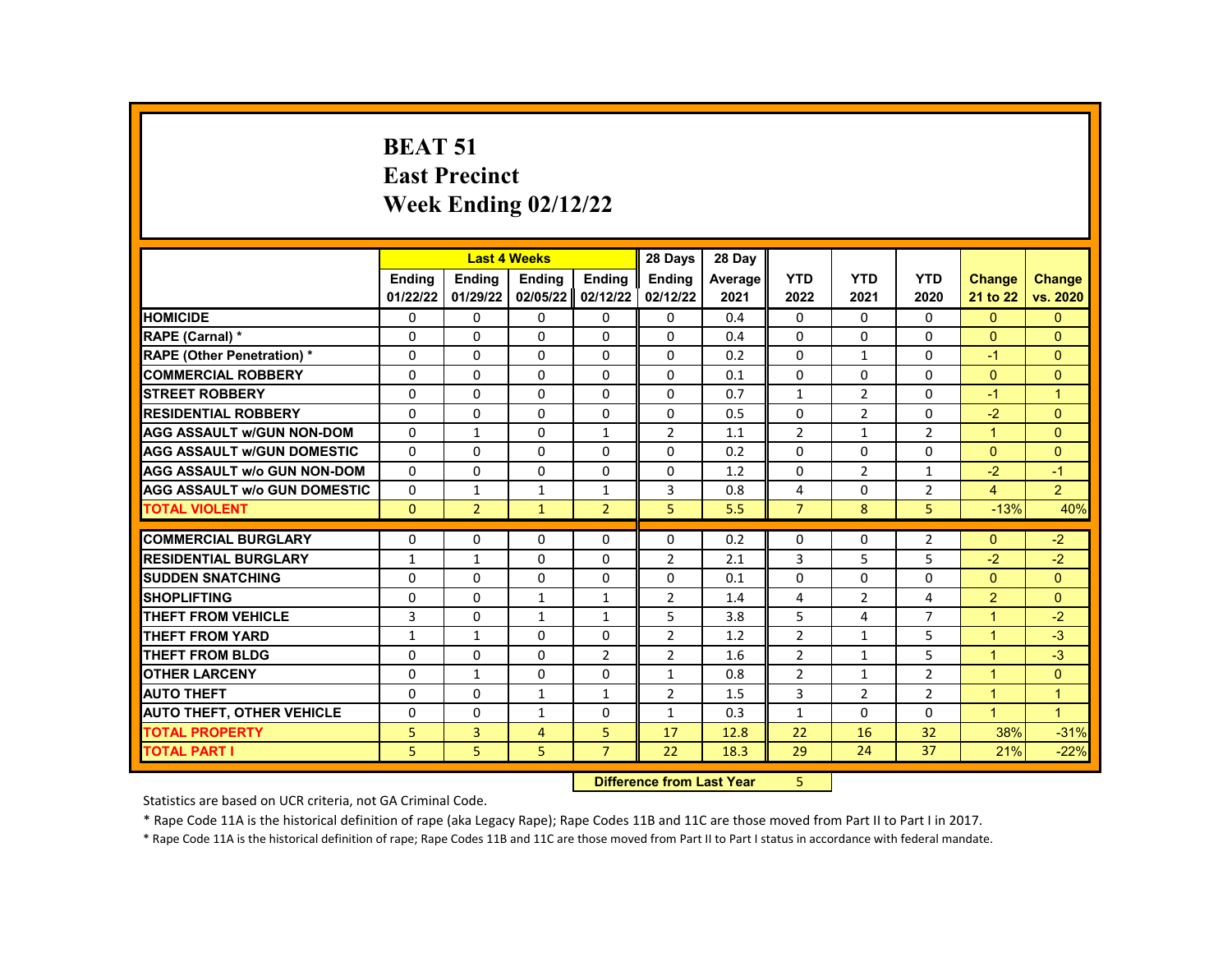# **BEAT 52 East Precinct Week Ending 02/12/22**

|                                     |                | <b>Last 4 Weeks</b> |                |               | 28 Days                                                                                                                                                                                                                        | 28 Day  |                |                |                |                |                      |
|-------------------------------------|----------------|---------------------|----------------|---------------|--------------------------------------------------------------------------------------------------------------------------------------------------------------------------------------------------------------------------------|---------|----------------|----------------|----------------|----------------|----------------------|
|                                     | <b>Endina</b>  | <b>Endina</b>       | <b>Endina</b>  | <b>Endina</b> | <b>Endina</b>                                                                                                                                                                                                                  | Average | <b>YTD</b>     | <b>YTD</b>     | <b>YTD</b>     | <b>Change</b>  | <b>Change</b>        |
|                                     | 01/22/22       | 01/29/22            | 02/05/22       | 02/12/22      | 02/12/22                                                                                                                                                                                                                       | 2021    | 2022           | 2021           | 2020           | 21 to 22       | vs. 2020             |
| <b>HOMICIDE</b>                     | 1              | 0                   | 0              | 0             | $\mathbf{1}$                                                                                                                                                                                                                   | 0.0     | $\mathbf{1}$   | 0              | 0              | $\mathbf{1}$   | 1                    |
| RAPE (Carnal) *                     | $\Omega$       | $\Omega$            | $\Omega$       | 0             | $\Omega$                                                                                                                                                                                                                       | 0.1     | $\mathbf{1}$   | $\Omega$       | $\Omega$       | $\mathbf{1}$   | $\mathbf{1}$         |
| <b>RAPE (Other Penetration) *</b>   | 0              | $\Omega$            | $\Omega$       | $\Omega$      | $\Omega$                                                                                                                                                                                                                       | 0.1     | $\Omega$       | $\mathbf{0}$   | $\Omega$       | $\Omega$       | $\Omega$             |
| <b>COMMERCIAL ROBBERY</b>           | 0              | $\Omega$            | $\Omega$       | $\Omega$      | $\Omega$                                                                                                                                                                                                                       | 0.0     | $\Omega$       | $\Omega$       | $\Omega$       | $\Omega$       | $\Omega$             |
| <b>STREET ROBBERY</b>               | 0              | $\Omega$            | $\Omega$       | 0             | 0                                                                                                                                                                                                                              | 0.5     | $\mathbf{1}$   | $\Omega$       | $\Omega$       | $\mathbf{1}$   | $\blacktriangleleft$ |
| <b>RESIDENTIAL ROBBERY</b>          | $\Omega$       | $\Omega$            | $\Omega$       | $\Omega$      | $\Omega$                                                                                                                                                                                                                       | 0.2     | $\Omega$       | $\mathbf{0}$   | $\Omega$       | $\Omega$       | $\Omega$             |
| <b>AGG ASSAULT w/GUN NON-DOM</b>    | $\overline{2}$ | 1                   | 0              | 1             | 4                                                                                                                                                                                                                              | 0.8     | 6              | $\overline{2}$ | 1              | $\overline{4}$ | 5                    |
| <b>AGG ASSAULT w/GUN DOMESTIC</b>   | 0              | $\Omega$            | 0              | 0             | $\Omega$                                                                                                                                                                                                                       | 0.2     | $\Omega$       | $\Omega$       | $\Omega$       | $\Omega$       | $\Omega$             |
| <b>AGG ASSAULT w/o GUN NON-DOM</b>  | $\Omega$       | $\Omega$            | $\Omega$       | $\Omega$      | $\Omega$                                                                                                                                                                                                                       | 0.4     | $\Omega$       | $\Omega$       | $\mathbf{1}$   | $\Omega$       | $-1$                 |
| <b>AGG ASSAULT w/o GUN DOMESTIC</b> | $\Omega$       | $\mathbf{1}$        | 0              | 0             | $\mathbf{1}$                                                                                                                                                                                                                   | 0.9     | $\mathbf{1}$   | $\overline{2}$ | 3              | $-1$           | $-2$                 |
| <b>TOTAL VIOLENT</b>                | 3              | $\overline{2}$      | $\mathbf{0}$   | $\mathbf{1}$  | 6                                                                                                                                                                                                                              | 3.1     | 10             | 4              | 5              | 150%           | 100%                 |
|                                     |                |                     |                |               |                                                                                                                                                                                                                                |         |                |                |                |                |                      |
| <b>COMMERCIAL BURGLARY</b>          | 0              | $\Omega$            | 0              | 0             | $\Omega$                                                                                                                                                                                                                       | 0.1     | $\mathbf{1}$   | 0              | 0              | 1              | $\mathbf{1}$         |
| <b>RESIDENTIAL BURGLARY</b>         | $\Omega$       | $\Omega$            | $\Omega$       | $\Omega$      | $\Omega$                                                                                                                                                                                                                       | 2.5     | $\mathbf{1}$   | 5              | 4              | $-4$           | $-3$                 |
| <b>SUDDEN SNATCHING</b>             | 0              | $\Omega$            | $\Omega$       | $\Omega$      | $\Omega$                                                                                                                                                                                                                       | 0.2     | $\Omega$       | $\Omega$       | $\mathbf{1}$   | $\Omega$       | $-1$                 |
| <b>SHOPLIFTING</b>                  | 0              | 0                   | $\Omega$       | 0             | 0                                                                                                                                                                                                                              | 0.5     | $\mathbf{0}$   | 0              | 3              | $\Omega$       | $-3$                 |
| <b>THEFT FROM VEHICLE</b>           | 1              | 0                   | $\mathbf{1}$   | 0             | $\overline{2}$                                                                                                                                                                                                                 | 2.8     | 3              | $\overline{2}$ | 9              | $\mathbf{1}$   | $-6$                 |
| <b>THEFT FROM YARD</b>              | 0              | $\Omega$            | $\Omega$       | $\Omega$      | $\Omega$                                                                                                                                                                                                                       | 1.6     | $\Omega$       | $\mathbf{1}$   | $\overline{2}$ | $-1$           | $-2$                 |
| <b>THEFT FROM BLDG</b>              | 0              | $\Omega$            | $\Omega$       | $\Omega$      | $\Omega$                                                                                                                                                                                                                       | 1.2     | $\Omega$       | 3              | 5              | $-3$           | $-5$                 |
| <b>OTHER LARCENY</b>                | 0              | 3                   | $\mathbf{1}$   | $\Omega$      | $\overline{4}$                                                                                                                                                                                                                 | 1.6     | 4              | 3              | $\mathbf{1}$   | $\mathbf{1}$   | 3                    |
| <b>AUTO THEFT</b>                   | $\Omega$       | $\Omega$            | $\Omega$       | 3             | 3                                                                                                                                                                                                                              | 1.0     | 3              | $\Omega$       | $\overline{2}$ | 3              | $\overline{1}$       |
| <b>AUTO THEFT, OTHER VEHICLE</b>    | 0              | 0                   | 0              | 0             | $\Omega$                                                                                                                                                                                                                       | 0.2     | 0              | 0              | $\Omega$       | $\overline{0}$ | $\Omega$             |
| <b>TOTAL PROPERTY</b>               | $\mathbf{1}$   | 3                   | $\overline{2}$ | 3             | 9                                                                                                                                                                                                                              | 11.6    | 12             | 14             | 27             | $-14%$         | $-56%$               |
| <b>TOTAL PART I</b>                 | 4              | 5                   | $\overline{2}$ | 4             | 15                                                                                                                                                                                                                             | 14.7    | 22             | 18             | 32             | 22%            | $-31%$               |
|                                     |                |                     |                | <b>PARKER</b> | and the company of the second states of the second states of the second states of the second states of the second states of the second states of the second states of the second states of the second states of the second sta |         | $\blacksquare$ |                |                |                |                      |

**Difference from Last Year** 4

Statistics are based on UCR criteria, not GA Criminal Code.

\* Rape Code 11A is the historical definition of rape (aka Legacy Rape); Rape Codes 11B and 11C are those moved from Part II to Part I in 2017.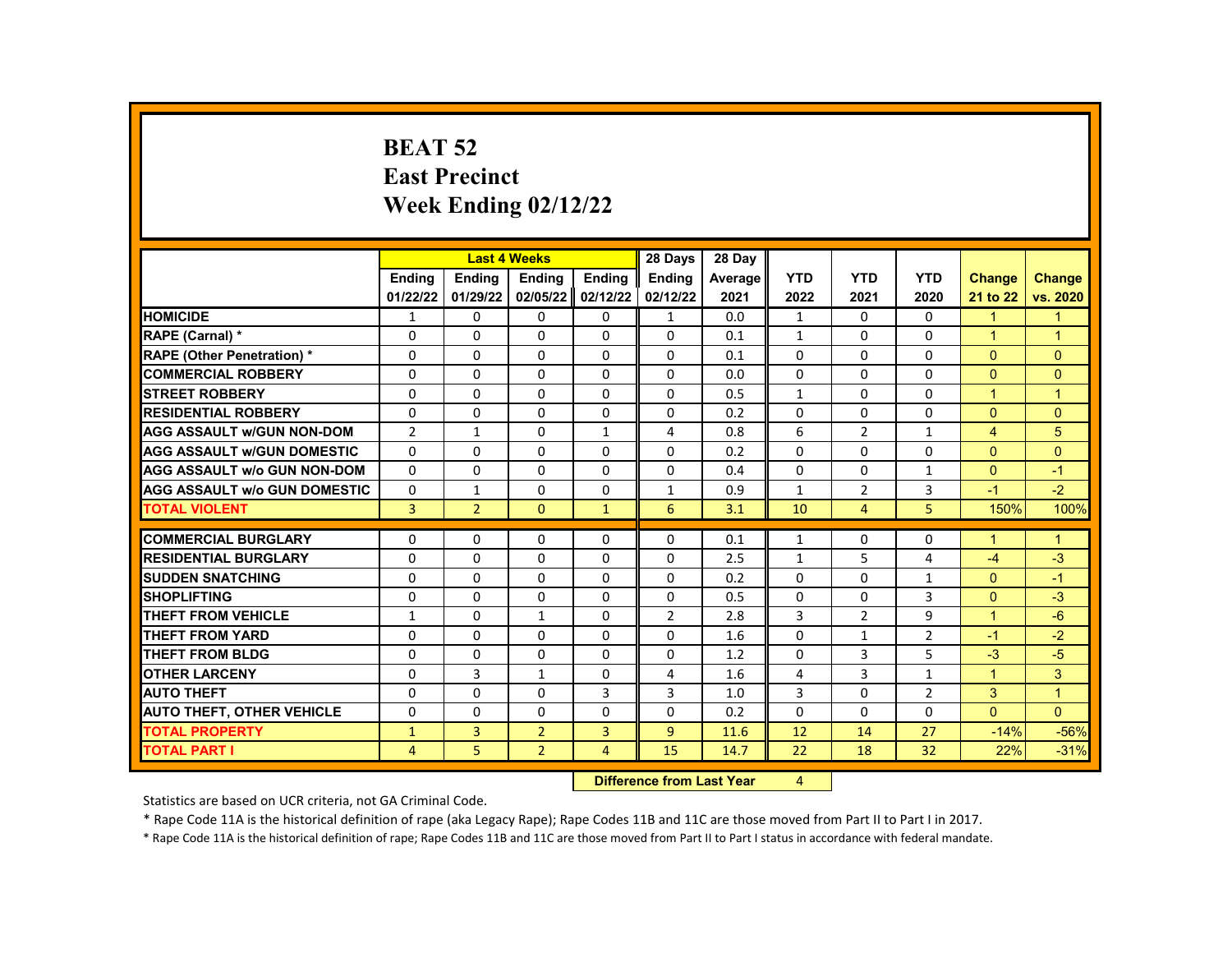# **BEAT 53 East Precinct Week Ending 02/12/22**

|                                     |                |                | <b>Last 4 Weeks</b> |                | 28 Days        | 28 Dav  |                |                |                |                      |                |
|-------------------------------------|----------------|----------------|---------------------|----------------|----------------|---------|----------------|----------------|----------------|----------------------|----------------|
|                                     | Ending         | <b>Ending</b>  | Ending              | Ending         | <b>Ending</b>  | Average | <b>YTD</b>     | <b>YTD</b>     | <b>YTD</b>     | <b>Change</b>        | <b>Change</b>  |
|                                     | 01/22/22       | 01/29/22       | 02/05/22            | 02/12/22       | 02/12/22       | 2021    | 2022           | 2021           | 2020           | 21 to 22             | vs. 2020       |
| <b>HOMICIDE</b>                     | 0              | 0              | 0                   | $\Omega$       | 0              | 0.2     | $\mathbf{0}$   | $\mathbf{1}$   | 0              | $-1$                 | $\mathbf{0}$   |
| RAPE (Carnal) *                     | $\Omega$       | $\Omega$       | $\mathbf{1}$        | $\mathbf{0}$   | $\mathbf{1}$   | 0.2     | $\mathbf{1}$   | $\Omega$       | $\Omega$       | $\blacktriangleleft$ | $\overline{1}$ |
| <b>RAPE (Other Penetration) *</b>   | $\Omega$       | $\Omega$       | $\Omega$            | $\Omega$       | $\Omega$       | 0.0     | $\Omega$       | $\Omega$       | $\Omega$       | $\Omega$             | $\mathbf{0}$   |
| <b>COMMERCIAL ROBBERY</b>           | 0              | 0              | $\Omega$            | $\Omega$       | $\mathbf{0}$   | 0.0     | $\Omega$       | 0              | 0              | $\mathbf{0}$         | $\mathbf{0}$   |
| <b>STREET ROBBERY</b>               | $\Omega$       | $\Omega$       | $\Omega$            | $\Omega$       | $\Omega$       | 0.4     | $\Omega$       | $\Omega$       | $\mathbf{1}$   | $\Omega$             | $-1$           |
| <b>RESIDENTIAL ROBBERY</b>          | $\Omega$       | $\Omega$       | $\Omega$            | $\Omega$       | $\Omega$       | 0.0     | $\Omega$       | $\Omega$       | $\mathbf{1}$   | $\Omega$             | $-1$           |
| <b>AGG ASSAULT W/GUN NON-DOM</b>    | 0              | $\Omega$       | $\Omega$            | $\mathbf{1}$   | $\mathbf{1}$   | 1.0     | $\overline{2}$ | $\mathbf{1}$   | 2              | $\overline{1}$       | $\mathbf{0}$   |
| <b>AGG ASSAULT W/GUN DOMESTIC</b>   | 0              | $\Omega$       | $\Omega$            | $\Omega$       | $\Omega$       | 0.2     | $\Omega$       | $\mathbf{1}$   | $\mathbf{1}$   | $-1$                 | $-1$           |
| <b>AGG ASSAULT W/o GUN NON-DOM</b>  | $\Omega$       | $\Omega$       | $\Omega$            | $\Omega$       | $\Omega$       | 0.7     | $\Omega$       | $\overline{2}$ | $\overline{2}$ | $-2$                 | $-2$           |
| <b>AGG ASSAULT W/o GUN DOMESTIC</b> | 0              | $\Omega$       | $\Omega$            | $\mathbf 0$    | 0              | 1.4     | $\mathbf{1}$   | 3              | $\mathbf{1}$   | $-2$                 | $\overline{0}$ |
| <b>TOTAL VIOLENT</b>                | $\Omega$       | $\Omega$       | $\mathbf{1}$        | $\mathbf{1}$   | $\overline{2}$ | 4.0     | $\overline{4}$ | 8              | 8              | $-50%$               | $-50%$         |
|                                     |                |                |                     |                |                |         |                |                |                |                      |                |
| <b>COMMERCIAL BURGLARY</b>          | 0              | $\Omega$       | 0                   | $\Omega$       | $\mathbf{0}$   | 0.1     | $\mathbf{0}$   | 0              | $\mathbf{1}$   | $\Omega$             | $-1$           |
| <b>RESIDENTIAL BURGLARY</b>         | $\mathbf{1}$   | 1              | $\overline{2}$      | $\Omega$       | 4              | 2.9     | 6              | $\Omega$       | 4              | 6                    | $\overline{2}$ |
| <b>SUDDEN SNATCHING</b>             | $\Omega$       | $\Omega$       | $\Omega$            | $\mathbf{0}$   | $\Omega$       | 0.0     | $\Omega$       | $\Omega$       | $\Omega$       | $\Omega$             | $\Omega$       |
| <b>SHOPLIFTING</b>                  | 0              | 0              | 0                   | $\Omega$       | $\mathbf{0}$   | 0.2     | $\mathbf{0}$   | 0              | 0              | $\mathbf{0}$         | $\Omega$       |
| <b>THEFT FROM VEHICLE</b>           | $\mathbf{1}$   | $\overline{2}$ | $\Omega$            | $\mathbf{0}$   | 3              | 3.8     | $\mathbf{3}$   | 5              | 4              | $-2$                 | $-1$           |
| THEFT FROM YARD                     | $\mathbf{1}$   | $\Omega$       | $\Omega$            | $\Omega$       | $\mathbf{1}$   | 1.0     | $\mathbf{1}$   | $\mathbf{1}$   | 2              | $\Omega$             | $-1$           |
| THEFT FROM BLDG                     | 0              | $\Omega$       | $\Omega$            | $\Omega$       | $\mathbf{0}$   | 1.6     | 4              | $\mathbf{1}$   | $\Omega$       | 3                    | $\overline{4}$ |
| <b>OTHER LARCENY</b>                | $\Omega$       | $\Omega$       | $\Omega$            | $\Omega$       | $\Omega$       | 0.2     | $\mathbf{1}$   | $\Omega$       | 2              | $\overline{1}$       | $-1$           |
| <b>AUTO THEFT</b>                   | $\overline{2}$ | $\mathbf{1}$   | $\mathbf{1}$        | $\mathbf{1}$   | 5              | 1.5     | $\overline{7}$ | 3              | 2              | $\overline{4}$       | 5              |
| <b>AUTO THEFT, OTHER VEHICLE</b>    | 0              | 0              | 0                   | $\Omega$       | $\mathbf{0}$   | 0.6     | $\mathbf{0}$   | $\mathbf{1}$   | 0              | $-1$                 | $\Omega$       |
| <b>TOTAL PROPERTY</b>               | 5              | 4              | $\overline{3}$      | $\mathbf{1}$   | 13             | 11.9    | 22             | 11             | 15             | 100%                 | 47%            |
| <b>TOTAL PART I</b>                 | 5.             | $\overline{4}$ | $\overline{4}$      | $\overline{2}$ | 15             | 15.9    | 26             | 19             | 23             | 37%                  | 13%            |
|                                     |                | <b>INSECT</b>  |                     |                |                |         |                |                |                |                      |                |

**Difference from Last Year** 7

Statistics are based on UCR criteria, not GA Criminal Code.

\* Rape Code 11A is the historical definition of rape (aka Legacy Rape); Rape Codes 11B and 11C are those moved from Part II to Part I in 2017.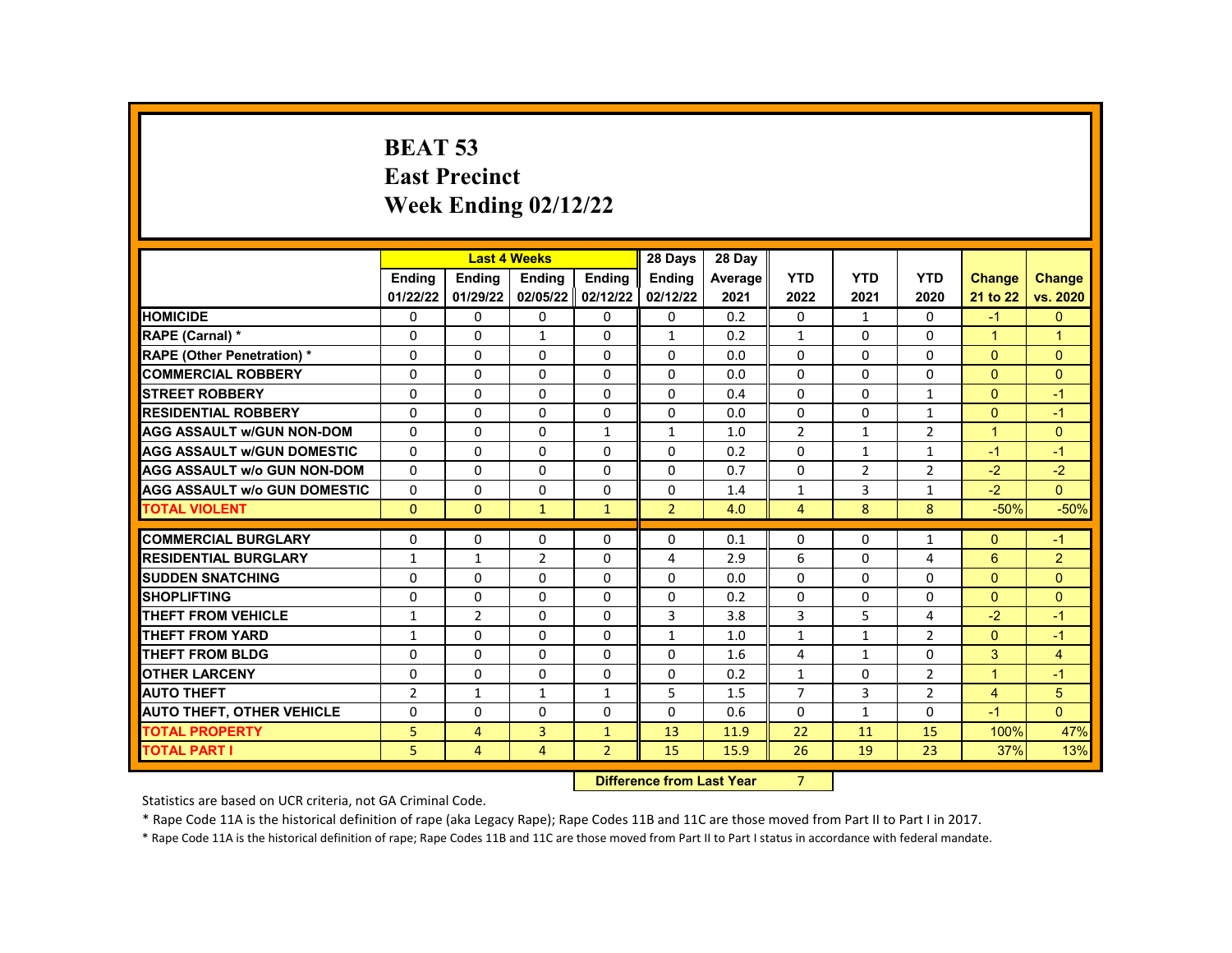# **BEAT 54 East Precinct Week Ending 02/12/22**

|                                     |                | <b>Last 4 Weeks</b> |                |                | 28 Days                   | 28 Day  |                 |                |                |                |                      |
|-------------------------------------|----------------|---------------------|----------------|----------------|---------------------------|---------|-----------------|----------------|----------------|----------------|----------------------|
|                                     | <b>Endina</b>  | <b>Ending</b>       | Ending         | Ending         | Ending                    | Average | <b>YTD</b>      | <b>YTD</b>     | <b>YTD</b>     | <b>Change</b>  | <b>Change</b>        |
|                                     | 01/22/22       | 01/29/22            | 02/05/22       | 02/12/22       | 02/12/22                  | 2021    | 2022            | 2021           | 2020           | 21 to 22       | vs. 2020             |
| <b>HOMICIDE</b>                     | 0              | 0                   | 0              | 0              | 0                         | 0.0     | $\mathbf{0}$    | $\Omega$       | 0              | $\mathbf{0}$   | $\mathbf{0}$         |
| RAPE (Carnal) *                     | 0              | 0                   | $\Omega$       | 0              | $\Omega$                  | 0.2     | $\Omega$        | $\mathbf{1}$   | $\Omega$       | $-1$           | $\Omega$             |
| <b>RAPE (Other Penetration) *</b>   | 0              | $\Omega$            | $\Omega$       | $\Omega$       | $\Omega$                  | 0.0     | $\Omega$        | $\Omega$       | $\Omega$       | $\Omega$       | $\Omega$             |
| <b>COMMERCIAL ROBBERY</b>           | $\overline{2}$ | $\Omega$            | $\Omega$       | $\Omega$       | $\overline{2}$            | 0.3     | $\overline{2}$  | $\Omega$       | 3              | $\overline{2}$ | $-1$                 |
| <b>STREET ROBBERY</b>               | 0              | $\Omega$            | 0              | $\mathbf{1}$   | $\mathbf{1}$              | 0.5     | $\mathbf{1}$    | $\Omega$       | $\Omega$       | $\mathbf{1}$   | $\blacktriangleleft$ |
| <b>RESIDENTIAL ROBBERY</b>          | $\Omega$       | $\Omega$            | $\Omega$       | $\Omega$       | $\Omega$                  | 0.2     | $\Omega$        | $\Omega$       | $\Omega$       | $\Omega$       | $\Omega$             |
| <b>AGG ASSAULT w/GUN NON-DOM</b>    | $\Omega$       | 0                   | 0              | 0              | 0                         | 1.1     | $\overline{2}$  | 4              | $\mathbf{1}$   | $-2$           | $\mathbf{1}$         |
| <b>AGG ASSAULT w/GUN DOMESTIC</b>   | 0              | 0                   | 0              | 0              | $\Omega$                  | 0.0     | $\Omega$        | 0              | 0              | $\mathbf{0}$   | $\Omega$             |
| <b>AGG ASSAULT w/o GUN NON-DOM</b>  | $\Omega$       | $\Omega$            | $\Omega$       | $\Omega$       | $\Omega$                  | 0.5     | $\Omega$        | $\Omega$       | $\mathbf{1}$   | $\Omega$       | $-1$                 |
| <b>AGG ASSAULT w/o GUN DOMESTIC</b> | $\Omega$       | $\Omega$            | 0              | $\Omega$       | 0                         | 1.1     | $\Omega$        | $\mathbf{0}$   | $\mathbf{1}$   | $\Omega$       | $-1$                 |
| <b>TOTAL VIOLENT</b>                | $\overline{2}$ | $\mathbf{0}$        | $\mathbf{0}$   | $\mathbf{1}$   | $\overline{3}$            | 3.8     | 5               | 5              | 6              | 0%             | $-17%$               |
|                                     |                |                     |                |                |                           |         |                 |                |                |                |                      |
| <b>COMMERCIAL BURGLARY</b>          | 1              | 0                   | 0              | 0              | $\mathbf{1}$              | 0.2     | $\mathbf{1}$    | 0              | 0              | 1              | 1                    |
| <b>RESIDENTIAL BURGLARY</b>         | 1              | 0                   | $\overline{2}$ | $\mathbf{1}$   | 4                         | 1.3     | 6               | $\mathbf{1}$   | 3              | 5              | 3                    |
| <b>SUDDEN SNATCHING</b>             | 0              | 0                   | $\Omega$       | 0              | $\Omega$                  | 0.3     | $\Omega$        | $\Omega$       | $\Omega$       | $\Omega$       | $\Omega$             |
| <b>SHOPLIFTING</b>                  | $\overline{2}$ | $\overline{2}$      | 0              | $\mathbf{1}$   | 5                         | 4.2     | 5               | 5              | $\overline{7}$ | $\mathbf{0}$   | $-2$                 |
| <b>THEFT FROM VEHICLE</b>           | $\mathbf{1}$   | 3                   | 3              | $\mathbf{1}$   | 8                         | 2.2     | 9               | $\Omega$       | 8              | 9              | $\mathbf{1}$         |
| <b>THEFT FROM YARD</b>              | 0              | $\Omega$            | $\Omega$       | $\mathbf{1}$   | $\mathbf{1}$              | 1.8     | $\mathbf{1}$    | $\overline{2}$ | 3              | $-1$           | $-2$                 |
| <b>THEFT FROM BLDG</b>              | 0              | $\mathbf{1}$        | $\mathbf{1}$   | $\Omega$       | $\overline{2}$            | 1.4     | 3               | $\mathbf{1}$   | $\overline{7}$ | $\overline{2}$ | $-4$                 |
| <b>OTHER LARCENY</b>                | $\Omega$       | $\Omega$            | $\Omega$       | $\Omega$       | $\Omega$                  | 1.0     | $\mathbf{1}$    | 3              | $\overline{2}$ | $-2$           | $-1$                 |
| <b>AUTO THEFT</b>                   | 0              | 0                   | $\Omega$       | 0              | $\Omega$                  | 1.7     | $\Omega$        | $\overline{2}$ | $\mathbf{1}$   | $-2$           | $-1$                 |
| <b>AUTO THEFT, OTHER VEHICLE</b>    | 0              | 0                   | 0              | $\Omega$       | $\Omega$                  | 0.8     | $\mathbf{1}$    | $\mathbf{0}$   | $\Omega$       | $\mathbf{1}$   | $\mathbf{1}$         |
| <b>TOTAL PROPERTY</b>               | 5              | 6                   | 6              | $\overline{4}$ | 21                        | 14.9    | 27              | 14             | 31             | 93%            | $-13%$               |
| <b>TOTAL PART I</b>                 | $\overline{7}$ | 6                   | 6              | 5              | 24                        | 18.7    | 32              | 19             | 37             | 68%            | $-14%$               |
|                                     |                |                     |                |                | Difference from Loot Voor |         | 12 <sub>1</sub> |                |                |                |                      |

**Difference from Last Year** 13

Statistics are based on UCR criteria, not GA Criminal Code.

\* Rape Code 11A is the historical definition of rape (aka Legacy Rape); Rape Codes 11B and 11C are those moved from Part II to Part I in 2017.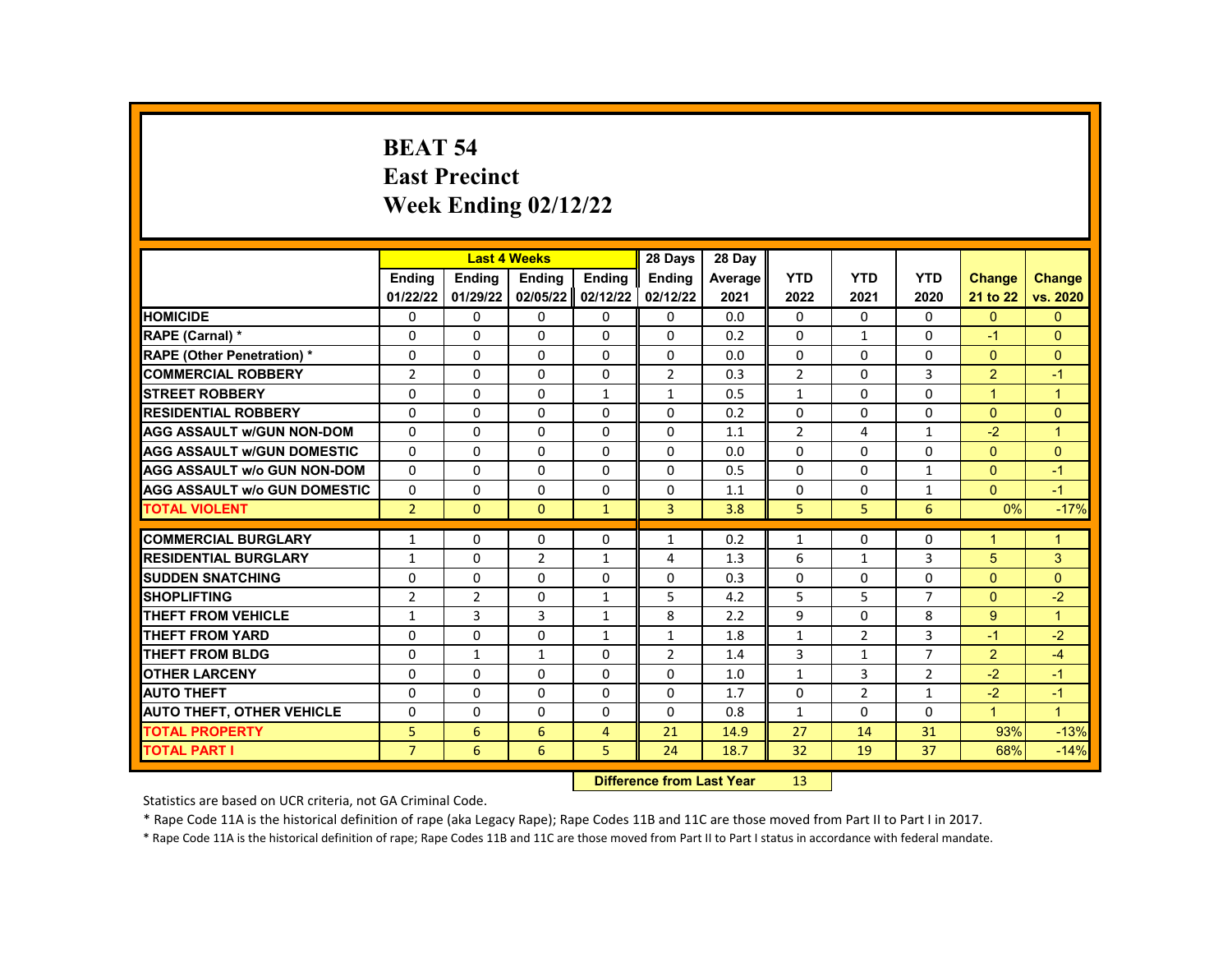# **BEAT 55 East Precinct Week Ending 02/12/22**

|                                     |                 |                                         | <b>Last 4 Weeks</b> |                | 28 Days        | 28 Day  |                |                |                |                      |                |
|-------------------------------------|-----------------|-----------------------------------------|---------------------|----------------|----------------|---------|----------------|----------------|----------------|----------------------|----------------|
|                                     | <b>Endina</b>   | <b>Endina</b>                           | Ending              | <b>Endina</b>  | <b>Ending</b>  | Average | <b>YTD</b>     | <b>YTD</b>     | <b>YTD</b>     | <b>Change</b>        | <b>Change</b>  |
|                                     | 01/22/22        | 01/29/22                                | 02/05/22            | 02/12/22       | 02/12/22       | 2021    | 2022           | 2021           | 2020           | 21 to 22             | vs. 2020       |
| <b>HOMICIDE</b>                     | 0               | $\Omega$                                | $\Omega$            | 0              | $\Omega$       | 0.1     | $\Omega$       | $\Omega$       | $\Omega$       | $\Omega$             | $\mathbf{0}$   |
| RAPE (Carnal) *                     | 0               | $\Omega$                                | $\Omega$            | $\Omega$       | $\Omega$       | 0.0     | $\Omega$       | $\Omega$       | $\Omega$       | $\Omega$             | $\Omega$       |
| <b>RAPE (Other Penetration) *</b>   | 0               | $\Omega$                                | $\Omega$            | 0              | $\Omega$       | 0.0     | $\Omega$       | $\Omega$       | $\Omega$       | $\Omega$             | $\Omega$       |
| <b>COMMERCIAL ROBBERY</b>           | $\mathbf{1}$    | 0                                       | $\mathbf{1}$        | 0              | $\overline{2}$ | 0.3     | $\overline{2}$ | $\Omega$       | $\Omega$       | 2                    | 2              |
| <b>STREET ROBBERY</b>               | 0               | 0                                       | $\Omega$            | $\mathbf{1}$   | $\mathbf{1}$   | 0.0     | $\mathbf{1}$   | $\Omega$       | $\overline{2}$ | $\blacktriangleleft$ | $-1$           |
| <b>RESIDENTIAL ROBBERY</b>          | 0               | $\Omega$                                | $\Omega$            | $\Omega$       | $\Omega$       | 0.2     | $\Omega$       | $\Omega$       | $\Omega$       | $\Omega$             | $\Omega$       |
| <b>AGG ASSAULT w/GUN NON- DOM</b>   | $\Omega$        | $\Omega$                                | $\Omega$            | 0              | 0              | 0.4     | $\overline{2}$ | $\mathbf{1}$   | $\Omega$       | $\blacksquare$       | $\overline{2}$ |
| <b>AGG ASSAULT W/GUN DOMESTIC</b>   | 0               | $\Omega$                                | $\Omega$            | $\Omega$       | 0              | 0.0     | $\Omega$       | $\Omega$       | $\Omega$       | $\Omega$             | $\mathbf{0}$   |
| <b>AGG ASSAULT W/o GUN NON-DOM</b>  | 0               | $\Omega$                                | $\Omega$            | $\Omega$       | 0              | 0.3     | $\Omega$       | $\Omega$       | $\Omega$       | $\Omega$             | $\Omega$       |
| <b>AGG ASSAULT W/o GUN DOMESTIC</b> | $\mathbf{1}$    | $\Omega$                                | $\Omega$            | 0              | $\mathbf{1}$   | 0.5     | $\mathbf{1}$   | $\Omega$       | 2              | $\mathbf{1}$         | $-1$           |
| <b>TOTAL VIOLENT</b>                | $\overline{2}$  | $\overline{0}$                          | $\mathbf{1}$        | $\mathbf{1}$   | $\overline{4}$ | 1.8     | 6              | $\mathbf{1}$   | $\overline{4}$ | 500%                 | 50%            |
|                                     |                 |                                         |                     |                |                |         |                |                |                | $\blacktriangleleft$ |                |
| <b>COMMERCIAL BURGLARY</b>          | 0               | 0                                       | $\mathbf{1}$        | 0              | $\mathbf{1}$   | 0.5     | $\mathbf{1}$   | $\Omega$       | 1              |                      | $\mathbf{0}$   |
| <b>RESIDENTIAL BURGLARY</b>         | 1               | $\Omega$                                | $\Omega$            | $\overline{2}$ | 3              | 1.2     | 3              | 3              | $\overline{2}$ | $\Omega$             | $\overline{1}$ |
| <b>SUDDEN SNATCHING</b>             | $\Omega$        | $\Omega$                                | $\Omega$            | $\Omega$       | $\Omega$       | 0.1     | $\Omega$       | $\Omega$       | $\Omega$       | $\Omega$             | $\Omega$       |
| <b>SHOPLIFTING</b>                  | 3               | 4                                       | 4                   | 3              | 14             | 18.3    | 22             | 12             | 27             | 10 <sup>10</sup>     | $-5$           |
| <b>THEFT FROM VEHICLE</b>           | $\mathbf{1}$    | $\Omega$                                | $\overline{2}$      | $2^{\circ}$    | 5              | 5.1     | 5              | 4              | 4              | $\blacktriangleleft$ | $\overline{1}$ |
| <b>THEFT FROM YARD</b>              | $\mathbf{1}$    | $\Omega$                                | $\Omega$            | $\Omega$       | $\mathbf{1}$   | 1.2     | $\overline{2}$ | $\mathbf{1}$   | $\overline{2}$ | $\blacktriangleleft$ | $\Omega$       |
| <b>THEFT FROM BLDG</b>              | 1               | $\Omega$                                | $\Omega$            | $\mathbf{1}$   | $\overline{2}$ | 0.7     | 3              | 3              | $\overline{2}$ | $\Omega$             | $\mathbf{1}$   |
| <b>OTHER LARCENY</b>                | 0               | $\Omega$                                | $\Omega$            | $\Omega$       | $\Omega$       | 0.5     | $\Omega$       | $\Omega$       | $\overline{2}$ | $\Omega$             | $-2$           |
| <b>AUTO THEFT</b>                   | $\Omega$        | $\Omega$                                | $\Omega$            | $\Omega$       | $\Omega$       | 1.4     | $\mathbf{1}$   | $\mathbf{1}$   | $\mathbf{1}$   | $\Omega$             | $\Omega$       |
| <b>AUTO THEFT, OTHER VEHICLE</b>    | $\mathbf{1}$    | $\mathbf{1}$                            | $\Omega$            | 0              | $\overline{2}$ | 0.8     | $\overline{2}$ | $\overline{2}$ | $\Omega$       | $\mathbf{0}$         | $\overline{2}$ |
| <b>TOTAL PROPERTY</b>               | 8               | 5                                       | $\overline{7}$      | 8              | 28             | 29.7    | 39             | 26             | 41             | 50%                  | $-5%$          |
| <b>TOTAL PART I</b>                 | 10              | 5                                       | 8                   | 9              | 32             | 31.5    | 45             | 27             | 45             | 67%                  | 0%             |
|                                     | <b>CALLED A</b> | and the company of the second states of |                     | $\sim$         |                |         |                |                |                |                      |                |

**Difference from Last Year** 18

Statistics are based on UCR criteria, not GA Criminal Code.

\* Rape Code 11A is the historical definition of rape (aka Legacy Rape); Rape Codes 11B and 11C are those moved from Part II to Part I in 2017.